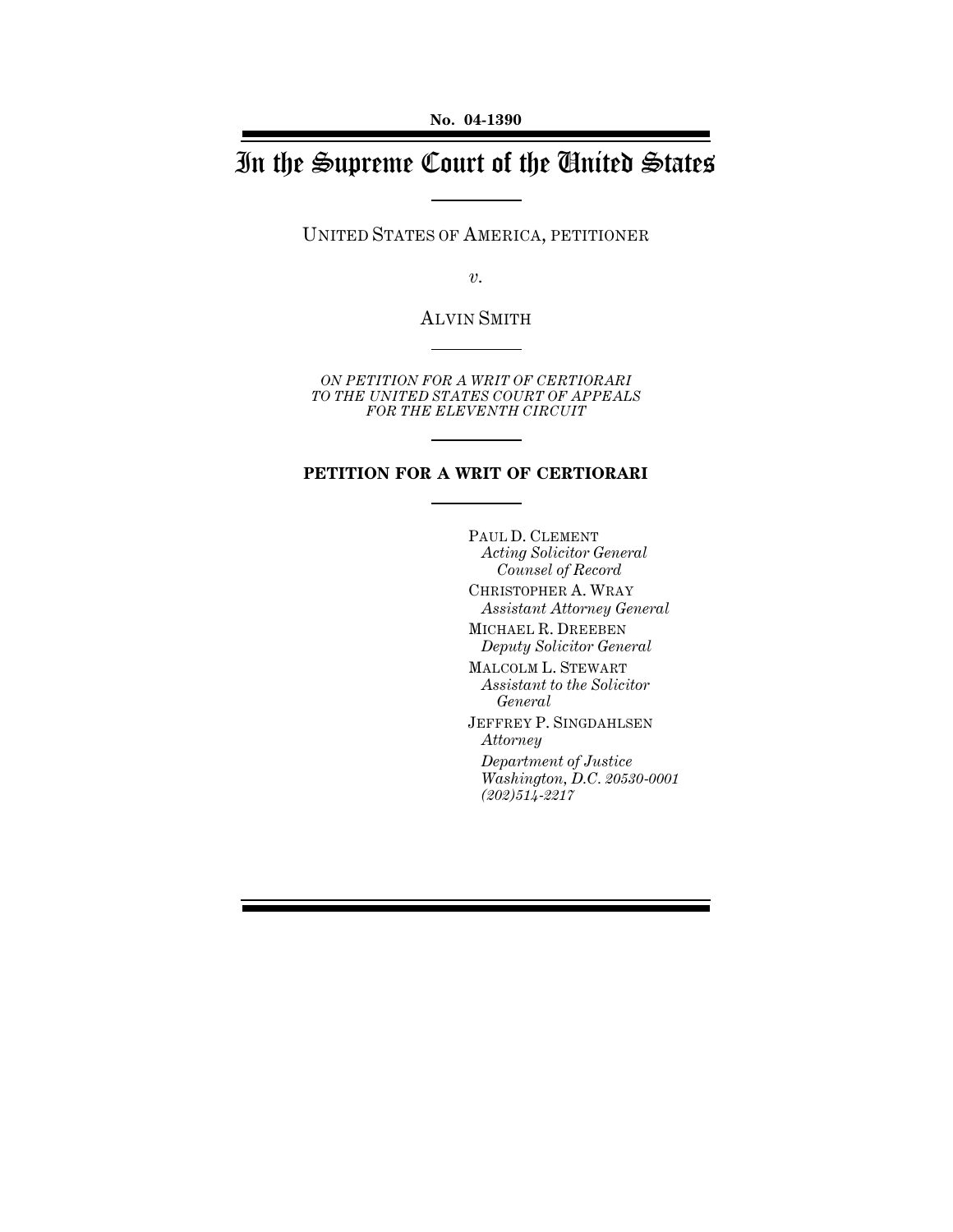#### **QUESTIONS PRESENTED**

1. Whether 18 U.S.C. 2251(a), which prohibits the use of children in the production of child pornography that "was produced using materials that have been mailed, shipped, or transported in interstate or foreign commerce," is unconstitutional, as exceeding Congress's Commerce Clause authority, as applied to respondent's production of child pornography using paper and processing equipment that had been shipped in interstate commerce.

2. Whether 18 U.S.C.  $2252A(a)(5)(B)$ , which prohibits the knowing possession of child pornography "that was produced using materials that have been mailed, or shipped or transported in interstate or foreign commerce," is unconstitutional, as exceeding Congress's Commerce Clause authority, as applied to respondent's intrastate possession of the same pornographic images.

(I)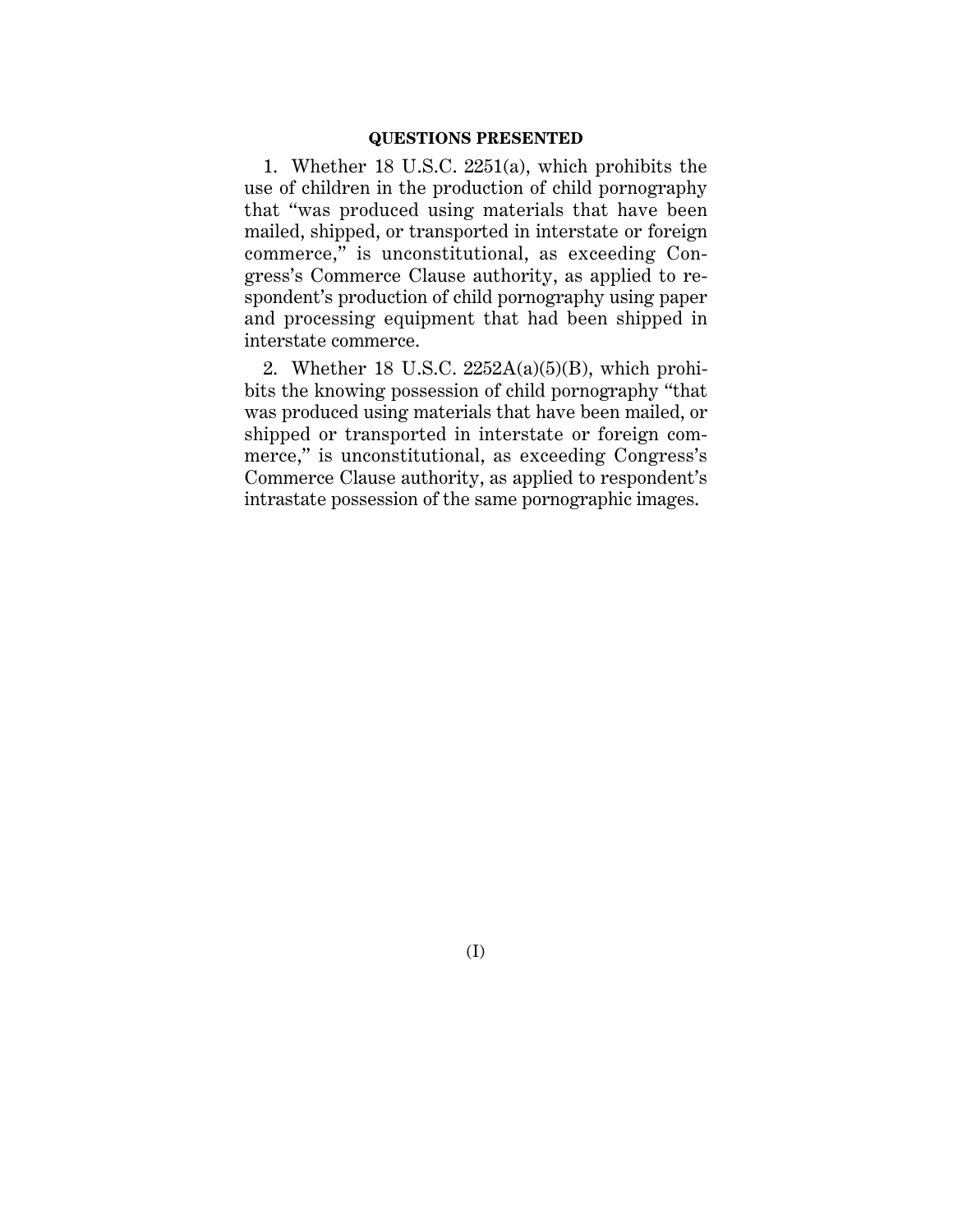## TABLE OF CONTENTS

| $\mathbf{1}$               |
|----------------------------|
| $\mathbf{1}$               |
| $\mathbf{1}$               |
| $\boldsymbol{\mathcal{S}}$ |
| 5                          |
| 11                         |
| 1a                         |
|                            |

## TABLE OF AUTHORITIES

## Cases:

| Ashcroft v. Raich, cert. granted, 124 S. Ct. 2909     |          |
|-------------------------------------------------------|----------|
|                                                       | 10, 11   |
|                                                       | 7        |
|                                                       | 7        |
| United States v. Angle, 234 F.3d 326 (7th Cir.        |          |
|                                                       | 6        |
| United States v. Galo, 239 F.3d 572 (3d Cir. 2001)    | 5        |
| United States v. Harris, 358 F.3d 221 (2d Cir.        |          |
|                                                       | 5        |
| United States v. Holston, 343 F.3d 83 (2d Cir.        |          |
|                                                       | 5, 9, 10 |
| United States v. Kallestad, 236 F.3d 225 (5th Cir.    |          |
|                                                       | 6        |
|                                                       | 7,8      |
| United States v. Maxwell, 386 F.3d 1042 (11th Cir.    |          |
| 2004), petition for cert. pending, No. 04-1382 (filed |          |
|                                                       | 4, 6, 8  |
| United States v. Morales-De Jesus, 372 F.3d 6 (1st)   |          |
| Cir. 2004), petition for cert. pending, No. 04-6974   |          |
|                                                       | 5        |
| United States v. Morrison, 529 U.S. 598 (2000)        | 8        |
| United States v. Mugan, 394 F.3d 1016 (8th Cir.       |          |
|                                                       | 5        |

(III)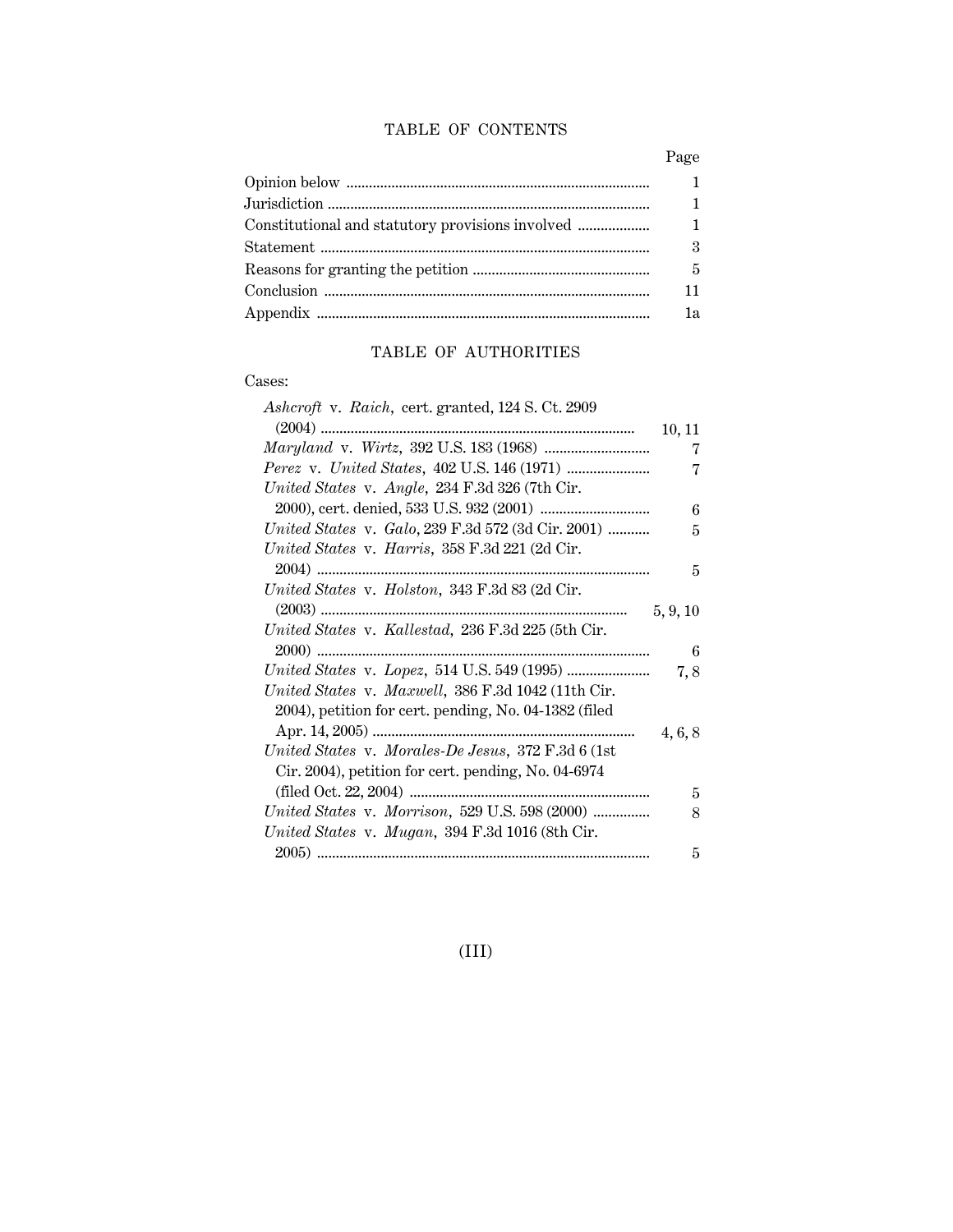| Cases—Continued:                                    | Page             |
|-----------------------------------------------------|------------------|
| United States v. Robinson, 137 F.3d 652 (1st Cir.   | 5                |
| United States v. Rodia, 194 F.3d 465 (3d Cir.       |                  |
|                                                     | $\overline{5}$   |
|                                                     | 7,8              |
| Constitution and statutes:                          |                  |
| U.S. Const. Art. I, § 8, Cl. 3 (Commerce Clause)    | 1, 3,            |
|                                                     | 4, 5, 7, 9       |
| Controlled Substances Act, 21 U.S.C. 801 et seq.    | $\overline{6}$   |
| Gun-Free School Zones Act of 1990, 18 U.S.C. 922(q) |                  |
|                                                     |                  |
|                                                     |                  |
|                                                     | $\boldsymbol{6}$ |
|                                                     | $6\phantom{.}6$  |
|                                                     |                  |
|                                                     |                  |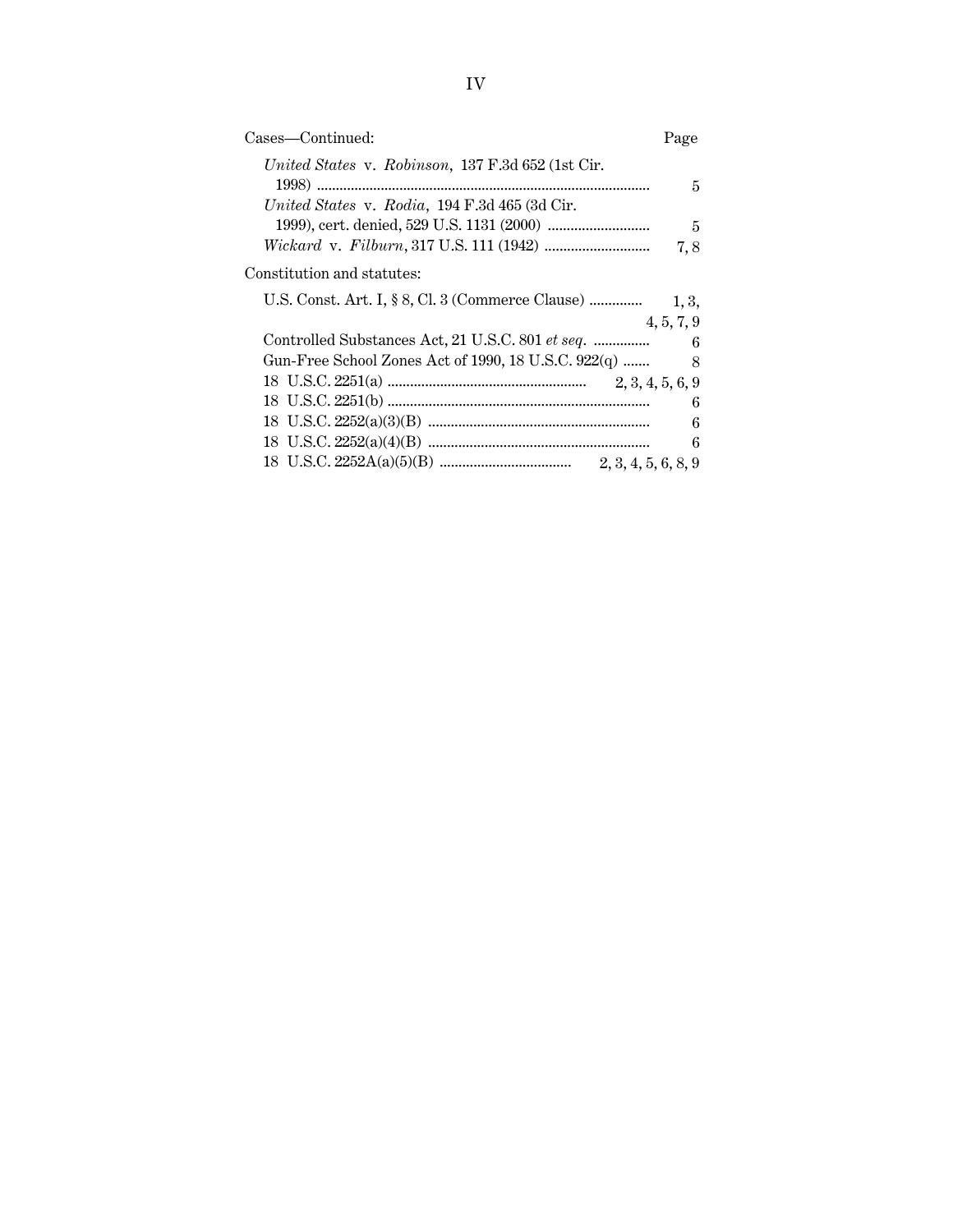## In the Supreme Court of the United States

No. 04-1390

UNITED STATES OF AMERICA, PETITIONER

*v.*

ALVIN SMITH

*ON PETITION FOR A WRIT OF CERTIORARI TO THE UNITED STATES COURT OF APPEALS FOR THE ELEVENTH CIRCUIT*

## **PETITION FOR A WRIT OF CERTIORARI**

The Acting Solicitor General, on behalf of the United States of America, respectfully petitions for a writ of certiorari to review the judgment of the United States Court of Appeals for the Eleventh Circuit in this case.

## **OPINION BELOW**

The opinion of the court of appeals (App., *infra*, 1a-42a) is not yet reported.

#### **JURISDICTION**

The judgment of the court of appeals was entered on March 18, 2005. The jurisdiction of this Court is invoked under 28 U.S.C. 1254(1).

## **CONSTITUTIONAL AND STATUTORY PROVISIONS INVOLVED**

1. The Commerce Clause of the United States Constitution, Article I, Section 8, Clause 3, provides: "The Congress shall have Power \* \* \* To regulate

(1)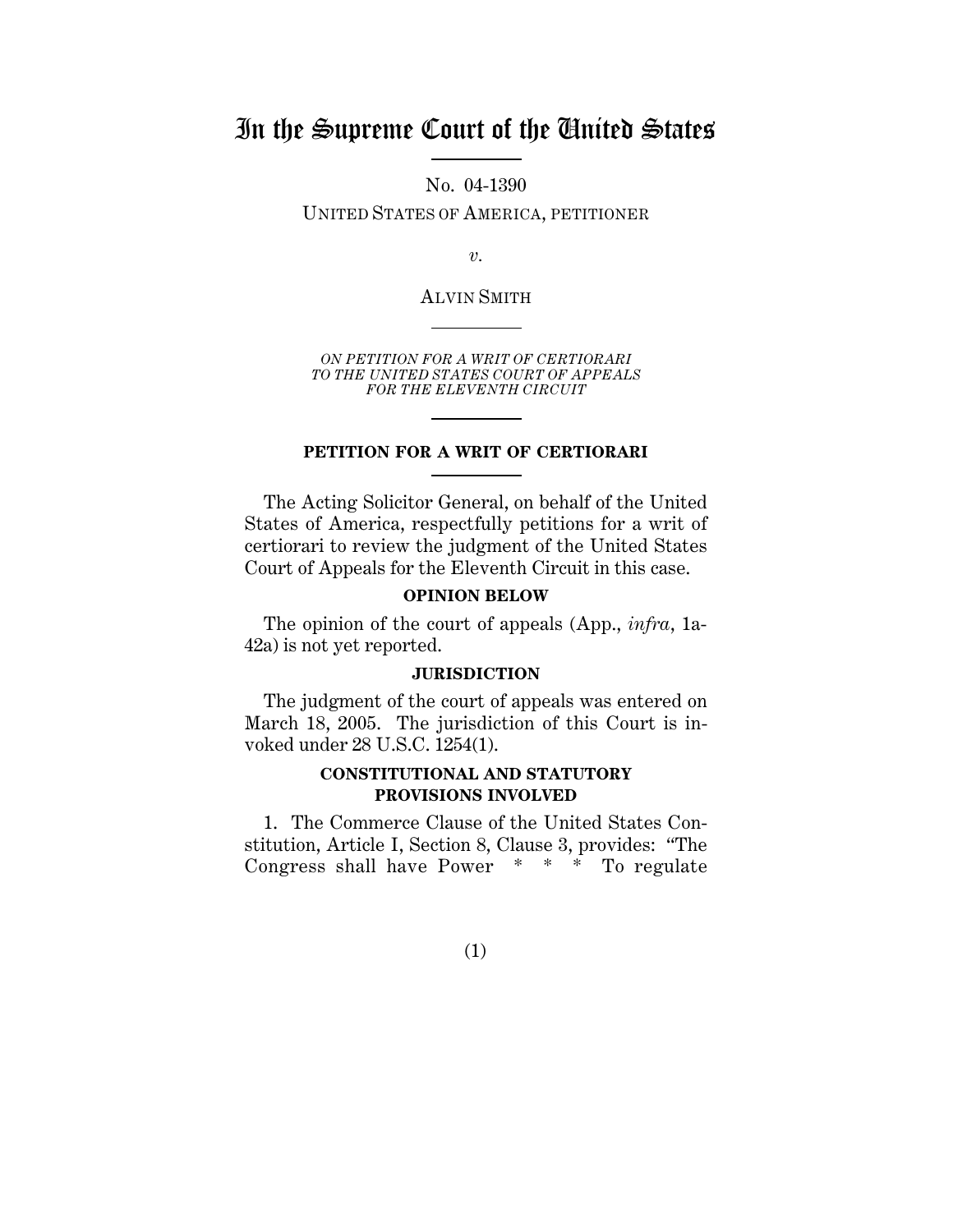Commerce with foreign Nations, and among the several States, and with the Indian Tribes."

2. Title 18 of the United States Code, Section 2251(a), provides in pertinent part:

Any person who employs, uses, persuades, induces, entices, or coerces any minor to engage in \* \* \* any sexually explicit conduct for the purpose of producing any visual depiction of such conduct, shall be punished [by fine and imprisonment], if such person knows or has reason to know that such visual depiction will be transported in interstate or foreign commerce or mailed, if that visual depiction was produced using materials that have been mailed, shipped, or transported in interstate or foreign commerce by any means, including by computer, or if such visual depiction has actually been transported in interstate or foreign commerce or mailed.

## 18 U.S.C. 2251(a).

3. Title 18 of the United States Code, Section  $2252A(a)(5)(B)$ , provides:

Any person who—

\* \* \* \* \*

 $(5)$  \* \* \*

(B) knowingly possesses any book, magazine, periodical, film, videotape, computer disk, or any other material that contains an image of child pornography that has been mailed, or shipped or transported in interstate or foreign commerce by any means, including by computer, or that was produced using materials that have been mailed, or shipped or transported in interstate or for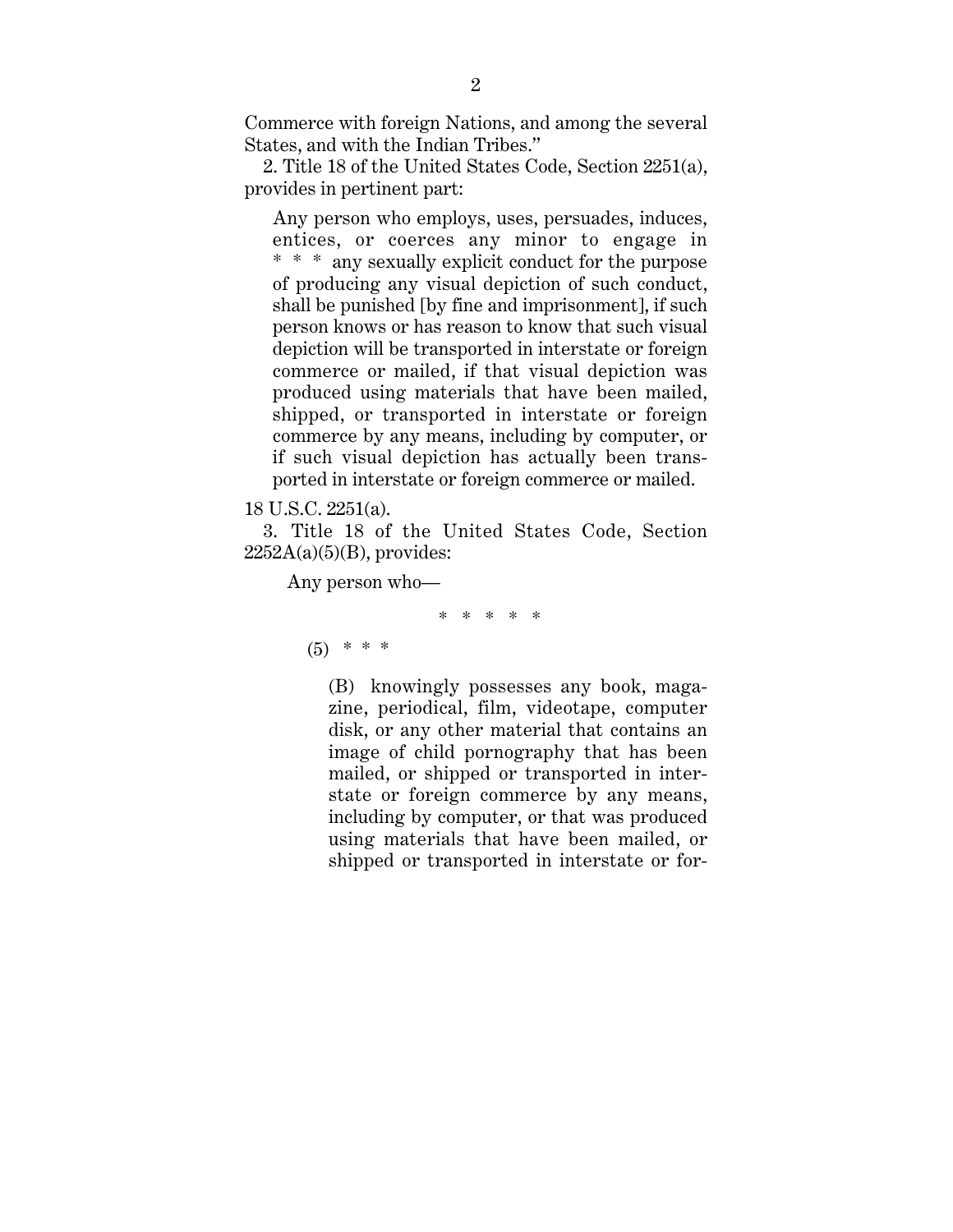eign commerce by any means, including by computer

\* \* \* \* \*

shall be punished [by fine and imprisonment]. 18 U.S.C. 2252A(a)(5)(B).

#### **STATEMENT**

Following a jury trial, respondent was convicted in the United States District Court for the Middle District of Florida of one count of producing child pornography, in violation of 18 U.S.C. 2251(a), and one count of knowingly possessing child pornography, in violation of 18 U.S.C.  $2252A(a)(5)(B)$ . Each count of conviction rested on proof that the pornographic images in question had been "produced using materials" that had traveled in interstate commerce. Respondent was sentenced to 188 months of imprisonment, to be followed by five years of supervised release. The court of appeals reversed respondent's convictions, holding that application of Sections  $2251(a)$  and  $2252A(a)(5)(B)$  to respondent's conduct exceeds Congress's authority under the Commerce Clause. App., *infra*, 1a-42a.

1. In March 2002, police officers in Tampa, Florida, searched the residence of respondent's mother. In the course of the search, the officers found a lockbox belonging to respondent, which contained numerous photographs of young girls in sexually explicit poses. Police were able to identify one of the girls depicted in the photographs, who had been 14 years old when the pictures were taken in 1999. She testified that respondent had paid her \$60-\$70 and had given her the use of a hotel room for a night in exchange for her agreement to be photographed in sexually explicit poses. App., *infra*, 4a-5a.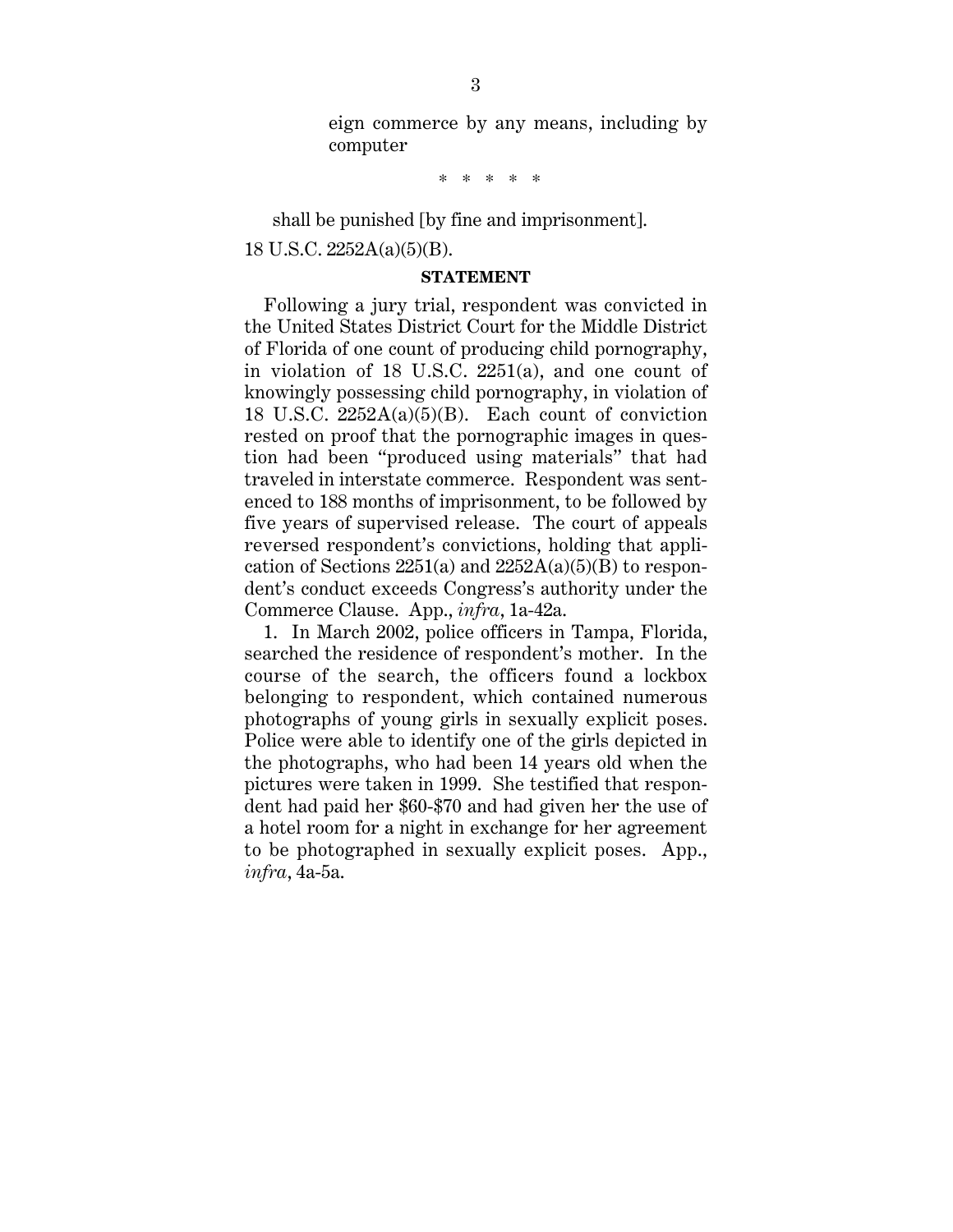2. Respondent was indicted on one count of producing child pornography, in violation of 18 U.S.C.  $2251(a)$ , and one count of possessing child pornography, in violation of 18 U.S.C.  $2252A(a)(5)(B)$ . With respect to each offense, the government established the jurisdictional element of the charged crime through proof that the photographs had been developed at a drug store in Tampa using paper and processing equipment that had been shipped in interstate commerce. The jury found respondent guilty on both counts of the indictment. He was sentenced to 188 months of imprisonment, to be followed by five years of supervised release. App., *infra*, 1a-2a, 7a.

3. The court of appeals reversed. App., *infra*, 1a-42a. During the pendency of respondent's appeal, the Eleventh Circuit had issued its decision in *United States* v. *Maxwell*, 386 F.3d 1042 (2004), petition for cert. pending, No. 04-1382 (filed Apr. 14, 2005). The court in *Maxwell* held that the ban on possession of child pornography contained in 18 U.S.C.  $2252A(a)(5)(B)$  exceeds Congress's authority under the Commerce Clause in cases where the only link to interstate commerce is that the pornographic images were "produced using materials" that have traveled interstate. See 386 F.3d at 1055-1070.

In this case, the court of appeals held that *Maxwell* compelled reversal of respondent's convictions for both the possession and production offenses. See, *e.g.*, App., *infra*, 18a ("[T]here is no significant difference between [respondent's] possession and Maxwell's possession."); *id.* at 30a (finding "no constitutionally significant distinctions" between the possession and production offenses with respect to the validity of the "produced using materials" jurisdictional element); *id*. at 35a ("[W]e think that it is plain that *Maxwell*'s reasoning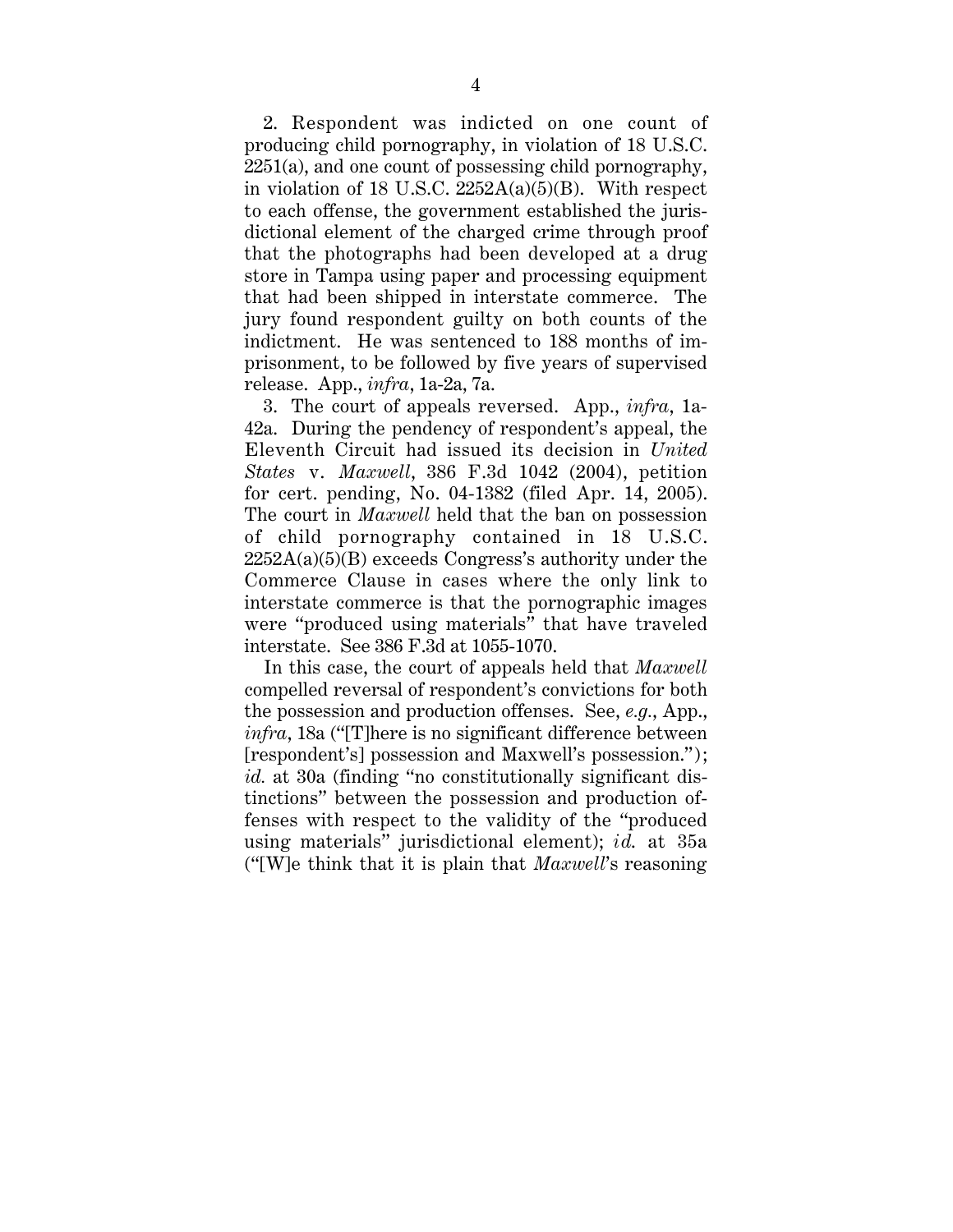\* applies here and that [respondent's] conduct is beyond the power of Congress to proscribe."). The court of appeals recognized that respondent had not raised his constitutional claim in the district court. See *id*. at 12a-13a. Based principally on *Maxwell*, however, the court held that respondent had established the prerequisites for reversal under "plain error" analysis. See *id*. at 15a-42a.

#### **REASONS FOR GRANTING THE PETITION**

The court of appeals held that 18 U.S.C. 2251(a) and 18 U.S.C. 2252A(a)(5)(B), which prohibit production and possession respectively of child pornography "produced using materials" that have traveled in interstate commerce, are unconstitutional as applied to respondent's conduct. The court's decision is erroneous, and it seriously undermines Congress's comprehensive scheme to eliminate the interstate market in child pornography.

The Eleventh Circuit's decision also conflicts with decisions of other courts of appeals. Other federal circuits have rejected similar Commerce Clause challenges to 18 U.S.C. 2251(a)'s production ban as applied in comparable circumstances. See, *e.g.*, *United States* v. *Mugan*, 394 F.3d 1016, 1021-1024 (8th Cir. 2005); *United States* v. *Morales-De Jesus*, 372 F.3d 6, 10-21 (1st Cir. 2004), petition for cert. pending, No. 04-6974 (filed Oct. 22, 2004); *United States* v. *Holston*, 343 F.3d 83, 90 (2d Cir. 2003); *United States* v. *Galo*, 239 F.3d 572, 574-576 (3d Cir. 2001). Other courts of appeals have likewise sustained the constitutionality of federal laws banning the possession of child pornography that is "produced using materials" that have traveled in interstate commerce. See, *e.g.*, *United States* v. *Robinson*, 137 F.3d 652, 656 (1st Cir. 1998); *United States* v. *Harris*, 358 F.3d 221, 222-223 (2d Cir. 2004); *United States* v. *Rodia*, 194 F.3d 465, 474-482 (3d Cir. 1999), cert. denied, 529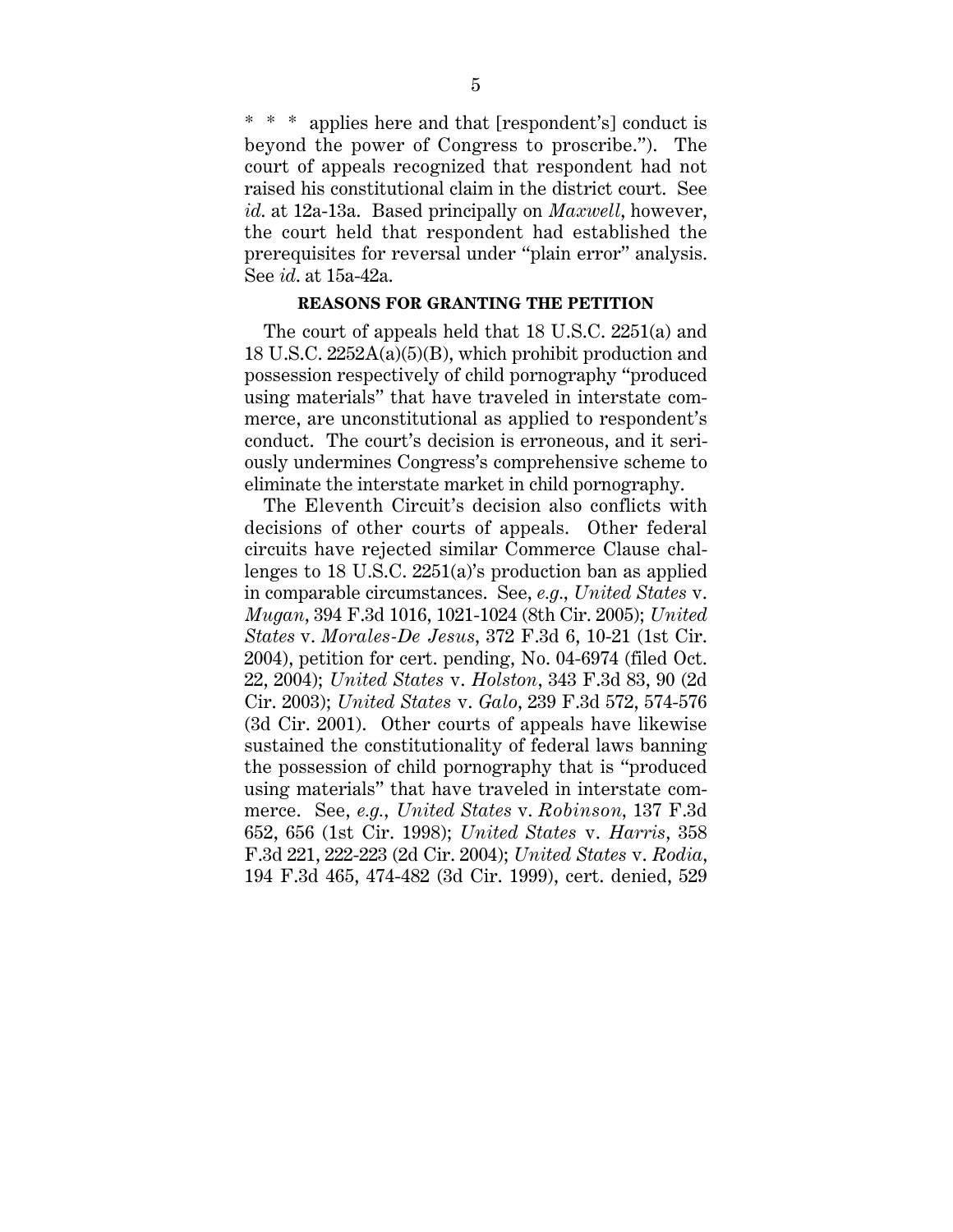U.S. 1131 (2000); *United States* v. *Kallestad*, 236 F.3d 225, 228-231 (5th Cir. 2000); *United States* v. *Angle*, 234 F.3d 326, 337-338 (7th Cir. 2000), cert. denied, 533 U.S. 932 (2001).\*

The questions whether 18 U.S.C. 2251(a) and  $2252A(a)(5)(B)$  are constitutional as applied to the intrastate production and possession of child pornography are important ones that may ultimately warrant plenary review by this Court. On November 29, 2004, however, the Court heard argument in *Ashcroft* v. *Raich*, No. 03-1454, which involves an analogous asapplied constitutional challenge to the Controlled Substances Act, 21 U.S.C. 801 *et seq*. This Court's decision in *Raich* may significantly influence the analysis of the issues in this case.

In reversing respondent's convictions under 18 U.S.C. 2251(a) and 2252A(a)(5)(B), the court of appeals relied substantially on its recent decision in *Maxwell*, which held Section  $2252A(a)(5)(B)$  unconstitutional as applied to the intrastate possession of child pornography "produced using materials" that have traveled

 $\overline{a}$ 

The majority of the possession cases cited in the text involved prosecutions under 18 U.S.C. 2252(a)(4)(B) rather than under Section  $2252A(a)(5)(B)$ . Sections  $2252(a)(4)(B)$  and  $2252A(a)(5)(B)$  use somewhat different language in defining the categories of visual depictions whose possession is prohibited. Both provisions, however, categorically bar possession of child pornography that is "produced using materials" that have previously traveled in interstate commerce. See *Maxwell*, 386 U.S. at 1052 n.11 ("Although  $[18 \text{ U.S.C. } 2252(a)(4)(B)]$  contains different language in part, the terms of its jurisdictional requirement are identical to those of § 2252A."). For purposes of the constitutional question presented in this case, the two provisions therefore stand or fall together. Similar jurisdictional language is found in other provisions of the child pornography statutes. See, *e.g.*, 18 U.S.C. 2251(b), 2252(a)(3)(B), 2252A(a)(4)(B).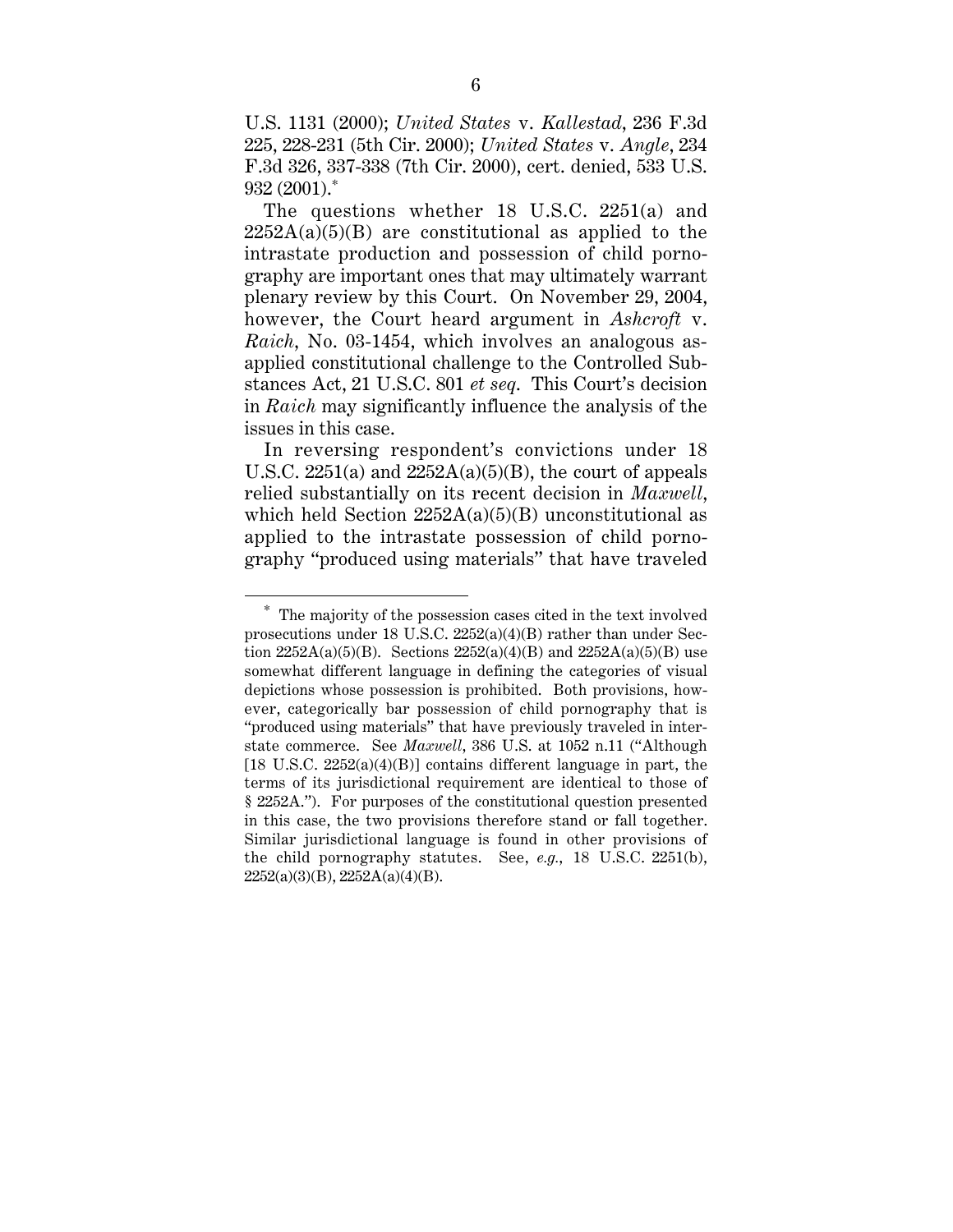in interstate commerce. The United States has filed a petition for a writ of certiorari in *Maxwell* and has urged that the petition be held pending this Court's decision in *Raich*. See *United States* v. *Maxwell*, No. 04-1382 (filed Apr. 14, 2005). The petition in the instant case should similarly be held pending the decision in *Raich* and then disposed of as appropriate in light of that decision.

1. a. The Commerce Clause grants Congress the power to regulate an entire class of activities that substantially affects interstate commerce, even if the commercial effect of an individual instance within the class is slight. "[W]here *a general regulatory statute bears a substantial relation to commerce*, the *de minimis* character of individual instances arising under that statute is of no consequence." *United States* v. *Lopez*, 514 U.S. 549, 558 (1995) (quoting *Maryland* v. *Wirtz*, 392 U.S. 183, 197 n.27 (1968)); accord *Perez* v. *United States*, 402 U.S. 146, 154 (1971) ("Where the *class of activities* is regulated and that *class* is within the reach of federal power, the courts have no power to excise, as trivial, individual instances of the class.") (citations and internal quotation marks omitted).

That principle is illustrated by *Wickard* v. *Filburn*, 317 U.S. 111 (1942), in which the Court upheld federal regulation of wheat grown and consumed on a family farm in order to control the volume of wheat moving in interstate and foreign commerce. *Wickard* establishes that even non-commercial activity occurring within a regulated market is subject to Congress's commerce power. As this Court explained in *Lopez*, the wheat production that Congress regulated in *Wickard* was economic activity, even though it was undertaken for personal use and "may not be regarded as commerce."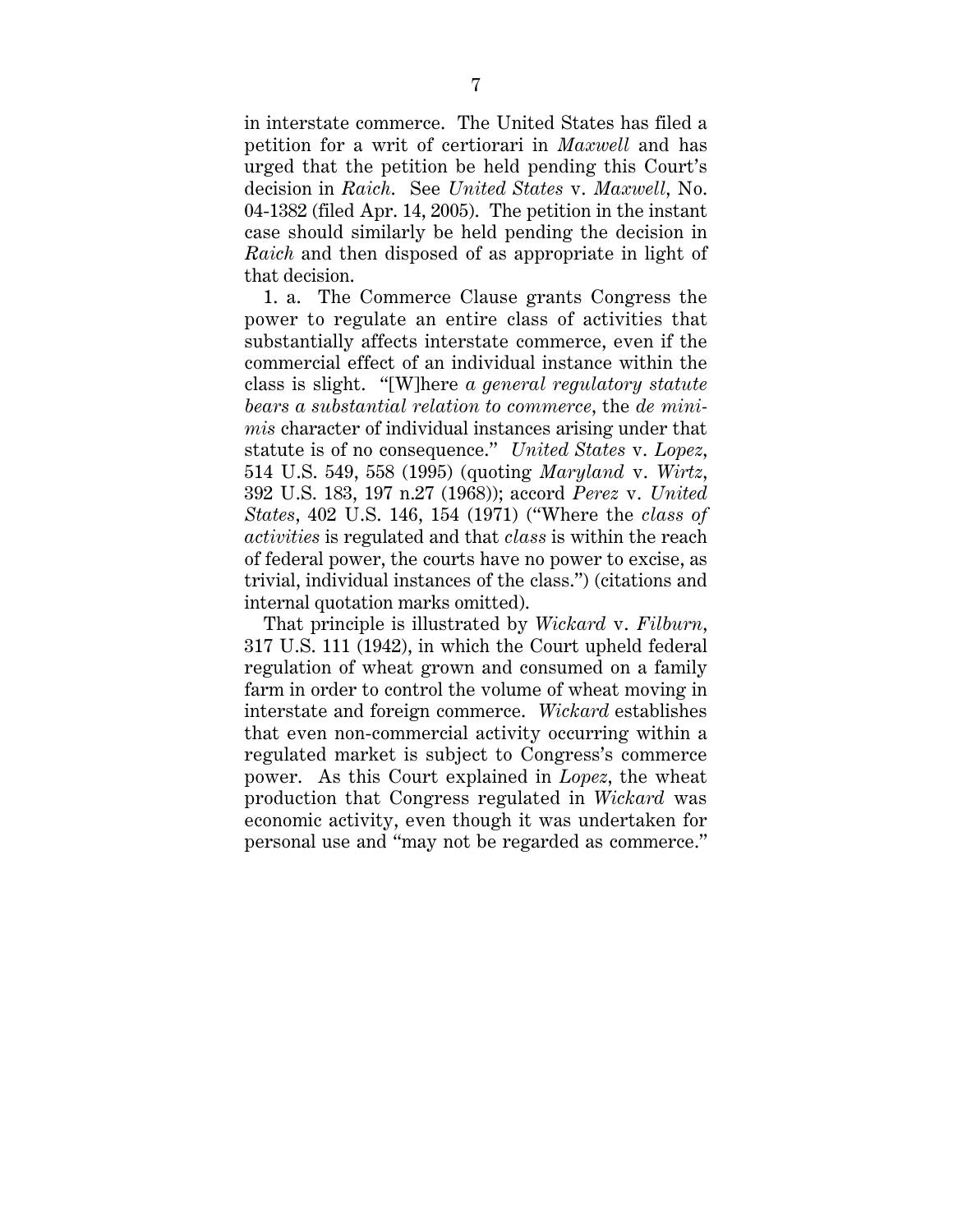*Lopez*, 514 U.S. at 556 (quoting *Wickard*, 317 U.S. at 125).

*Wickard* thus establishes that intrastate activity is subject to Congress's commerce power, even though the activity itself may not be commercial, if regulation of that activity is reasonably necessary to achieve Congress's regulatory objectives with respect to an interstate market. In distinguishing the statute at issue in *Wickard* from the Gun-Free School Zones Act of 1990, 18 U.S.C. 922(q), the Court in *Lopez* explained that "*Wickard* \* \* \* involved economic activity in a way that the possession of a gun in a school zone does not." *Lopez*, 514 U.S. at 560. The Court further explained that Section 922(q) was not "an essential part of a larger regulation of economic activity, in which the regulatory scheme could be undercut unless the intrastate activity were regulated." *Id*. at 561; see *United States* v. *Morrison*, 529 U.S. 598, 610 (2000).

b. In *Maxwell*, the Eleventh Circuit held that *Wickard* has no application to the intrastate possession of child pornography for purported personal use because, in the court's view, that class of conduct neither involves economic activity nor substantially affects interstate commerce. See, *e.g.*, *Maxwell*, 386 F.3d at 1056-1061. The court in the instant case relied on *Maxwell* in reversing respondent's conviction for possession of child pornography under 18 U.S.C.  $2252A(a)(5)(B)$ . For the reasons stated in the government's petition for a writ of certiorari in *Maxwell* (at 9-13), the court of appeals erred in invalidating the statutory possession ban. Congress could reasonably determine that regulation of the intrastate possession of child pornography is a necessary and proper measure to ensure the effectuation of its comprehensive regulation of the interstate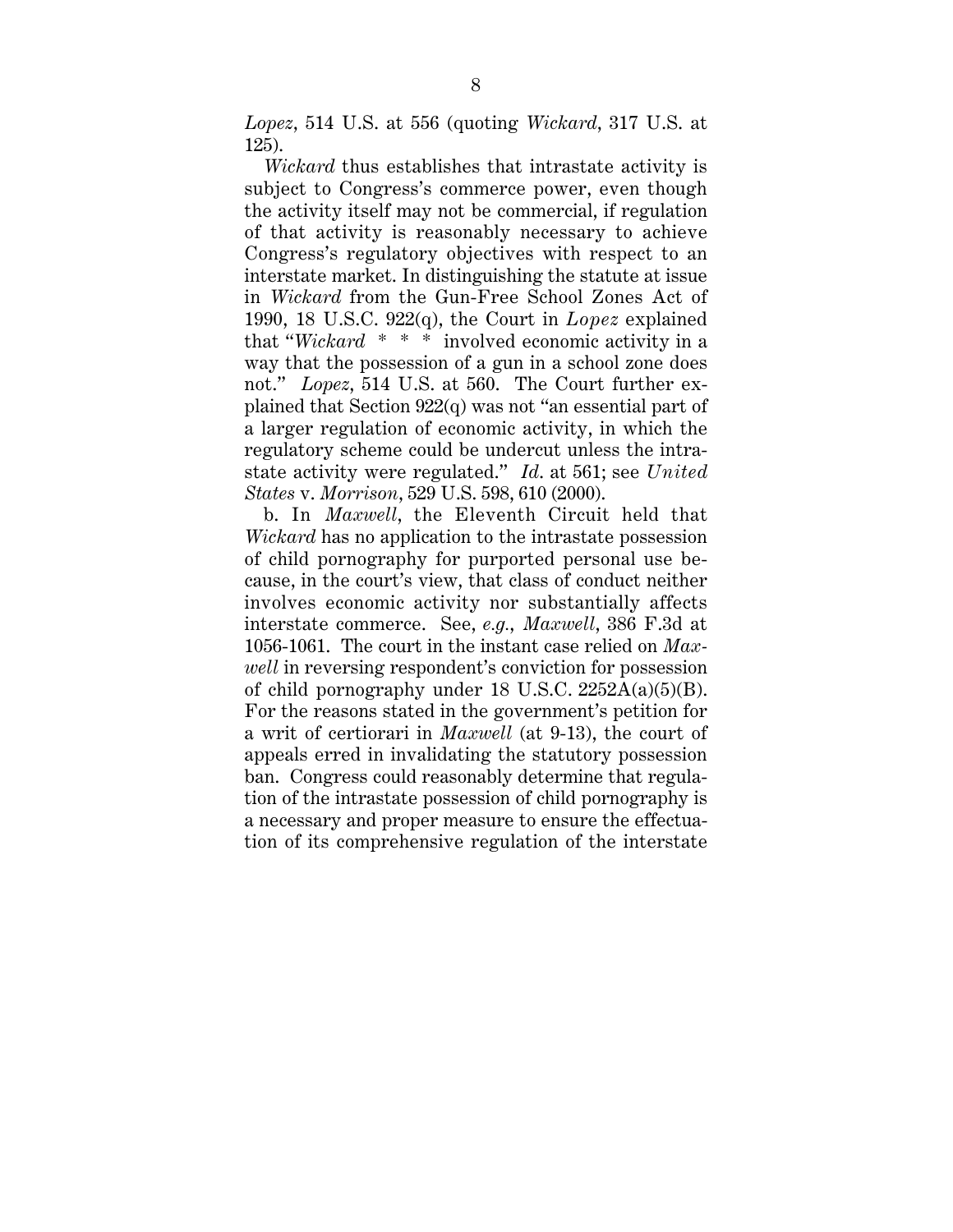market, a matter that falls squarely within its authority under the Commerce Clause.

In the instant case, the Eleventh Circuit extended its prior holding in *Maxwell* to the production offense defined by 18 U.S.C.  $2251(a)$ . That ruling is fundamentally flawed. Like the statutory prohibition on intrastate possession of child pornography "produced using materials" that have traveled in interstate commerce, Section 2251(a)'s production ban is an integral part of the comprehensive scheme devised by Congress to attack the "extensive national market in child pornography." *Holston*, 343 F.3d at 89.

As the government's petition for a writ of certiorari in *Maxwell* explains (at 12-13), Section 2252A(a)(5)(B)'s broad ban on intrastate possession of child pornography is particularly reasonable in light of the difficulty of proving, on a case-by-case basis, whether individual pornographic images have previously traveled in interstate commerce. Similar practical concerns support the ban on *production* of child pornography contained in Section 2251(a). In the aggregate, intrastate production of child pornography unquestionably fuels interstate trafficking; and the particular images that are intended for subsequent interstate transport cannot be readily identified. As the Second Circuit has explained:

Congress understood that much of the pornographic material involving minors that feeds the market is locally produced, and this local or "homegrown" production supports demand in the national market and is essential to its existence. \* \* \* Because much of the child pornography that concerned Congress is homegrown, untraceable, and enters the national market surreptitiously, we conclude that Congress, in an attempt to halt interstate traffick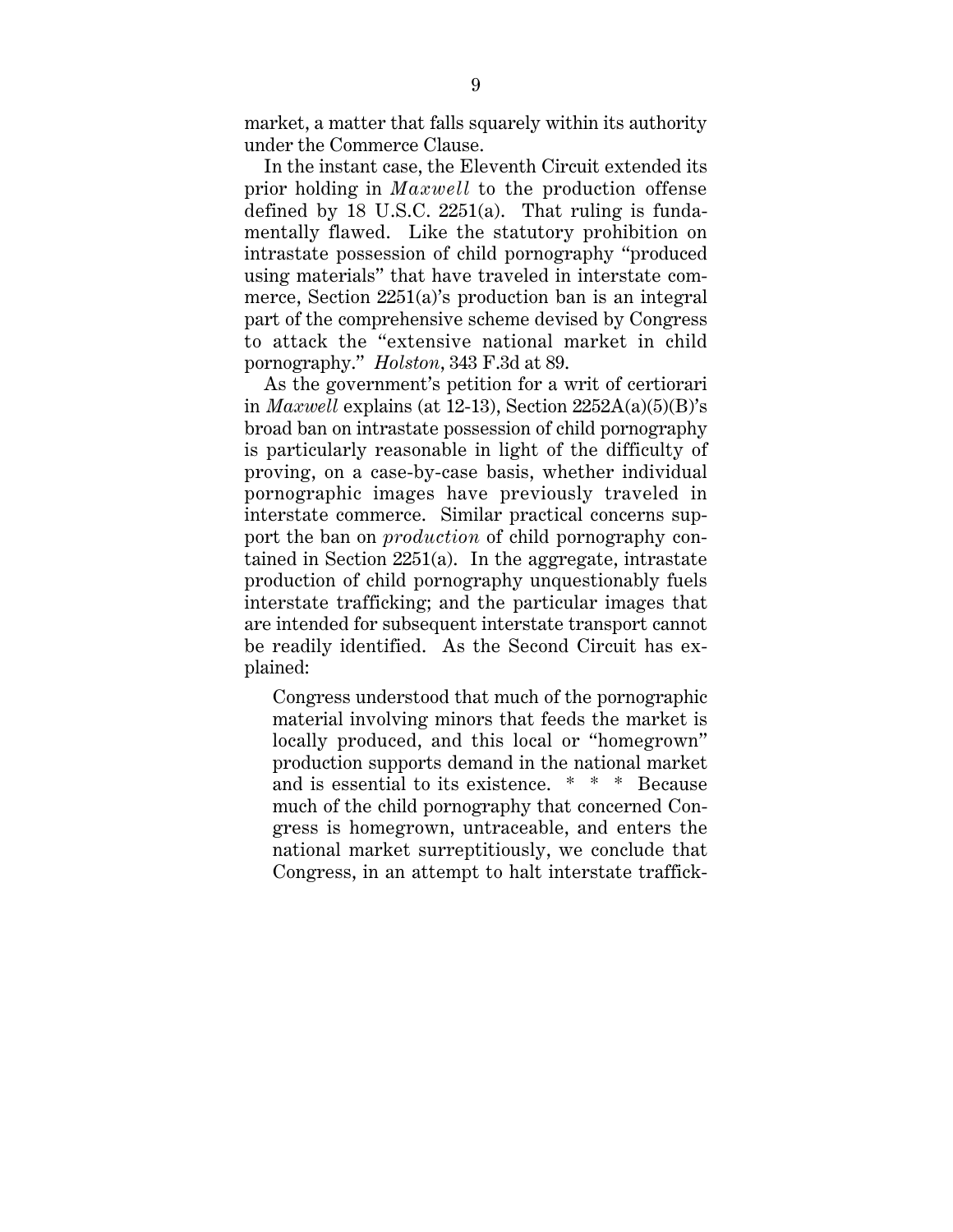ing, can prohibit local production that feeds the national market and stimulates demand, as this production substantially affects interstate commerce.

## *Holston*, 343 F.3d at 90.

2. The court of appeals' decision invalidates important applications of two statutory provisions that are vital to the government's efforts to suppress the production, dissemination, and possession of child pornography. The importance of the production and possession bans to the overall statutory scheme, and the square conflict between the Eleventh Circuit's constitutional rulings and those of other courts of appeals (see pp. 5-6, *supra*), would normally justify plenary review of the decision below. On June 28, 2004, however, this Court granted the government's petition for a writ of certiorari in *Ashcroft* v. *Raich*, 124 S. Ct. 2909 (No. 03- 1454) (argued Nov. 29, 2004), to consider the following question:

Whether the Controlled Substances Act, 21 U.S.C. 801 *et seq*., exceeds Congress's power under the Commerce Clause as applied to the intrastate cultivation and possession of marijuana for purported personal "medicinal" use or to the distribution of marijuana without charge for such use.

## 03-1454 Pet. at (I).

Because of the significant connections between the Eleventh Circuit's constitutional analysis in *Maxwell* and the question presented in *Raich*, the United States has urged that its petition for a writ of certiorari in *Maxwell* be held pending the decision in *Raich* and then disposed of as appropriate in light of that decision. See 04-1382 Pet. at 14-15. In light of the court of appeals' heavy reliance on *Maxwell* in the instant case, and the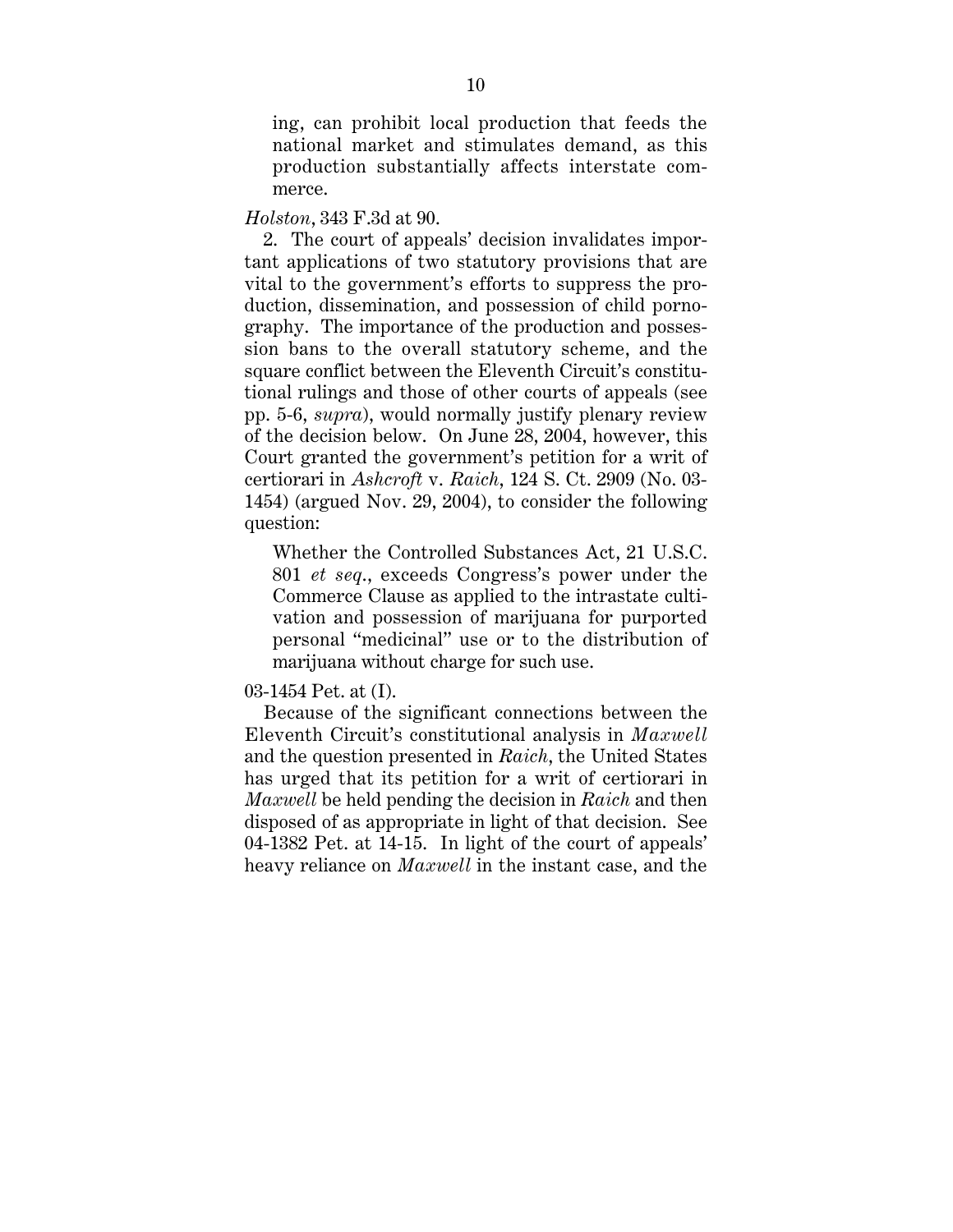similarity of the questions presented, the same disposition is appropriate here.

## **CONCLUSION**

The petition for a writ of certiorari should be held pending this Court's decision in *Ashcroft* v. *Raich*, No.  $03-1454$  (argued Nov. 29, 2004), and then disposed of as appropriate in light of that decision.

Respectfully submitted.

PAUL D. CLEMENT *Acting Solicitor General* CHRISTOPHER A. WRAY *Assistant Attorney General* MICHAEL R. DREEBEN *Deputy Solicitor General* MALCOLM L. STEWART *Assistant to the Solicitor General* JEFFREY P. SINGDAHLSEN *Attorney*

APRIL 2005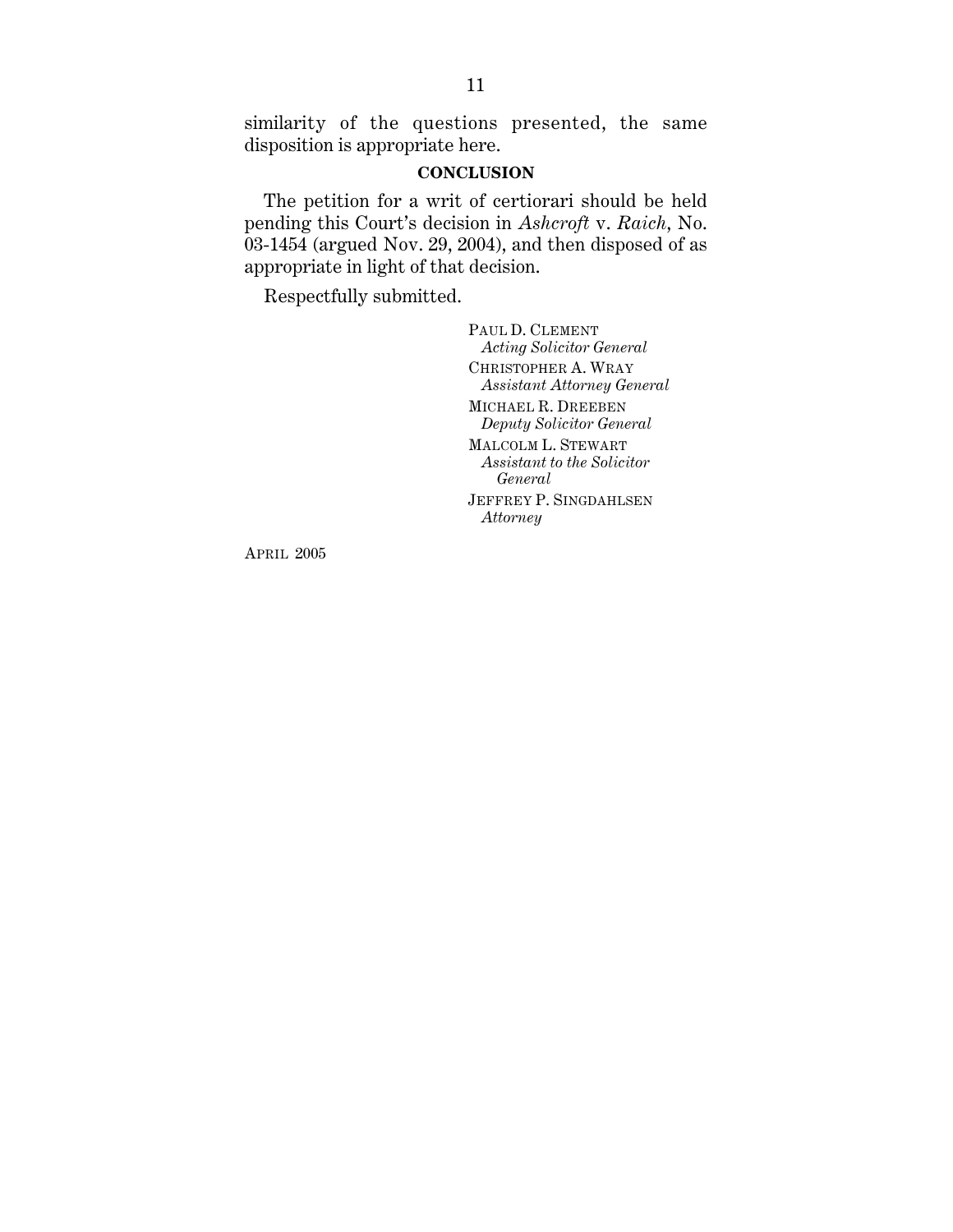#### **APPENDIX**

## UNITED STATES COURT OF APPEALS FOR THE ELEVENTH CIRCUIT

No. 03-13639 D.C. Docket No. 02-00257-CR-T-23-TGW UNITED STATES OF AMERICA, PLAINTIFF-APPELLEE

*v.*

ALVIN SMITH, DEFENDANT-APPELLANT

Appeal from the United States District Court for the Middle District of Florida

Filed: Mar. 18, 2005

Before: TJOFLAT, RONEY and HILL, Circuit Judges.

TJOFLAT, Circuit Judge:

On February 5, 2003, following a jury trial in the United States District Court for the Middle District of Florida, Alvin Smith was convicted of one count of producing child pornography in violation of 18 U.S.C.  $§$  2251(a)<sup>1</sup> and one count of possessing child porno-

(1a)

 <sup>1</sup> Section 2251(a) provides:

Any person who employs, uses, persuades, induces, entices, or coerces any minor to engage in . . . any sexually explicit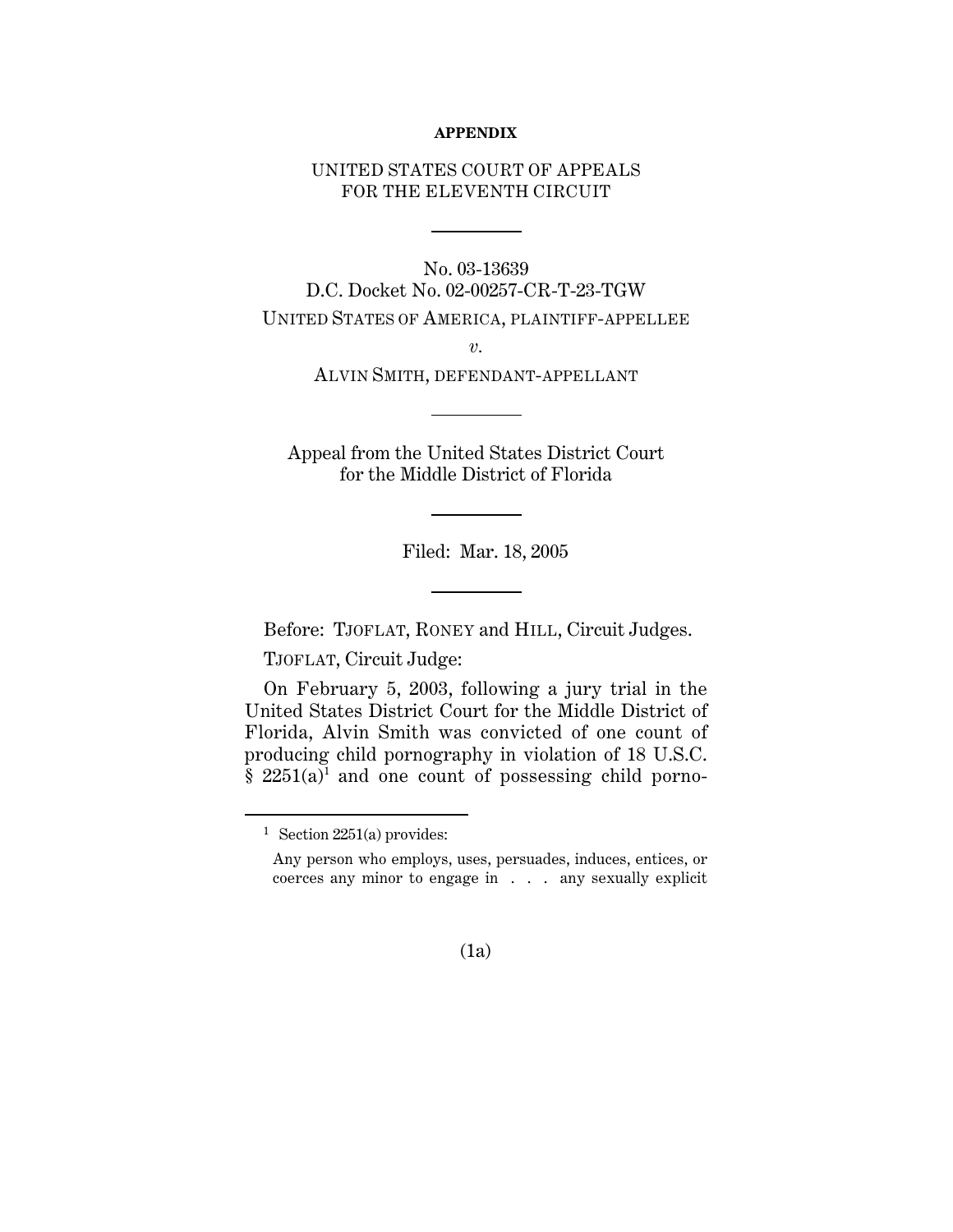graphy in violation of 18 U.S.C.  $\S$  2252A(a)(5)(B).<sup>2</sup> The court sentenced him to 188 months in prison and 60 months of supervised release. Smith appealed and filed his opening brief on May 4, 2004. On October 1, 2004, in *United States v. Maxwell*, 386 F.3d 1042 (11th Cir. 2004), this court held that purely intrastate possession of child pornography was not converted "into an activity subject to Commerce Clause regulation" simply because "the disks on which the pornography was ultimately copied traveled, when blank, to Florida from someplace outside of Florida." *Id*. at 1068. *Maxwell* necessarily casts doubt on Smith's conviction because the asserted basis for federal jurisdiction over his offenses is that the film, photo paper, and film processor used to produce the pictures he possessed had traveled in interstate commerce sometime before being used to produce them.

 $\overline{a}$ 

conduct for the purpose of producing any visual depiction of such conduct, shall be punished . . . if such person knows or has reason to know that such visual depiction will be transported in interstate or foreign commerce or mailed, if that visual depiction was produced using materials that have been mailed, shipped, or transported in interstate or foreign commerce by any means, including by computer, or if such visual depiction has actually been transported in interstate or foreign commerce or mailed.

<sup>&</sup>lt;sup>2</sup> Section  $2252A(a)(5)(B)$  provides:

Any person who . . . knowingly possesses any book, magazine, periodical, film, videotape, computer disk, or any other material that contains an image of child pornography that has been mailed, or shipped or transported in interstate or foreign commerce by any means, including by computer, or that was produced using materials that have been mailed, or shipped or transported in interstate or foreign commerce by any means, including by computer . . . shall be punished. . . .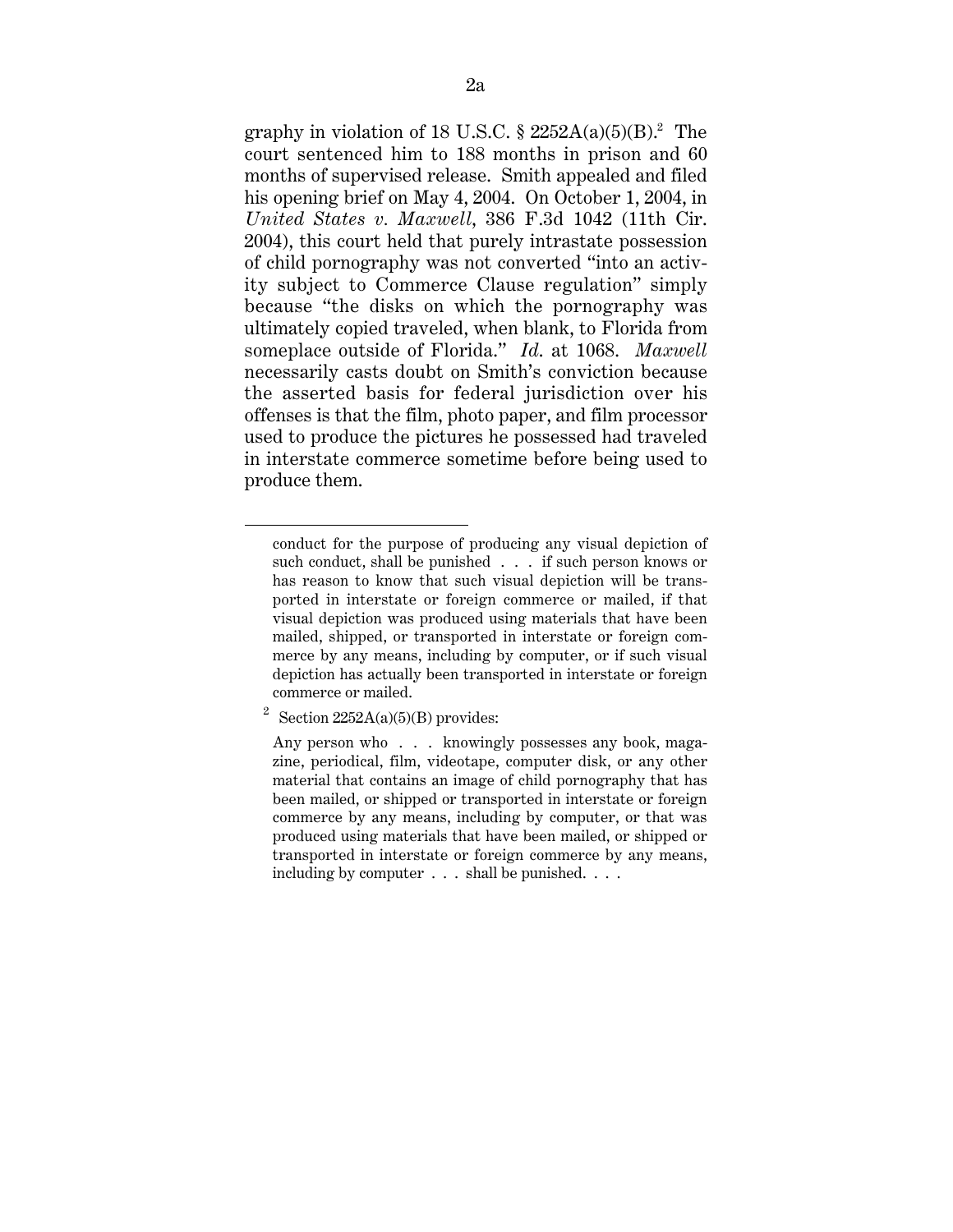Before determining whether *Maxwell* controls this case, however, we must first determine whether it is relevant at all in light of another recent decision of this court. In *United States v. Levy*, 379 F.3d 1241, *reh'g en banc denied,* 391 F.3d 1327 (11th Cir. 2004), we held that the unexceptional rule that issues not briefed are deemed waived applies even to the exceptional case where the defendant seeks to raise a claim that was squarely foreclosed by our own precedent at the time his opening brief was filed but has since been made viable by an intervening decision. *Id*. at 1241-42; *see also Levy*, 391 F.3d at 1336 (Tjoflat, J., dissenting from the denial of rehearing en banc) (observing that it was "certainly understandable" that the defendant did not raise the "waived" claim in his opening brief given that our own precedent "unequivocally rejected the same argument"). Under *Levy*, *Maxwell* does not apply unless Smith advanced a *Maxwell*-type claim in his opening brief. In his supplemental letter memorandum,<sup>3</sup> Smith argues that two of the issues raised in his opening brief fairly encompass the *Maxwell* issue; the Government disagrees. Although Smith's brief is not a model of clarity, in light of the principle that we "liberally read briefs to ascertain the issues raised on appeal," *United States v. Starke*, 62 F.3d 1374, 1379 (11th Cir. 1995), we conclude that Smith has sufficiently presented the *Maxwell* issue. Accordingly, *Levy* does not preclude him from relying on *Maxwell*, although we will review the issue only for plain error because Smith did not raise it at trial.

<sup>&</sup>lt;sup>3</sup> After oral argument, we requested that counsel submit supplemental letter memoranda addressing the extent to which *Maxwell* and *Levy* should inform our resolution of this appeal.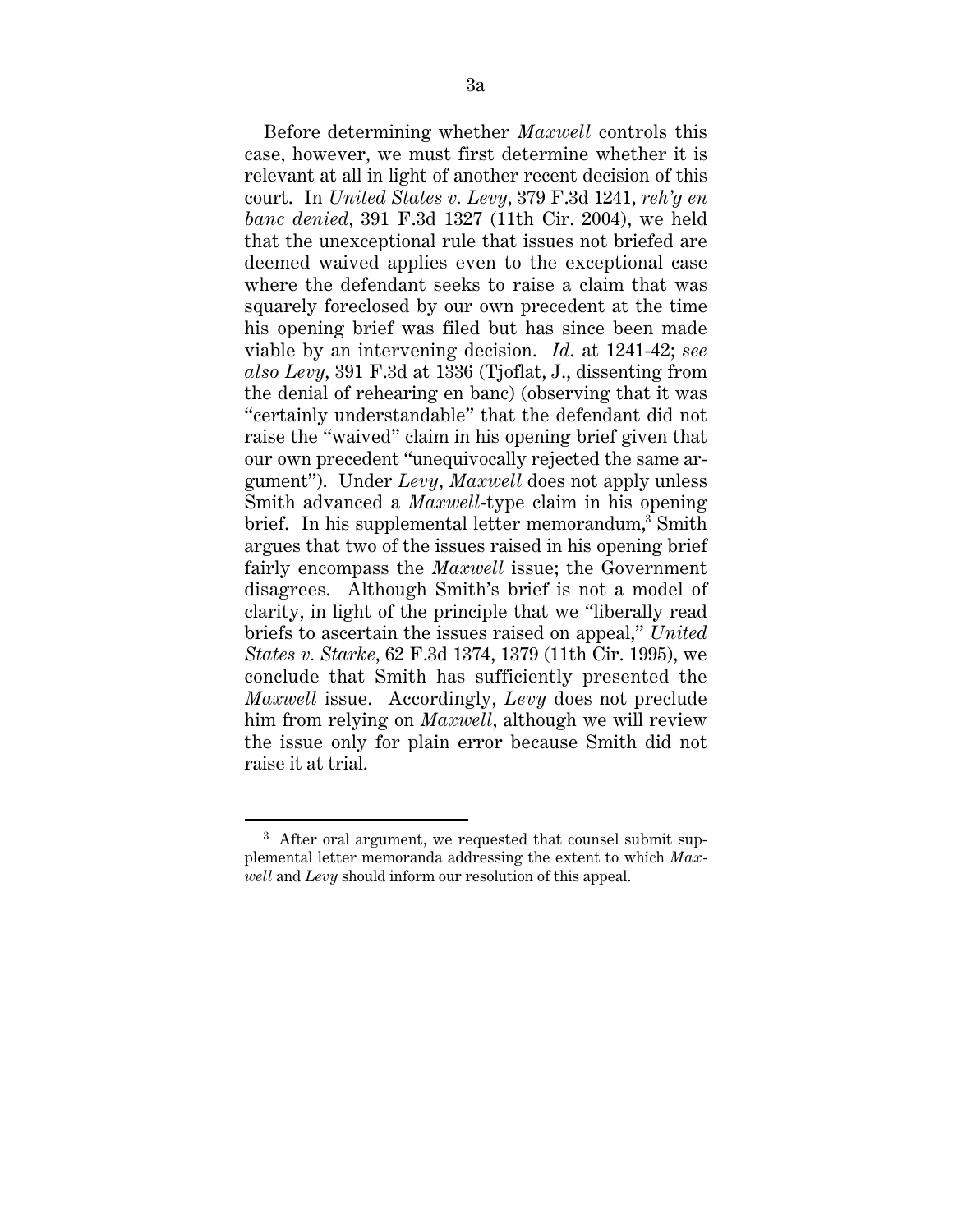In Part I, we briefly recount the facts of this case. In Part II, we address the *Levy* issue. In Part III, we address Smith's *Maxwell* claim.

In March 2002, the Tampa Police Department executed a search warrant on the home of the defendant's mother. The search was part of an investigation of the defendant's brother, who lived at the residence and was suspected of possessing and selling drugs. Accordingly, the focus of the warrant was drugs and drug paraphernalia. Upon entering the residence, a narcotics dog alerted the officers to a lockbox that was slightly ajar. One of the officers opened the lockbox and discovered a number of photographs that were pornographic in nature. Some of the pictures depicted what appeared to be "very, very young girls having sex . . . with a male who [was later] identified as the defendant." At trial, the defendant's mother testified that the lockbox belonged to Smith, although he was not living at the residence at the time of the search because he was in prison.

Police later determined that the lockbox contained 1768 pictures. Almost all of the photos were sexually explicit, though many were of persons above the age of eighteen. As part of the investigation, an officer in the department's sex crimes and child abuse unit began visiting local shelters for runaways and asking counselors whether they recognized any of the girls in the pictures. Eventually, the officer was able to locate a girl who was in a number of photos that dated November 1999, at which time the girl was still fourteen years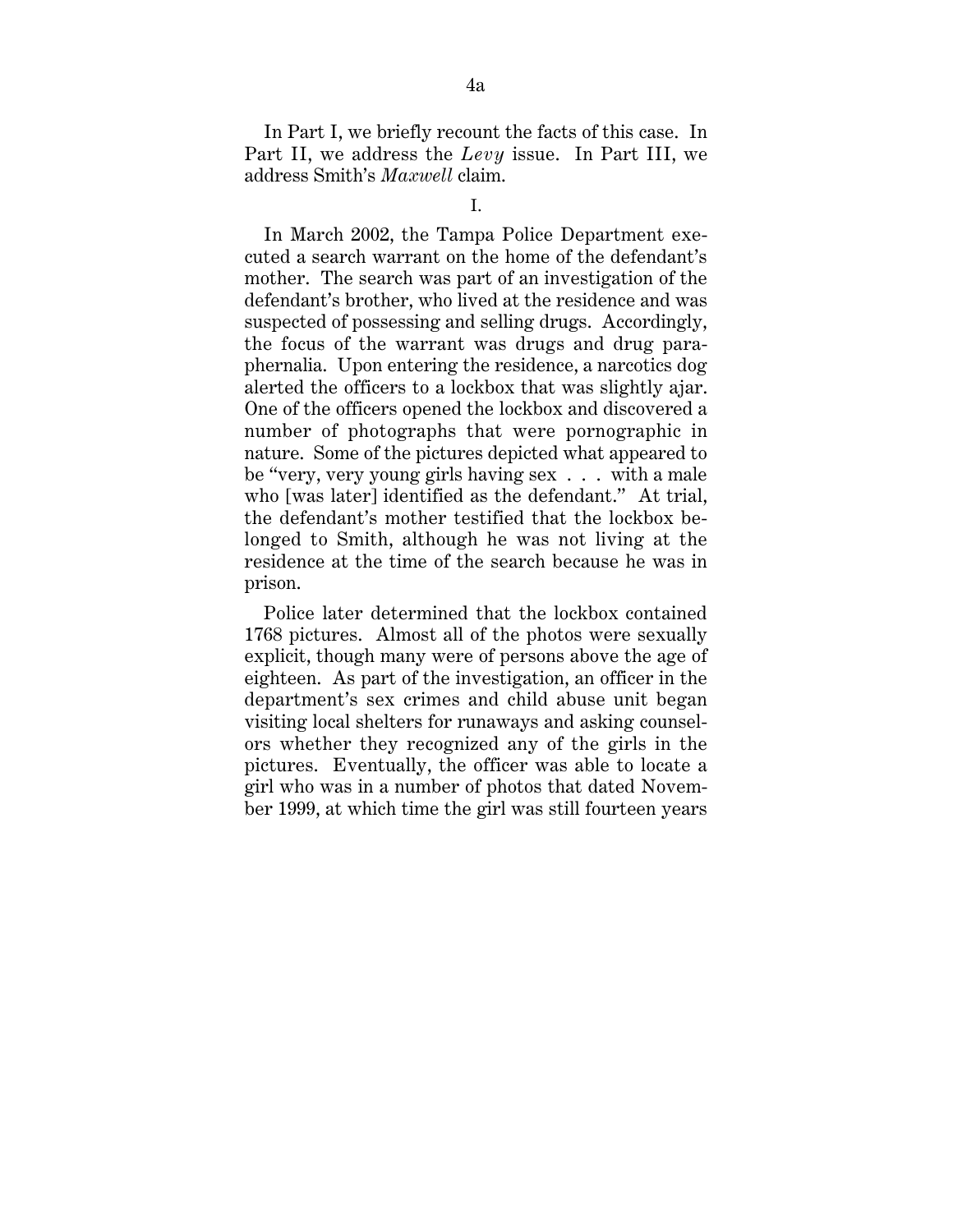old.4 She confirmed that the photos were of her, and, from another photo found in the lockbox, she identified Smith as the man who had taken them.

At trial, the girl testified that she was living on the street as a runaway in November 1999 when Smith approached her and her then-seventeen-year-old boyfriend, Dominick. Dominick got into Smith's car, and Smith and Dominick left and returned a few minutes later. Dominick told her that she could make some money if she would allow Smith to take some pictures of her in her underwear, and she agreed to do so. She and Dominick then got back into Smith's car and went with him to a house where he retrieved a camera and some film. The three of them then went to a hotel, and Smith went inside and paid for a room. Only Smith and the girl actually went into the room; Dominick stayed outside.

Once inside the room, Smith told the girl to take off all of her clothes. Although Dominick had told her that she would not have to take off her underwear, she did as Smith instructed. Smith then began taking pictures; he instructed her how to pose a number of times and even physically spread her genitalia himself for a particularly graphic shot. Afterward, he gave her \$60 or \$70 and left, and she and Dominick spent the night in the room.

In addition to the testimony of the witness and several of the officers involved in the investigation, the

 <sup>4</sup> The Government introduced a proof sheet containing twentysix thumbnails of the girl and a number of the photos depicted on the sheet. The Government also introduced a birth certificate from the victim's native Mexico that gave her date of birth as March 12, 1985.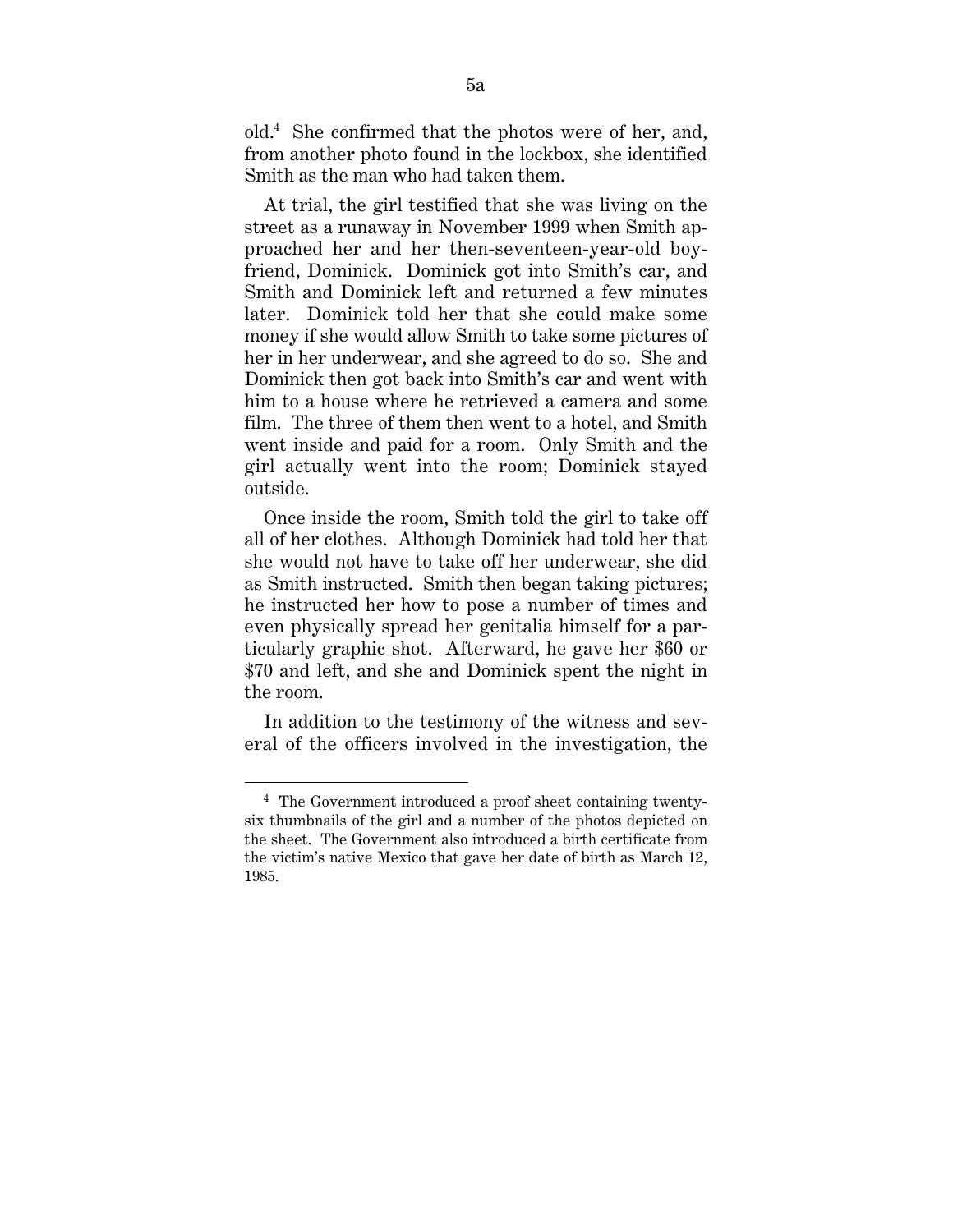Government introduced a recording of a phone conversation between Smith and his mother. Smith placed the call while incarcerated at the Hillsborough County Jail in June 2002. At one point in the conversation, he complained, "I mean, there is no law against havin' no pictures, and there is no law against takin' no pictures. But they tryin' to make it seem like I went out and took pictures of a fourteen year old girl and I knew it." Another part of the conversation went as follows:

LUCILLE SMITH: A person should be able to take pictures or whatever if they want to.

ALVIN SMITH: Yeah. It ain't like I went out, just . . . went out and and and kidnapped somebody and took it. . . .

LUCILLE SMITH: And anyway, them pictures that you took, the girls must have wanted you to take 'em, or else they wouldn't of let you took 'em.

ALVIN SMITH: Of course they did. But yeah, though they tryin' to make it seem like it's such a crime, such a crime. . . .

. . . .

ALVIN SMITH: . . . I told her, you know, just they takin' it too personal. I mean, times have changed.

LUCILLE SMITH: And I'd of told her, well, now looky here. I couldn't of took them pictures if them girls didn't want me to take 'em. They posed and everything for me to take 'em. It'd of been different if you just took it without they, uh, their acknowledgment.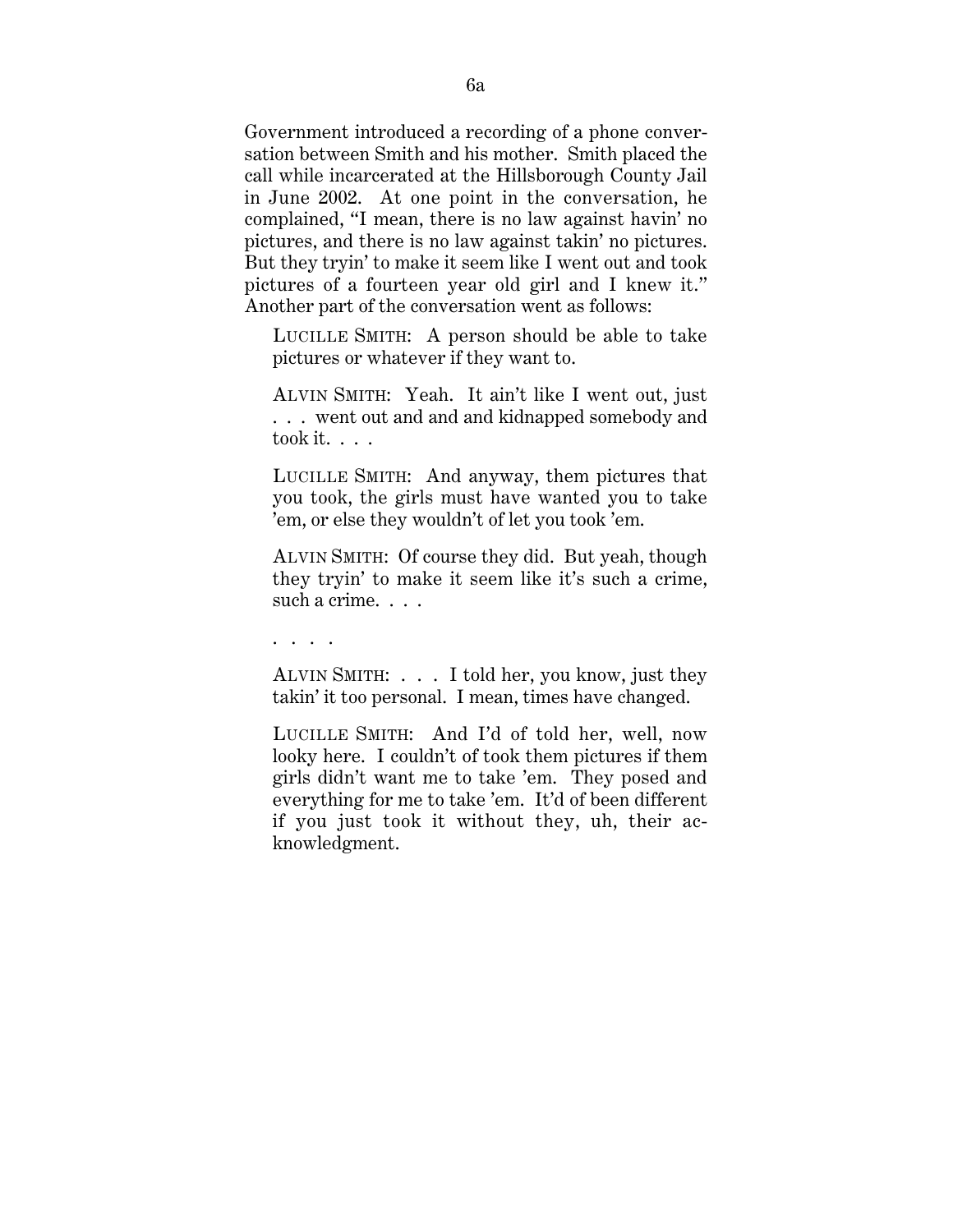ALVIN SMITH: I know.

To establish the statutes' jurisdictional element—*i.e.,* that the pornography "was produced using materials that have been mailed, shipped, or transported in interstate or foreign commerce"—the Government called the Vice-President of Photo Operations for Eckerd's Drugs. She testified that some of the photos were printed on Kodak paper that Eckerd's received from Rochester, New York, and processed by equipment that it received from California.

At the close of the evidence, the defense moved for a judgment of acquittal under Federal Rule of Criminal Procedure 29. As to the possession count, the defense argued that there was insufficient evidence that Smith knew that the girl was less than eighteen years of age. The defense also argued that there was insufficient evidence to establish the jurisdictional element of either count. The court denied the motion, and sent the case to the jury. The jury returned a verdict of guilty on both counts. The verdict included specific findings that the pornography was produced using film, photo paper, and a film processor that had traveled in interstate or foreign commerce.

## II.

According to the Supreme Court, "a new rule for the conduct of criminal prosecutions is to be applied retroactively to all cases . . . pending on direct review or not yet final." *Griffith v. Kentucky*, 479 U.S. 314, 328, 107 S. Ct. 708, 716, 93 L. Ed. 2d 649 (1987). In this circuit, however, this principle does not apply if the defendant did not advance a claim based on the "new rule" in his opening brief on appeal. If the "new rule" is announced after the defendant's opening brief is filed, it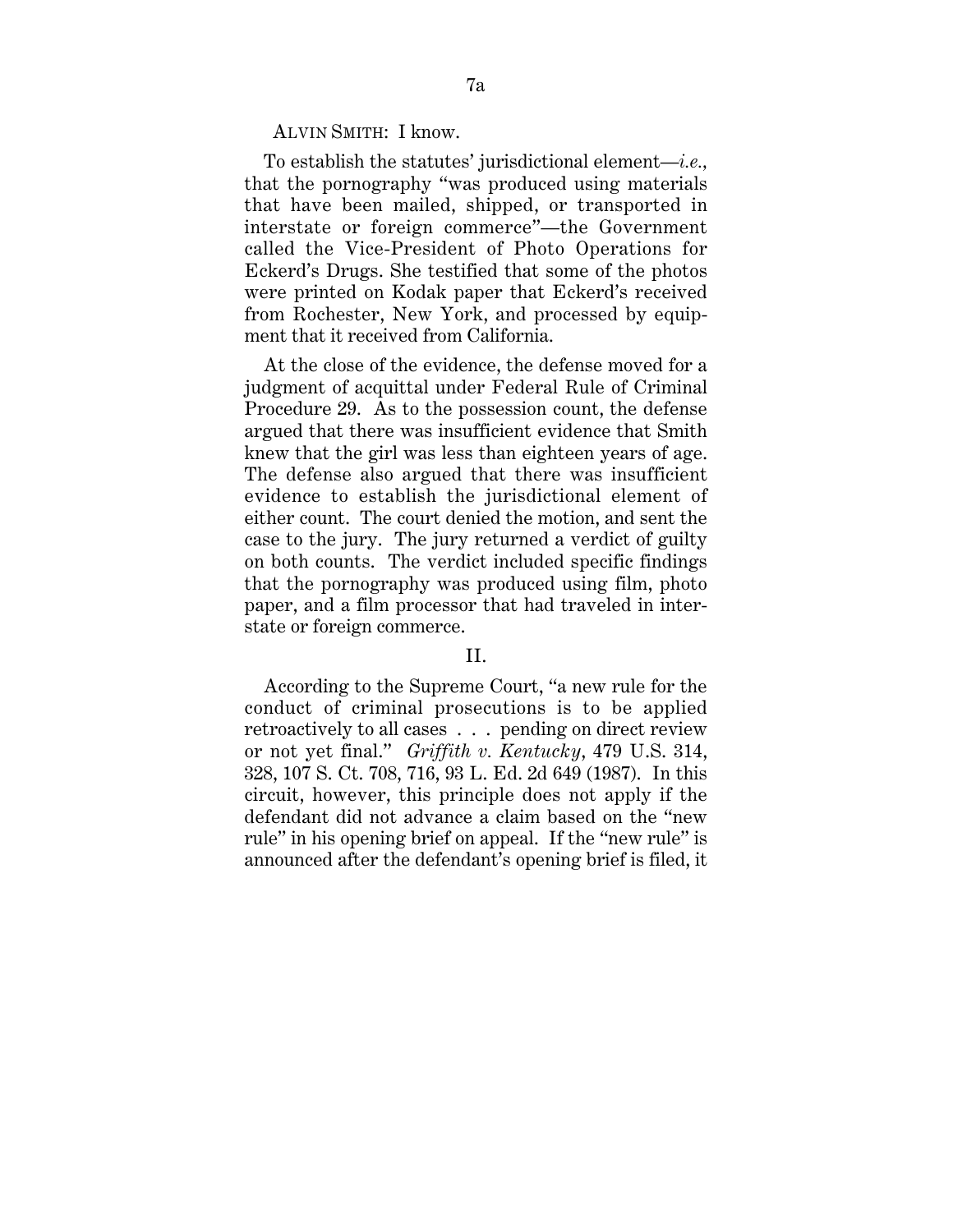will be applied retroactively only if the defendant made a similar argument in his initial brief, for we will not allow him to substitute or supplement his initial brief or petition for rehearing in order to raise the claim. *See, e.g., United States v. Njau*, 386 F.3d 1039, 1041-42 (11th Cir. 2004) (letter submitted under Federal Rule of Appellate Procedure 28(j)); *United States v. Hembree*, 381 F.3d 1109, 1110 (11th Cir. 2004) (substitute or amended principal brief ); *United States v. Curtis*, 380 F.3d 1308, 1310-11 (11th Cir. 2004) (supplemental brief); *Levy*, 379 F.3d at 1241-42 (petition for rehearing). Indeed, the *Levy* rule applies even if Supreme Court vacates our initial decision and remands the case for reconsideration in light of the very case that announces the "new rule." *United States v. Ardley*, 242 F.3d 989, 990, *reh'g en banc denied,* 273 F.3d 991 (11th Cir. 2001). Therefore, despite the fact that *Maxwell* was decided only after Smith filed his opening brief, its holding is irrelevant to our disposition of this case unless Smith's opening brief can be read to make a *Maxwell*-type argument.

In his supplemental letter memorandum, Smith contends that two of the issues raised in his opening brief encompass a *Maxwell*-type claim. A cursory review of the brief suggests that this is not the case. Smith's statement of issues vaguely frames these claims as "the district court erred in instructing the jury on the elements of the charges" and "in denying [his] motion for a judgment of acquittal." Moreover, Smith does not cite *United States v. Morrison*, 529 U.S. 598, 120 S. Ct. 1740, 146 L. Ed. 2d 658 (2000), *United States v. Lopez*, 514 U.S. 549, 115 S. Ct. 1624, 131 L. Ed. 2d 626 (1995), or any other case addressing the scope of the Federal Government's authority under the Commerce Clause. In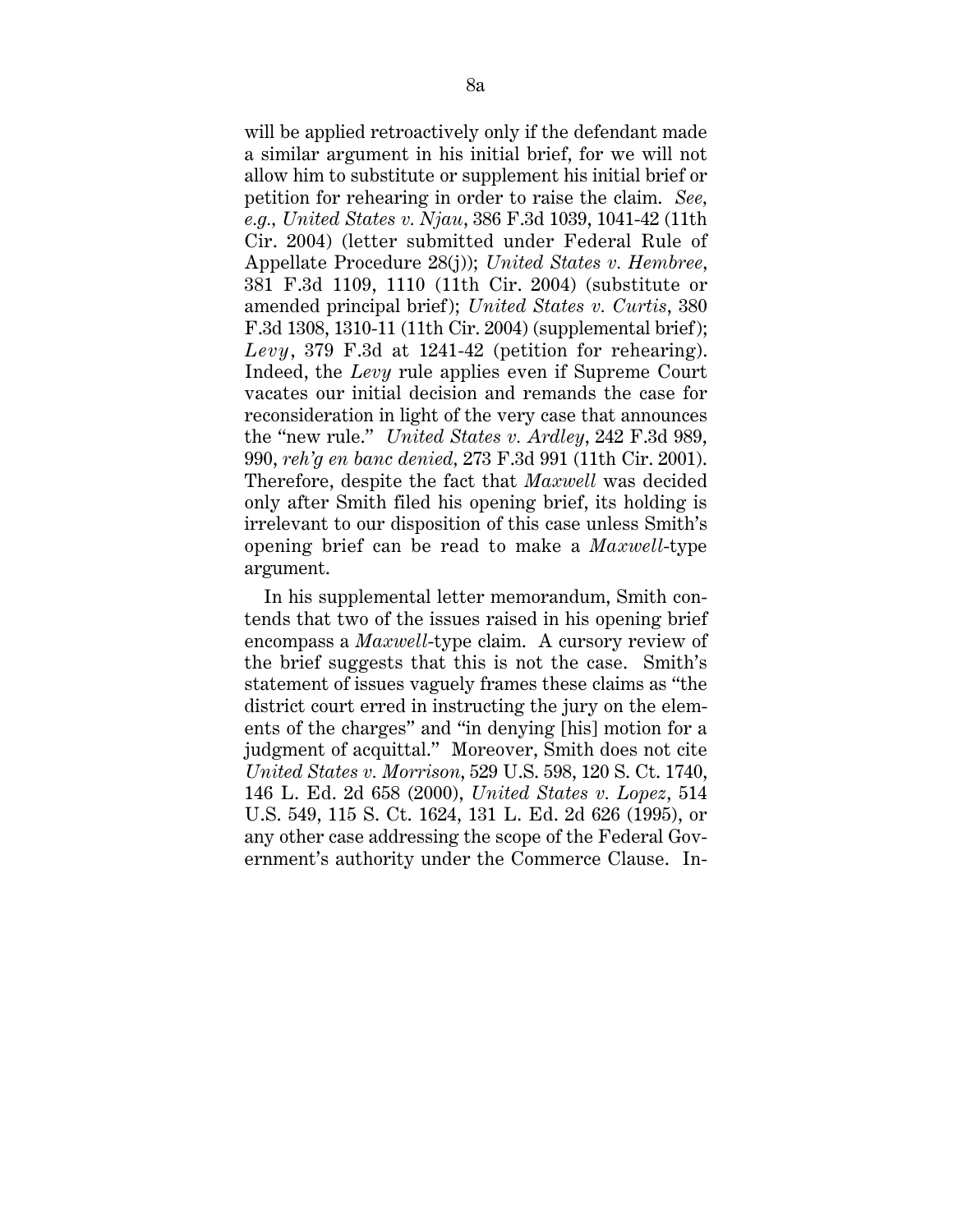deed, the arguments to which Smith points us rely exclusively on First Amendment cases. It is clear that Smith's primary argument in these two sections is that the district court erred by failing to instruct the jury that knowledge of the victim's age is an essential element of both §  $2252A(a)(5)(B)$  and §  $2251(a)$  and that there was no evidence that Smith was aware that the victim was under eighteen years of age.

At least one passage of this section, however, all but hits the *Maxwell* claim on the head. Smith argues:

[W]hile Congress has authority to pass laws affecting interstate and foreign commerce, Congress does not have authority to proscribe [sic] general criminal statutes. Smith contends in order for the [Child Pornography Prevention Act] to be constitutional under the Commerce Clause, the government must prove more than he took photos in Tampa, Florida, and developed the photos in Tampa, Florida, for personal possession, but the government must prove that producing or possession of photographs had a material affect [sic] on interstate commerce, and that Smith knew the photographs were developed using materials shipped in interstate or foreign commerce.

Over the next few pages, Smith contends that his conviction must be reversed because the Government presented no evidence that he knew that the materials used to produce the pictures traveled in interstate commerce. He also briefly argues that the "facts cannot support [that] he was a 'producer' as the evidence only shows photography for personal use rather than distribution and sale."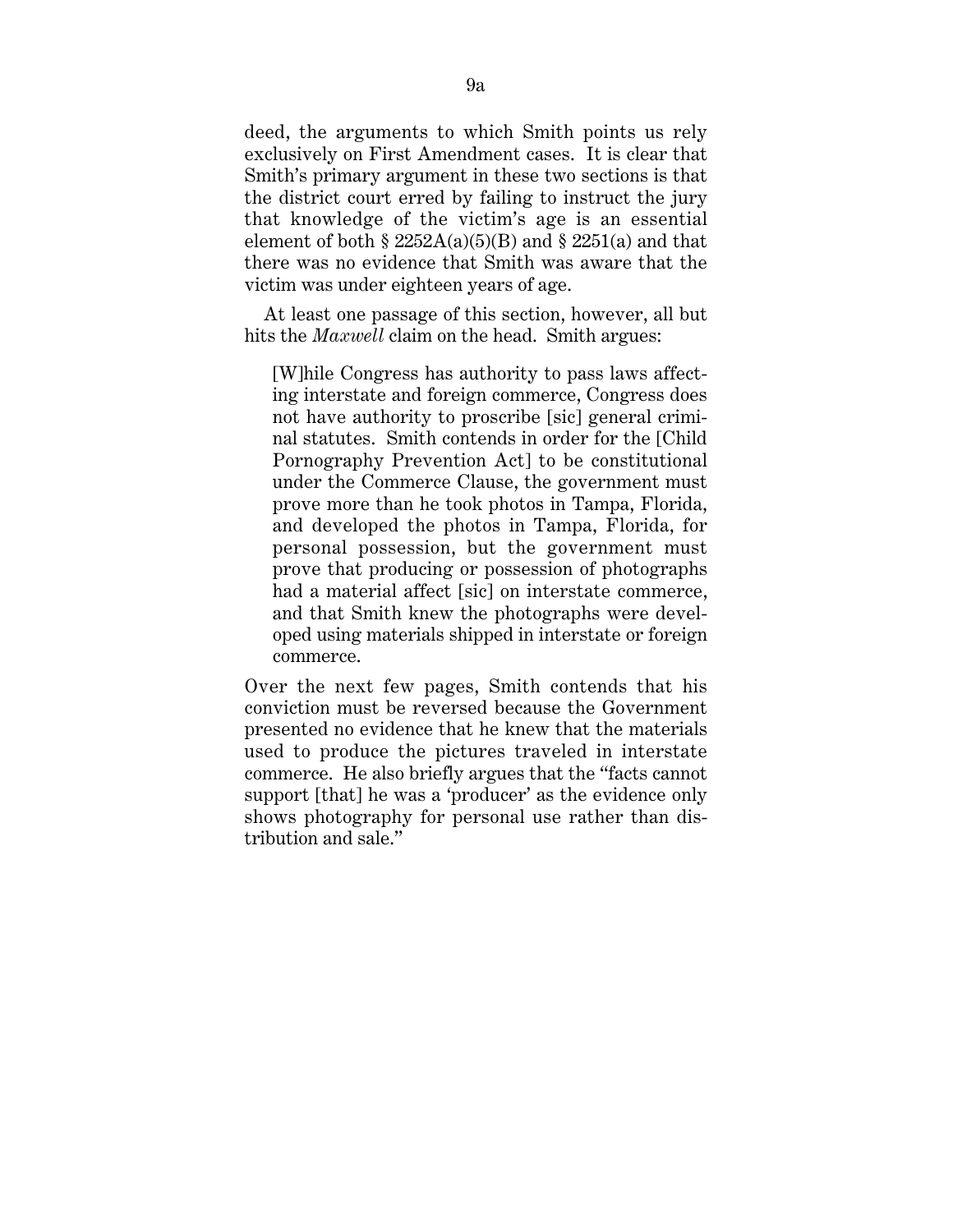In his reply brief, Smith broadly asserts that "[t]he Government essentially attempts to limit the knowledge requirement for a penal statute while expanding the authority of Congress to proscribe [sic] general criminal statutes." He also reiterates his claim that the Government should have been required to prove both that he was aware that the materials used to produce the pornography had traveled in interstate commerce and that his "possession of the photographs had a material effect on interstate commerce." Finally, he attempts to clarify his argument regarding the statutory term "producing":

Section 2251(a) is a charge for people in the *business* of making child pornography, which with an interstate or foreign nexus becomes a matter under the authority of Congress under the Commerce Clause, but applying Section 2251(a) to Smith was unconstitutional because Smith had nothing to do with producing child pornography if Section 2251(a) were to be constitutionally applied to Smith.

Giving Smith the benefit of the doubt, we think that this last argument is that Section 2251(a) is beyond the authority of Congress under the Commerce Clause unless the term "producing" is interpreted to refer to commercial production.5

 <sup>5</sup> *Levy* applies to reply briefs as well. *Levy*, 379 F.32d at 1244. Therefore, Smith's reply brief would be irrelevant were there no hint of a *Maxwell*-type claim in his initial brief; however, because Smith's opening brief appears to contain such a claim, we may consider "counsel's amplification of his position in the reply brief and at oral argument." *Starke*, 62 F.3d at 1379. At oral argument, counsel explicitly argued that Smith's conviction was unconstitutional under *Maxwell* and, not surprisingly, that this was part of the argument made in his initial brief.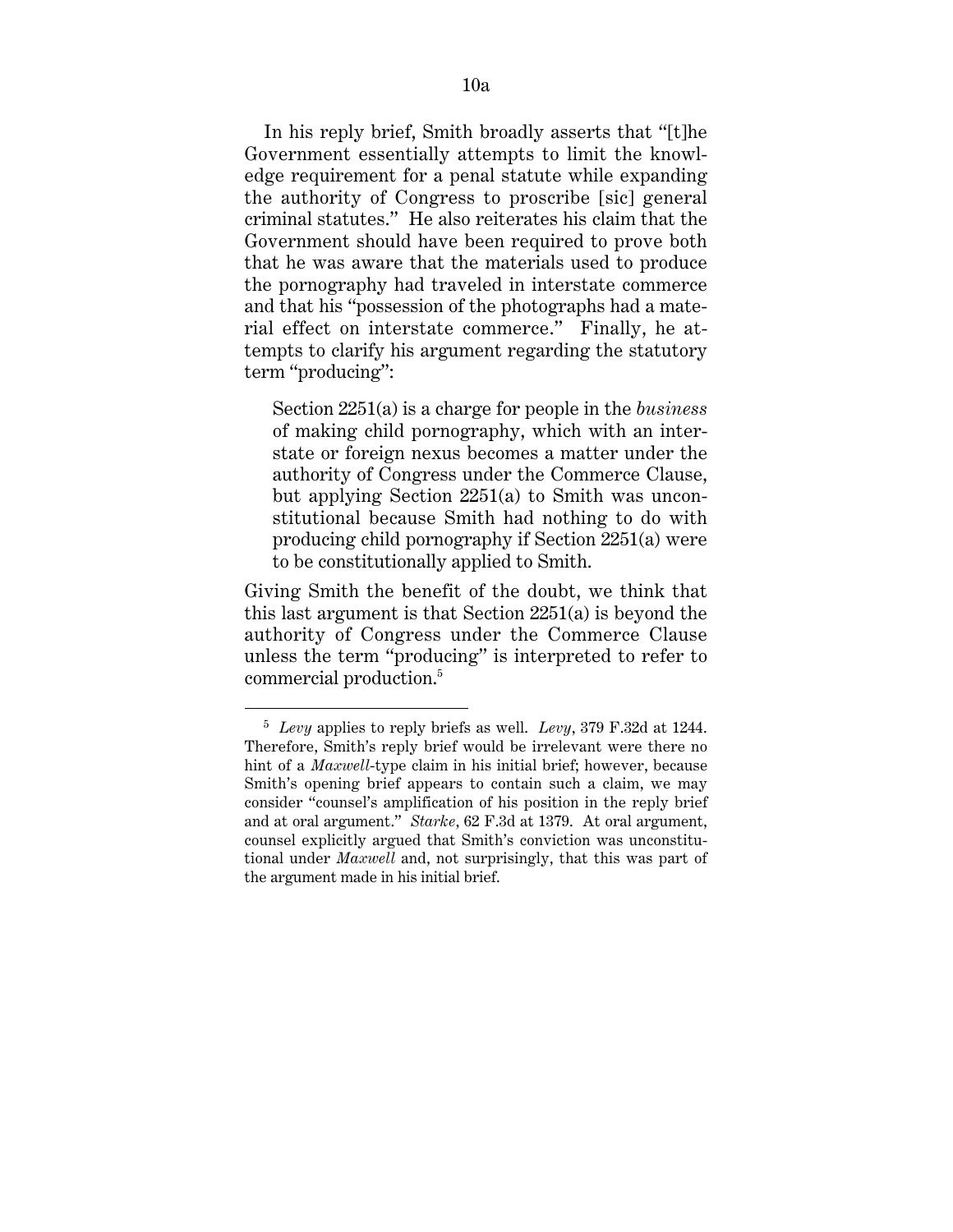Our principle that "briefs are read liberally with respect to ascertaining what issues are raised on appeal" is longstanding. *Kincade v. Gen. Tire & Rubber Co*., 635 F.2d 501, 504 (5th Cir. 1981);6 *accord Starke*, 62 F.3d at 1379; *Allstate Ins. Co.* v. *Swann*, 27 F.3d 1539, 1542 (11th Cir. 1994); *United States v. Milam*, 855 F.2d 739, 743 (11th Cir. 1988); *FSLIC v. Haralson*, 813 F.2d 370, 373 n.3 (11th Cir. 1987). Only those "[i]ssues that clearly are not designated in the initial brief ordinarily are considered abandoned." *Starke*, 62 F.3d at 1379. Thus, even when it has been "extremely difficult to discern from [a defendant's] initial brief exactly what issues he raises on appeal," we have "liberally read" that brief and also considered "counsel's amplification of his position in the reply brief and at oral argument" in order to identify the issues presented. *Id*. And in *Kincade, supra*, we reasoned that even a few abbreviated descriptions of an argument are ordinarily sufficient to raise it on appeal, at least where other parts of the brief do not contain "express indications" that the appellant does not intend to advance that argument. 635 F.2d at 504-05.

Applying this principle to the instant case, we conclude that Smith's initial brief sufficiently raised the *Maxwell* issue. Smith specifically argued that in order to prosecute him under its Commerce Clause authority, "the government must prove more than he took photos in Tampa, Florida, and developed the photos in Tampa, Florida, for personal possession, but the government must prove that producing or possession of photographs had a material affect [sic] on interstate com-

 <sup>6</sup> In *Bonner v. Prichard*, 661 F.2d 1206, 1207 (11th Cir. 1981) (en banc), we adopted as binding precedent all decisions of the former Fifth Circuit rendered prior to October 1, 1981.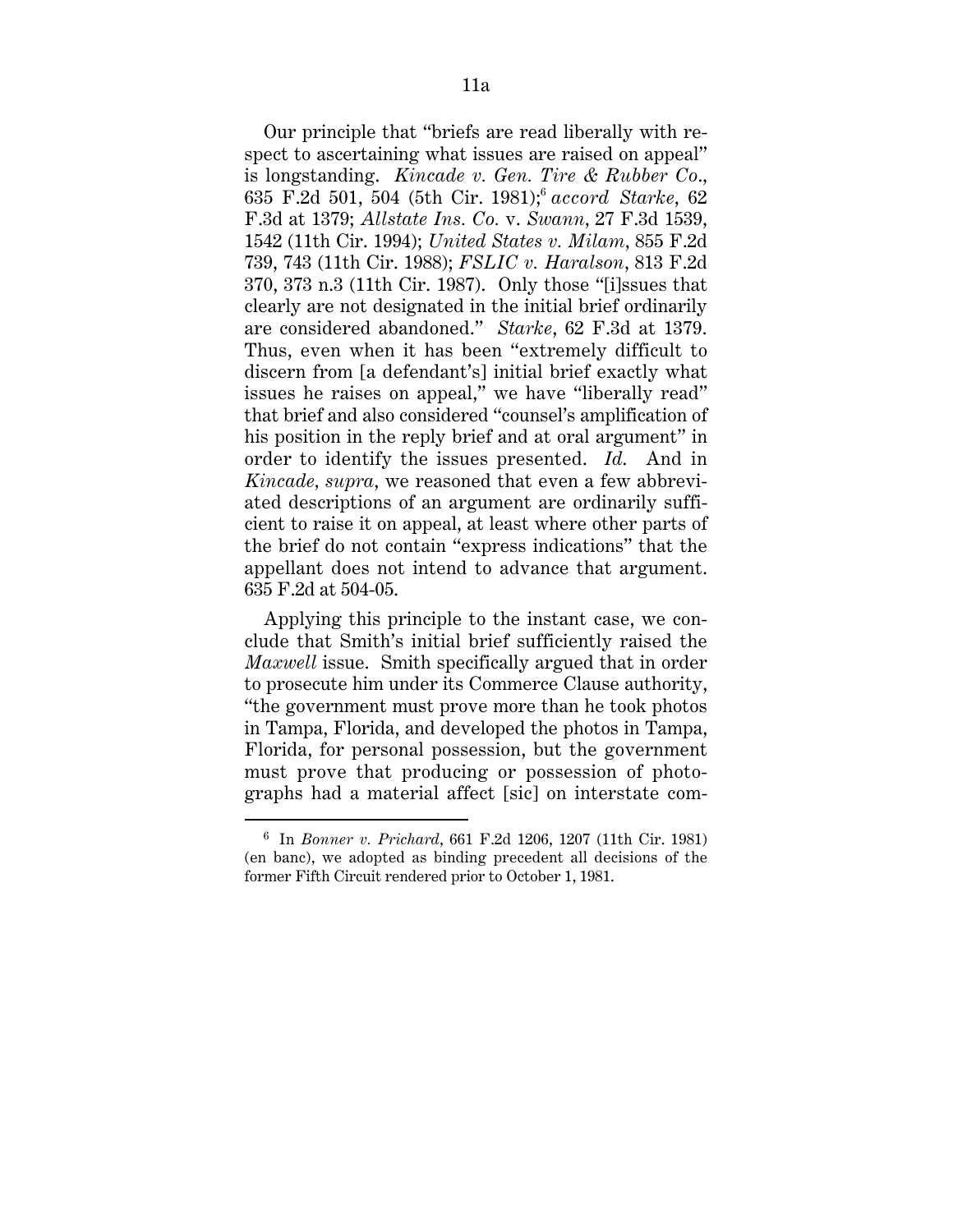merce." *Cf. Maxwell*, 386 F.3d at 1061 ("we review Maxwell's conduct independently and determine that its link to a substantial effect on interstate commerce, if any, is exceedingly attenuated"); *id*. at 1068 (holding that the mere fact that "the disks on which the pornography was ultimately copied traveled, when blank, to Florida from someplace outside of Florida" does not transform purely intrastate criminal activity "into an activity subject to Commerce Clause regulation"). He also made the related argument that the statutes were unconstitutional unless their references to pornography production were interpreted to apply only to commercial production. *Cf. id.* (noting that the Government did not allege or prove any commercial purpose). In light of the fact that *Maxwell* was decided only after briefing in this case was completed, we read these claims liberally to encompass the issue decided in that case. It is, of course, helpful to the court if litigants cite Commerce Clause cases to support their Commerce Clause arguments, but we will not deem Smith's argument waived simply because counsel chose to rely on First Amendment cases instead.

#### III.

The Government argues that even if we reach the *Maxwell* issue our review is limited to plain error because Smith failed to raise the issue at trial. Smith's attorney conceded the same at oral argument. On Smith's motion for a judgment of acquittal, there was some discussion of the Commerce Clause. Primarily, Smith's counsel argued that the Government had failed to establish the statutory jurisdictional hook, but at one point she did go so far to argue that "this is a case where the government is stretching this interstate commerce nexus as far as it can and we believe it—far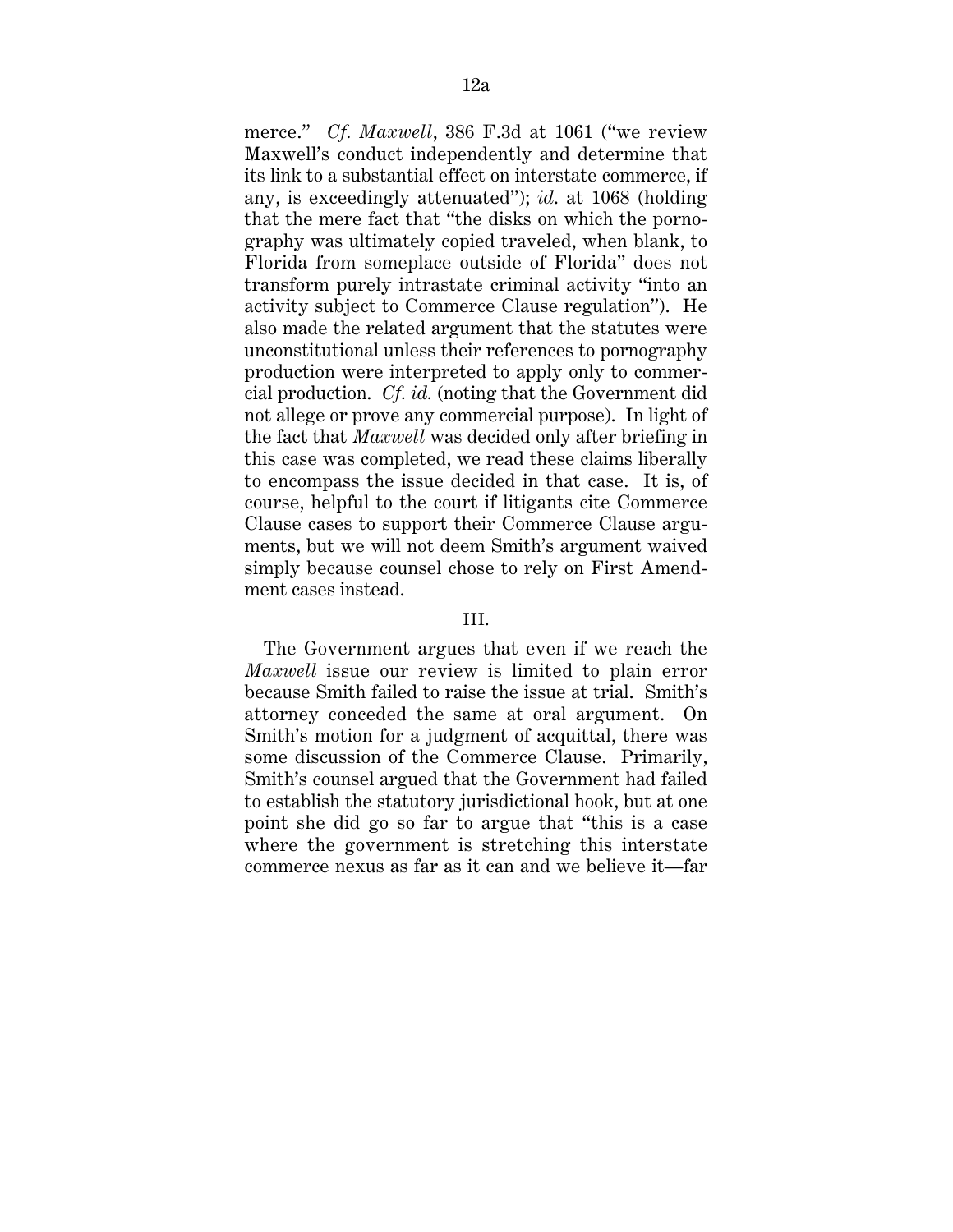enough to break it." She also argued that, under "this set of circumstances, it is a stretch that there's any interstate commerce nexus at all, let alone one strong enough to meet the burden for federal prosecution." A reading of the entire transcript, however, suggests that counsel was making only a statutory interpretation argument, namely, that Congress did not intend to reach cases like this one under the relevant statutes. This impression is confirmed by the Assistant U.S. Attorney's response: "Congress has spoken. And they put directly in the statute that this is precisely the kind of interstate nexus the United States could use. . . . It is right in the statute. And this court would have to amend the statute in order to agree with [the defendant's] argument." Moreover, when the district judge denied Smith's motion, he stated, "This is not the time and place, I think, and perhaps not the statute to make the *Lopez* argument." If counsel was, in fact, making a constitutional argument, this would have been the time and place to clarify her position for the record. In light of her failure to do so, and appellate counsel's concession at oral argument, we will review the *Maxwell* issue for plain error only.

Under Federal Rule of Criminal Procedure 52(b), "[a] plain error that affects substantial rights may be considered even though it was not brought to the court's attention." "We have discretion to correct an error under the plain error standard where (1) an error occurred, (2) the error was plain, (3) the error affected substantial rights, and (4) the error seriously affects the fairness, integrity or public reputation of judicial proceedings." *United States v. Duncan*, ----- F.3d -----, -----, 2005 WL 428414, at \*2 (11th Cir. 2004) (citing *United States v. Olano*, 507 U.S. 725, 732-36, 113 S. Ct.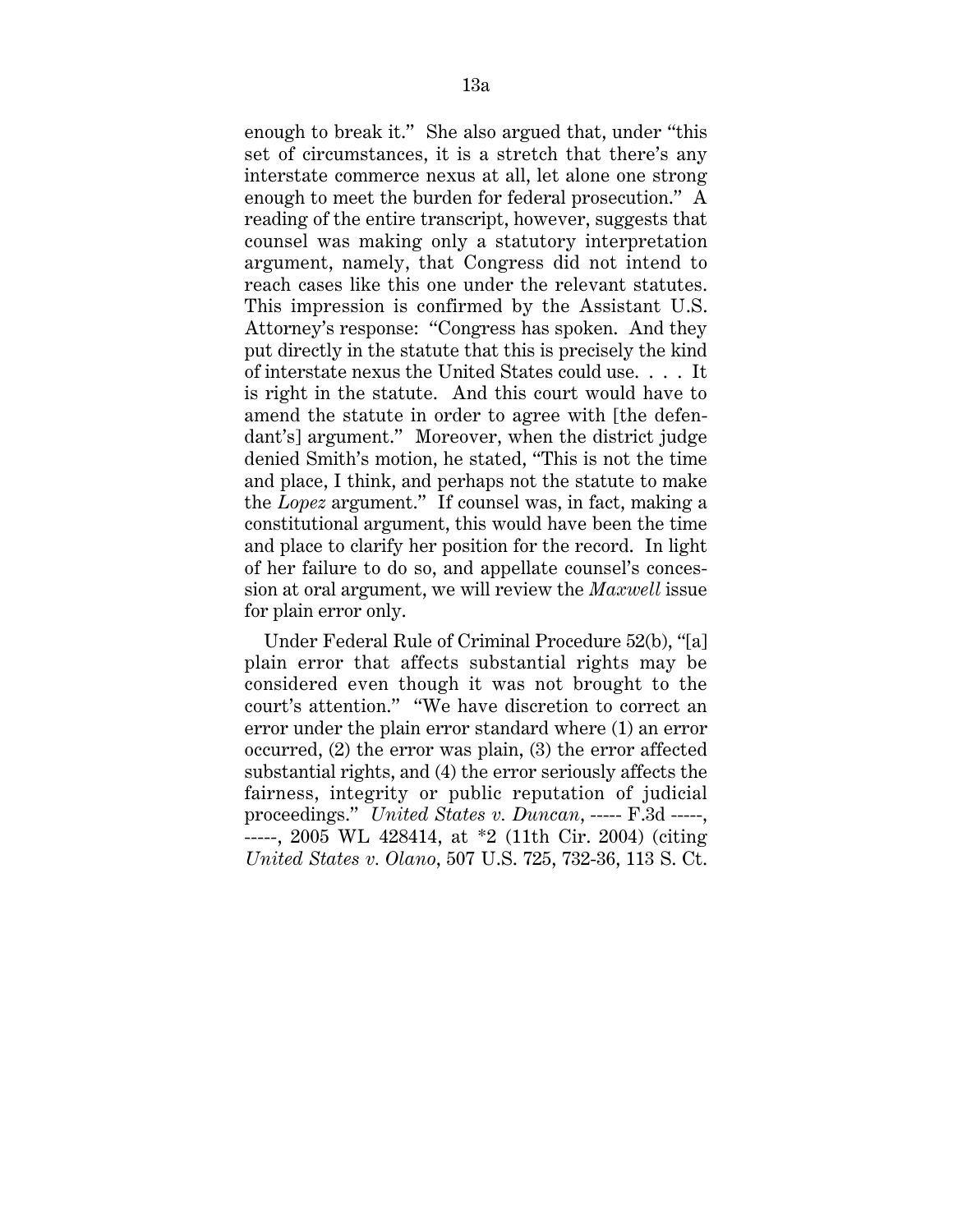1770, 1777-79, 123 L. Ed. 2d 508 (1993). The error must be "plain" at the time of appellate consideration; the defendant is not required to establish that it was plain at the time of trial.7

In contrast, the Ninth Circuit has limited *Johnson* to its narrow holding: if the law is merely "unsettled" at the time of trial, whether the error was "plain" will be determined under that unsettled law. *United States v. Turman,* 122 F.3d 1167, 1170-71 (9th

 <sup>7</sup> In *Olano,* the Supreme Court did "not consider the special case where the error was unclear at the time of trial but becomes clear on appeal because the applicable law has been clarified." Instead, it stated simply that, "[a]t a minimum, a court of appeals cannot correct an error pursuant to Rule 52(b) unless the error is clear under current law." *Olano,* 507 U.S. at 734, 113 S. Ct. at 1777. Subsequently, in *Johnson v. United States,* 520 U.S. 461, 117 S. Ct. 1544, 137 L. Ed. 2d 718 (1997), the Court held that "where the law at the time of trial was settled and clearly contrary to the law at the time of appeal . . . it is enough that an error be 'plain' at the time of appellate consideration." *Id.* at 468, 117 S. Ct. at 1549. Because the law at the time of Smith's trial was "unclear" rather than "settled and clearly contrary to" him, this case presents the issue that *Olano* reserved judgment on rather than the one that *Johnson* explicitly decided. *See generally Maxwell,* 386 F.3d at 1068 n. 25 (noting a circuit split in similar cases).

Pre-*Johnson*, we broadly stated that "error is 'plain' . . . where the 'plainness' of error becomes apparent on direct review." *United States v. Kramer,* 73 F.3d 1067, 1074 n.16 (11th Cir. 1996). But *Kramer* was *not* a "special case" of the sort described in *Olano;* rather, it presented the issue explicitly decided in *Johnson. See Kramer,* 73 F.3d at 1074. Post-*Johnson,* we considered the *Olano* "special case" issue and held that it was appropriate to evaluate the plainness of the error based on the law at the time of appeal rather than as of the time of trial. *United States v. Humphrey,* 164 F.3d 585, 587-88 & nn.2 & 5 (11th Cir. 1999); *see also United States v. Prieto,* 232 F.3d 816, 823 (11th Cir. 2000) ("For it to be 'plain,' the error must either have been clear under the law at the time the error was made, or clearly contrary to the law at the time of the appeal.").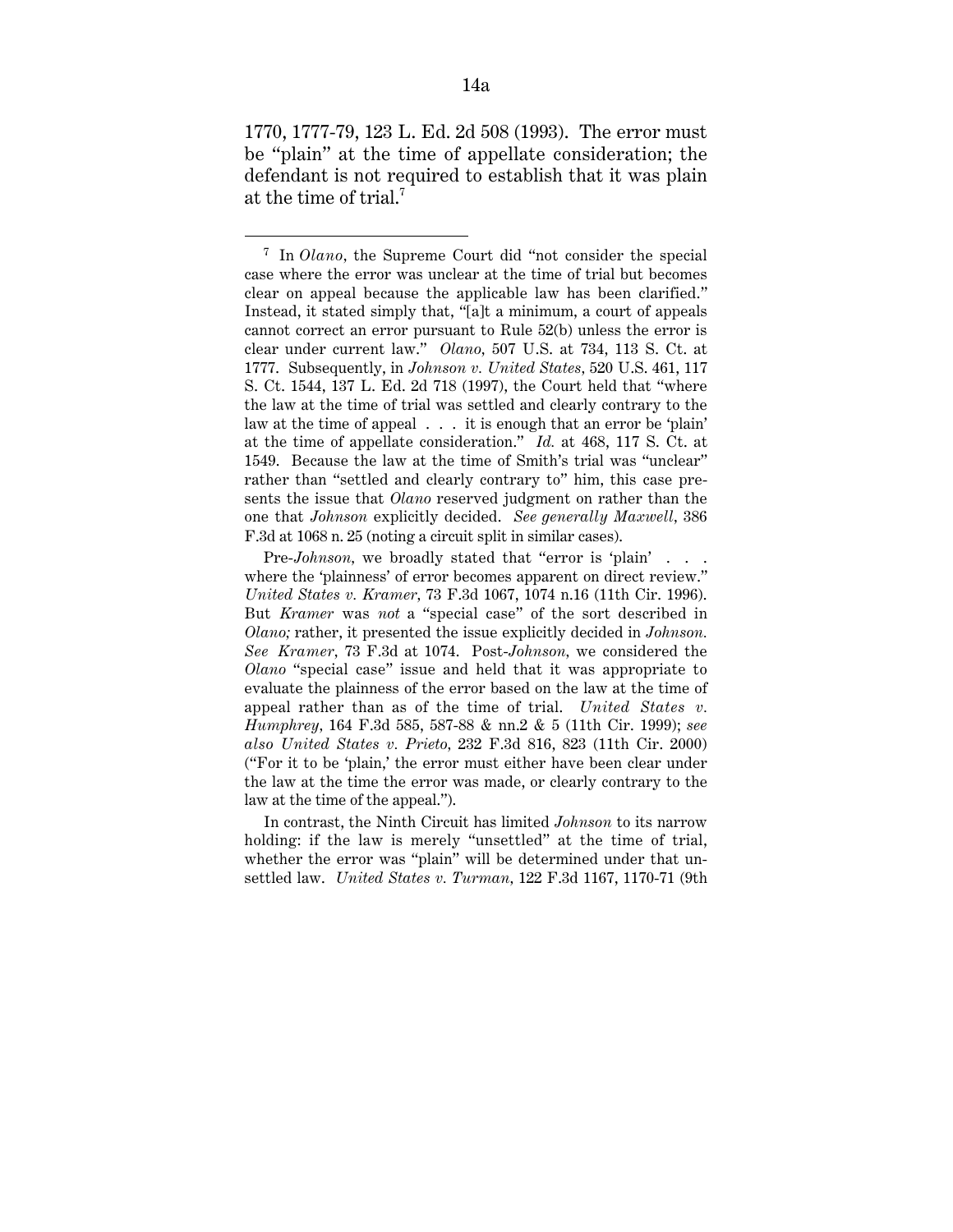We first conclude that, under *Maxwell*, error occurred because Smith's purely intrastate, non-commercial production and possession of child pornography is not subject to Commerce Clause regulation. We begin with the simple principle that "Congress can legislate only within the ambit of the specific powers the Constitution confers on it." *Maxwell*, 386 F.3d at

 $\overline{a}$ 

Cir. 1997) . The court reasons that *Johnson*'s apparent concern that evaluating error as of the time of trial would lead to trial "counsel's inevitably making a long and virtually useless laundry list of objections to rulings that were plainly supported by existing precedent," *Johnson,* 520 U.S. at 468, 117 S. Ct. at 1549—is inapplicable if the law was not settled at the time of trial. *Turman,* 122 F.3d at 1170-71. In practice, of course, this is the same as no plain error review at all, as error will never be "plain" under "unsettled" law. Thus, the defendant is obliged to object if the law is unsettled, and if he does not he has waived the objection forever.

<sup>&</sup>quot;Under the prior panel rule, we are bound by the holdings of earlier panels unless and until they are clearly overruled en banc or by the Supreme Court." *Swann v. S. Health Partners, Inc.,* 388 F.3d 834, 837 (11th Cir. 2004). "But, the prior panel rule does not extend to dicta." *Id.* Arguably, *Humphrey* does not "hold" that error need only be "plain" at the time of appeal in a case such as this one, as the *Humphrey* panel decided against the defendant even under that more generous standard. *See, e.g., Black v. United States,* 373 F.3d 1140, 1144 (11th Cir. 2004) ("*Dictum* is a term that has been variously defined as a statement that neither constitutes the holding of a case, nor arises from a part of the opinion that is necessary to the holding of the case."). Even if we assume, though, that we are not bound by *Humphrey,* we would evaluate cases such as this one under current law because this approach has the advantage of avoiding the necessity of distinguishing between cases in which "the law at the time of trial was settled and clearly contrary to the law at the time of appeal" on the one hand and cases in which it was merely "unsettled" on the other.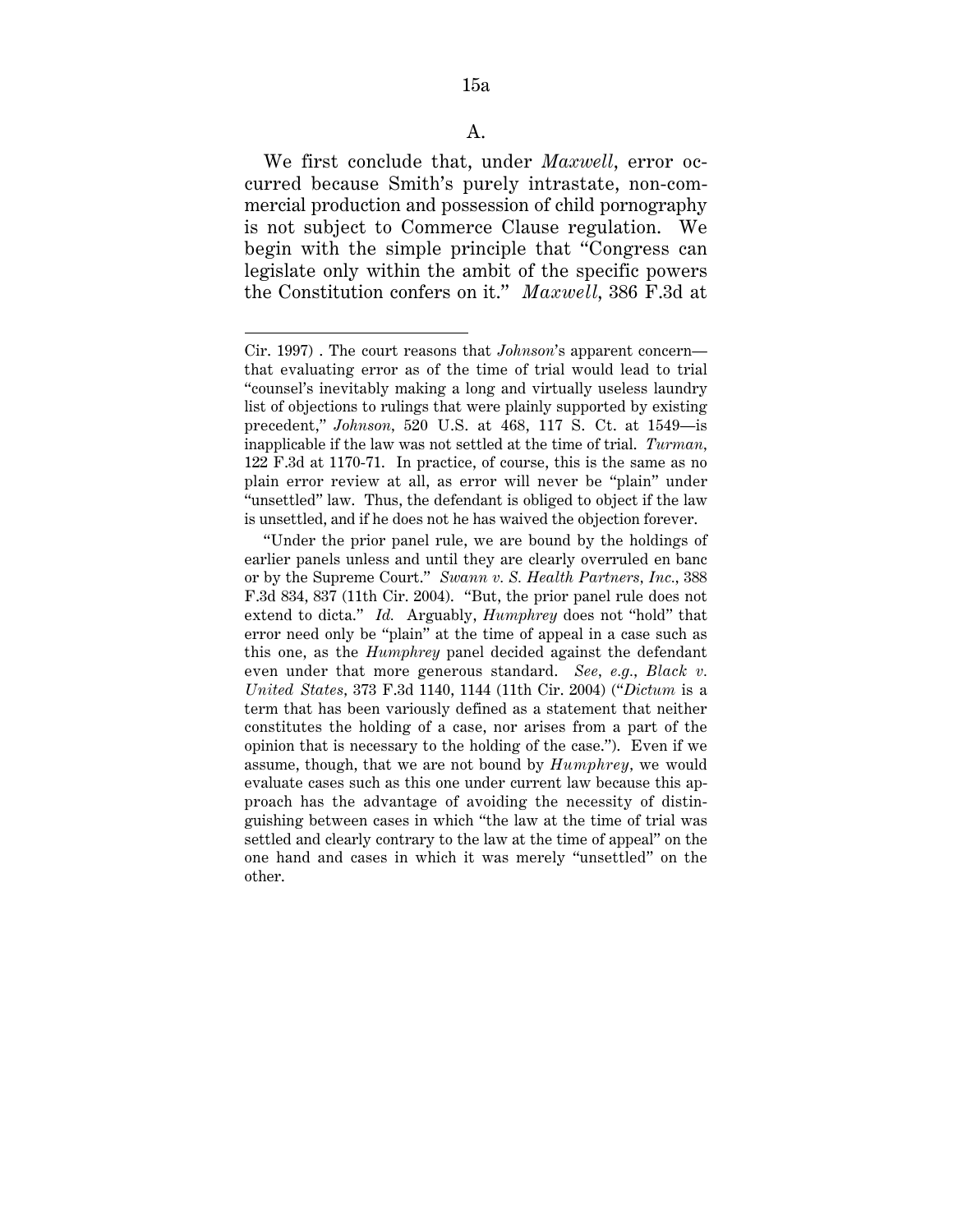1053-54. The Constitution grants Congress the authority "[t]o regulate Commerce with foreign Nations, and among the several States." U.S. Const. art. I, § 8, cl. 3. In *Lopez,* the Supreme Court explained that there are "three broad categories of activity that Congress may regulate under its commerce power":

First, Congress may regulate the use of the channels of interstate commerce. Second, Congress is empowered to regulate and protect the instrumentalities of interstate commerce, or persons or things in interstate commerce, even though the threat may come only from intrastate activities. Finally, Congress' commerce authority includes the power to regulate those activities having a substantial relation to interstate commerce, *i.e.,* those activities that substantially affect interstate commerce.

*Lopez*, 514 U.S. at 558-59, 115 S. Ct. at 1629-30 (citations omitted). As in *Maxwell*, we have no difficulty concluding that the challenged statutes govern neither the channels nor the instrumentalities of interstate commerce. *See Maxwell*, 386 F.3d at 1055. Although Smith, unlike Maxwell, was convicted for production under § 2251(a) in addition to possession under § 2252A(a)(5)(B), this distinction does not bring his conduct within either "*Lopez* 1" or "*Lopez* 2," as the production of child pornography has no more to do with the channels of interstate commerce than mere possession does, and "the Government did not establish that the proscribed images were 'things in interstate commerce.'" *Id.* (quoting *Lopez*, 514 U.S. at 558, 115 S. Ct. at 1629).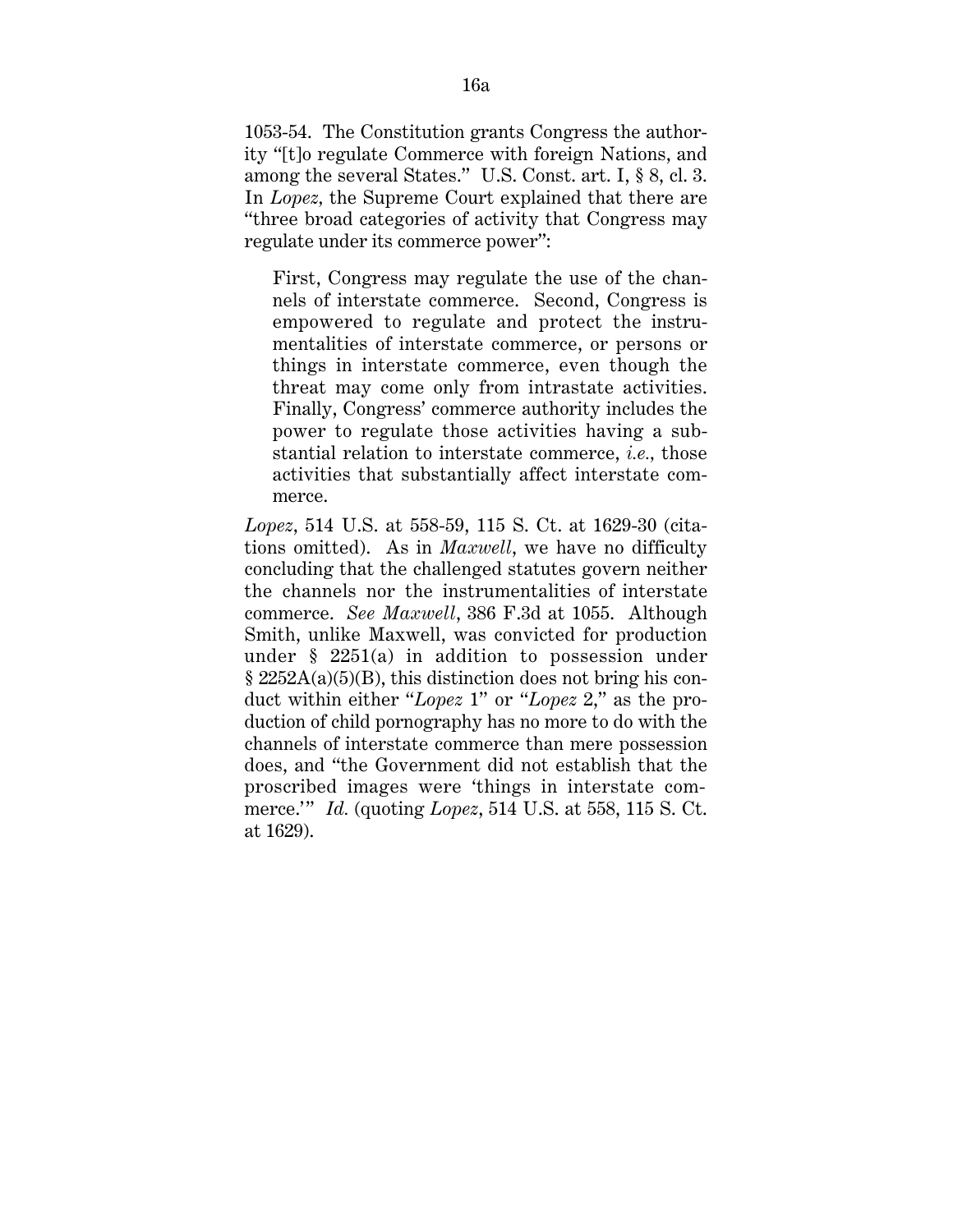Therefore, Congress has the power to proscribe Maxwell's conduct only if it is subject to regulation under "*Lopez* 3," *i.e.,* only if it "substantially affects" interstate commerce. In *United States v. Morrison,* drawing on its earlier decision in *Lopez*, the Supreme Court outlined four factors that are important to this question: First, we must determine whether the challenged statute has anything "to do with 'commerce' or any sort of economic enterprise, however broadly one might define those terms." *Morrison*, 529 U.S. at 610, 120 S. Ct. at 1749-50 (quoting *Lopez*, 514 U.S. at 561, 115 S. Ct. at 1624). Indeed, "a fair reading of *Lopez* shows that the noneconomic, criminal nature of the conduct at issue was central to [the] decision in that case*." Morrison*, 529 U.S. at 610, 120 S. Ct. at 1750. Second, we consider whether the statute contains an "express jurisdictional element which might limit its reach to a discrete set of [cases] that . . . have an explicit connection with or effect on interstate commerce." *Id*. at 611-12, 120 S. Ct. at 1750-51 (quoting *Lopez*, 514 U.S. at 562, 115 S. Ct. at 1624). Third, congressional findings, if relevant, may inform our inquiry. *Morrison*, 529 U.S. at 612, 120 S. Ct. at 1751. Finally, *Morrison* directs us to consider the degree of attenuation between the activity and the purported effect on commerce. *Id*. at 612-13, 120 S. Ct. at 1751.8 With these factors in mind, we must determine whether there is anything about Smith's case that can distin-

 <sup>8</sup> The first and fourth Morrison factors are "the most important ones. An activity that is utterly lacking in commercial or economic character would likely have too attenuated a relationship to interstate commerce and would, accordingly, not be subject to regulation under the Commerce Clause." *United States v. McCoy*, 323 F.3d 1114, 1119 (9th Cir. 2003).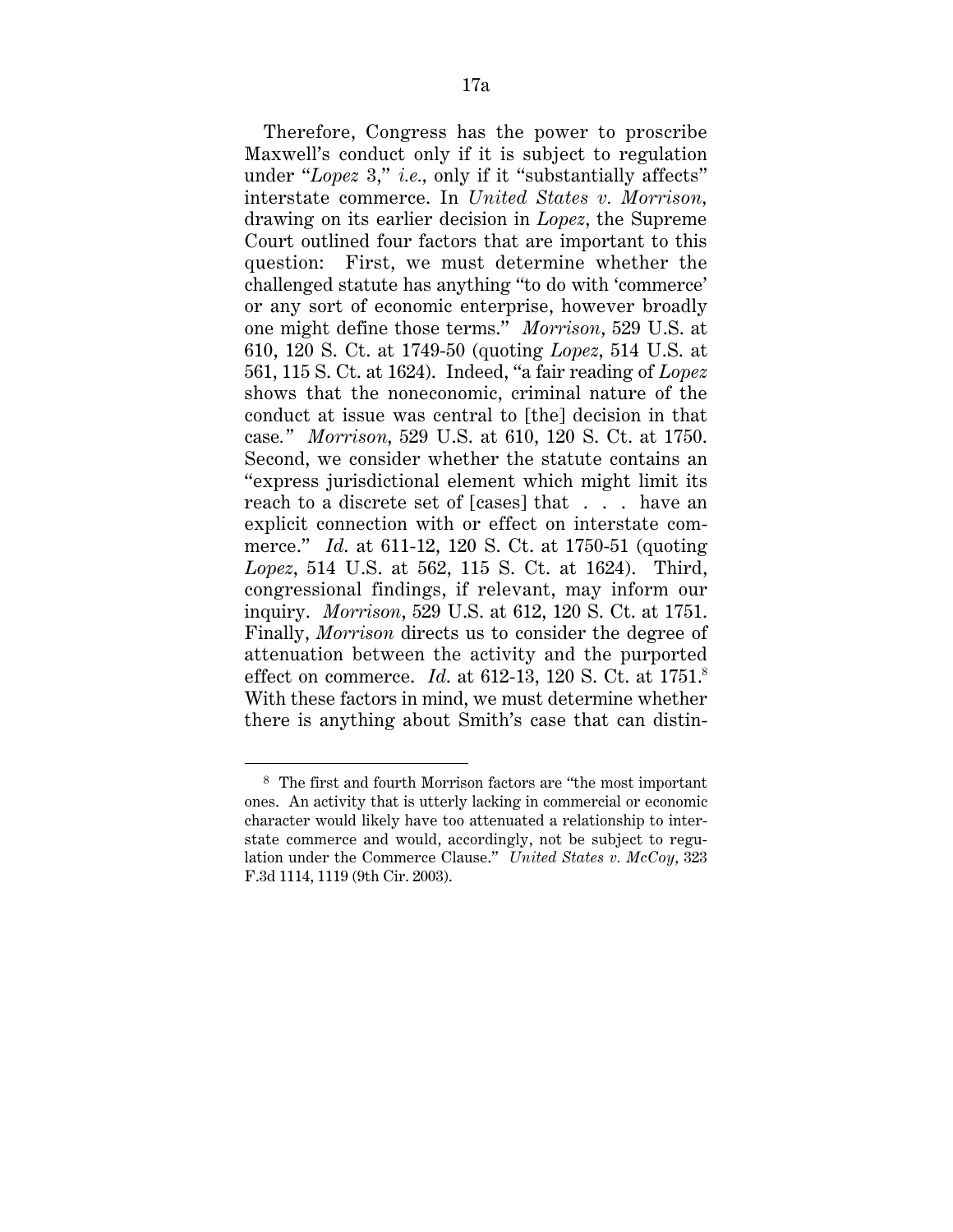guish it from *Maxwell* for Commerce Clause purposes. Because there is no significant difference between Smith's possession and Maxwell's possession, our analysis will focus on Smith's intrastate, non-commercial production of child pornography.

1.

As in *Maxwell*, "we discern nothing commercial or economic" about Smith's conduct. *Maxwell*, 386 F.3d at 1056. *Wickard v. Filburn*, 317 U.S. 111, 63 S. Ct. 82, 87 L.Ed. 122 (1942), "is perhaps the most far reaching example of Commerce Clause authority over intrastate activity," *Lopez*, 514 U.S. at 560, 115 S. Ct. at 1630, and yet Smith's conviction, if upheld, would reach much further. In *Wickard*, the Supreme Court upheld a federal regulatory program that restricted the amount of wheat a farmer might produce not only for sale and distribution, but also for consumption on his own farm. An Ohio farmer challenged the statute on the ground that Congress lacked the power to regulate his purely local production and consumption and its minimal indirect effect on interstate commerce. *See Wickard*, 317 U.S. at 113-19, 63 S. Ct. at 83-86. The Court, however, rejected his argument and explained why the statute was a permissible method of regulating interstate commerce:

The maintenance by government regulation of a price for wheat undoubtedly can be accomplished as effectively by sustaining or increasing the demand as by limiting the supply. The effect of the statute before us is to restrict the amount which may be produced for market and the extent as well to which one may forestall resort to the market by producing to meet his own needs. That appellee's own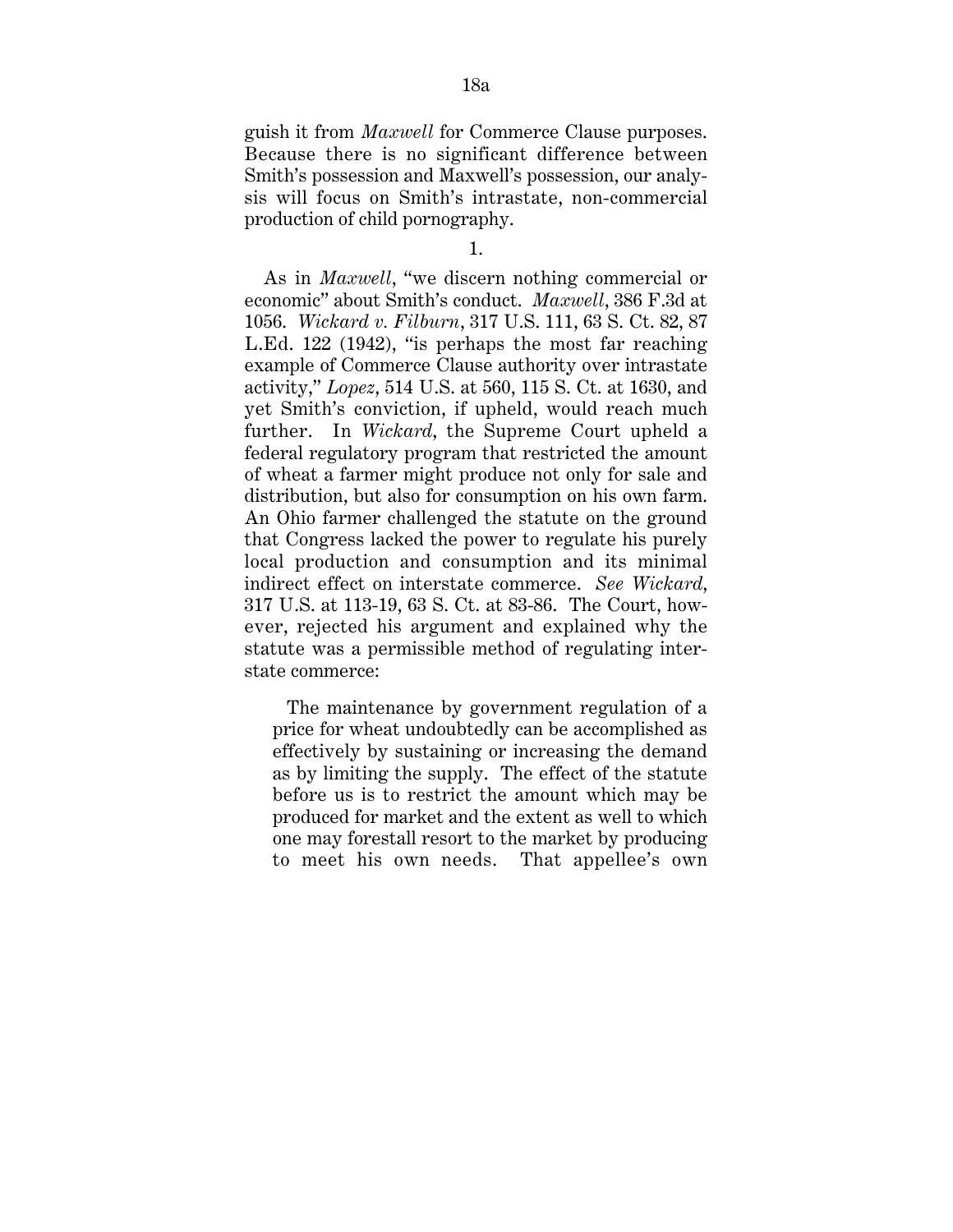contribution to the demand for wheat may be trivial by itself is not enough to remove him from the scope of federal regulation where, as here, his contribution, taken together with that of many others similarly situated, is far from trivial.

It is well established by decisions of this Court that the power to regulate commerce includes the power to regulate the prices at which commodities in that commerce are dealt in and practices affecting such prices. One of the primary purposes of the Act in question was to increase the market price of wheat and to that end to limit the volume thereof that could affect the market. It can hardly be denied that a factor of such volume and variability as home-consumed wheat would have a substantial influence on price and market conditions. This may arise because being in marketable condition such wheat overhangs the market and if induced by rising prices tends to flow into the market and check price increases. But if we assume that it is never marketed, it supplies a need of the man who grew it which would otherwise be reflected by purchases in the open market. Home-grown wheat in this sense competes with wheat in commerce. The stimulation of commerce is a use of the regulatory function quite as definitely as prohibitions or restrictions thereon. This record leaves us in no doubt that Congress may properly have considered that wheat consumed on the farm where grown if wholly outside the scheme of regulation would have a substantial effect in defeating and obstructing its purpose to stimulate trade therein at increased prices.

*Id.* at 127-29, 63 S. Ct. at 90-91 (citations and footnote omitted).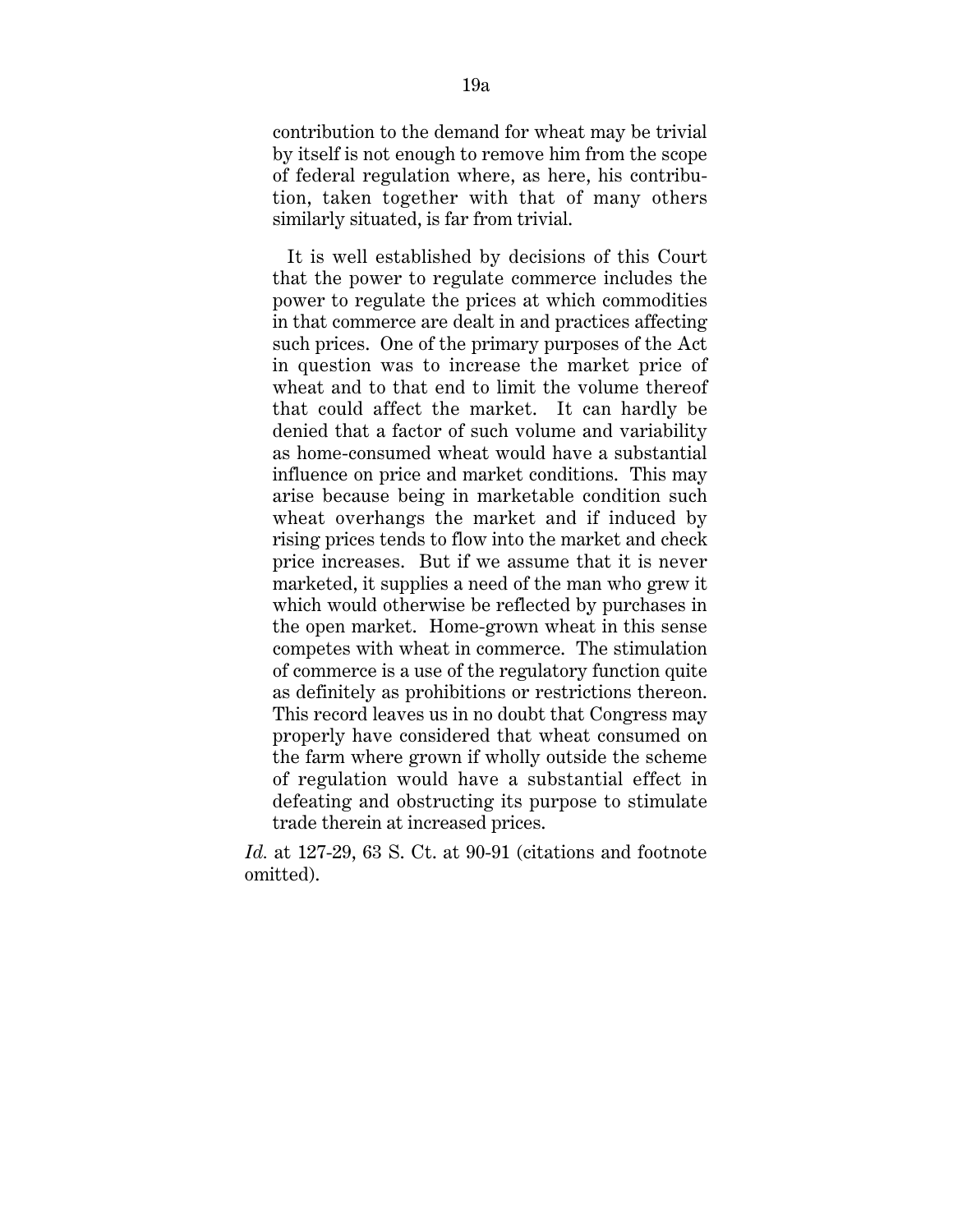In other words, the *Wickard* regulation sought to maintain national market prices by controlling supply and demand. The Court noted that "[c]ommerce among the states in wheat is large and important," that "wheat [was] raised in every state but one," that "[t]he wheat industry [had] been a problem industry for some years," and that in the absence of regulations wheat prices would have been greatly affected by the world market. *Id*. at 125-26, 63 S. Ct. at 89-90. Because this regulation was so plainly intended to regulate commerce, the Court held that it was appropriate to consider the "far from trivial" aggregate effect on the market of all consumption of home-grown wheat rather than the isolated effect of a single Ohio farmer. *Id*. at 127-28, 63 S. Ct. at 90; *see also id*. at 127, 63 S. Ct. at 90 ("The effect of consumption of homegrown wheat on interstate commerce is due to the fact that it constitutes the most variable factor in the disappearance of the wheat crop.").

Whereas the *Wickard* statute regulated an interstate market indirectly through regulation of purely local production, the same cannot be said of § 2251(a) or § 2252A(a)(5)(B). These statutes "make[] no effort to control national trade by regulating intrastate activity. Instead, [they] attempt[] to regulate primary conduct directly, even within state borders." *Maxwell*, 386 F.3d at 1057. Even if, in the aggregate, offenders like Smith somehow impact an interstate market by producing child pornography for their own use, "Congress is clearly not concerned with the supply of child pornography for the purpose of avoiding surpluses and shortages or for the purpose of stimulating its trade at increased prices." *Id*. The conclusion is thus inevitable that the statutes under which Smith was convicted are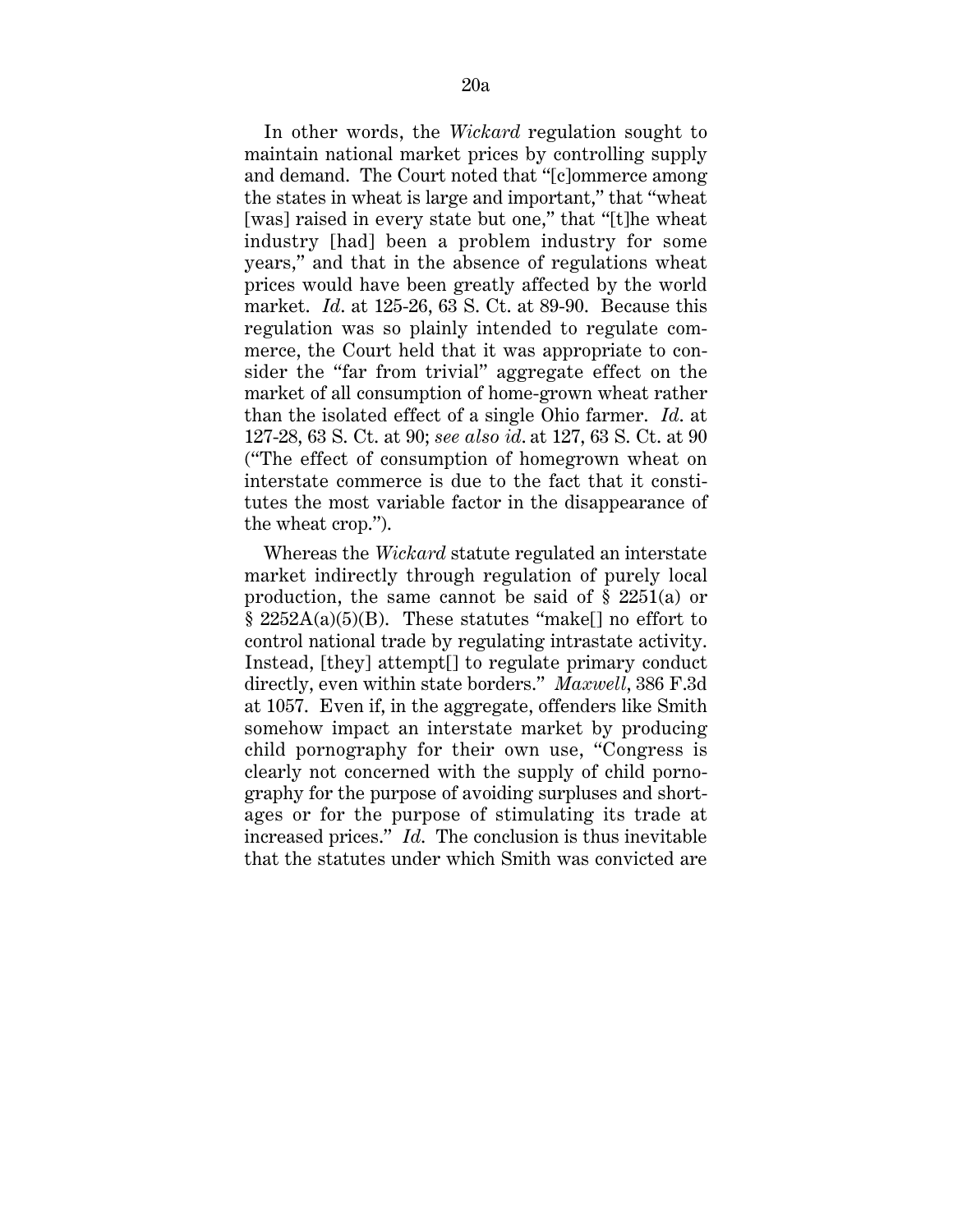not concerned "with 'commerce' or any sort of economic enterprise, however broadly one might define those terms." *Morrison*, 529 U.S. at 610, 120 S. Ct. at 1749-50 (quoting *Lopez*, 514 U.S. at 561, 115 S. Ct. at 1624). "As the regulated activity . . . is not commercial, *Wickard's* aggregation analysis is not applicable." *Raich* v. *Ashcroft*, 352 F.3d 1222, 1230 (9th Cir. 2003), *cert. granted,* 124 S. Ct. 2909, 159 L.Ed. 811 (2004); *see also Morrison*, 529 U.S. at 611 n.4, 120 S. Ct. at 1750 n.4 ("in every case where we have sustained federal regulation under the aggregation principle in [*Wickard*], the regulated activity was of an apparent commercial character"). *Wickard* is thus readily distinguishable, as the statute it sustained was far more obviously a regulation of commerce. We are not inclined to expand the limits of the federal commerce power beyond what the Supreme Court has suggested to be its outer limits.

2.

As in *Maxwell*, the Government relies on a statutory jurisdictional hook to establish federal jurisdiction over Smith's offenses: the pictures were "produced using materials that [had] been mailed, shipped, or transported in interstate or foreign commerce." 18 U.S.C. §§  $2251(a)$ ,  $2252A(a)(5)(B)$ . In *Maxwell*, we held that this jurisdictional hook was "patently insufficient to ensure the statute's constitutional application." *Maxwell*, 386 F.3d at 1063. We will not reiterate all that we said there, as the point can be made briefly: A jurisdictional hook is constitutionally significant *only if* it will "ensure, through case-by-case inquiry, that the [offense] in question affects interstate commerce." *Lopez*, 514 U.S. at 561, 115 S. Ct. at 1631. Where, as here, Congress seeks to regulate under "*Lopez* 3," the hook is only significant if it essentially requires the Government to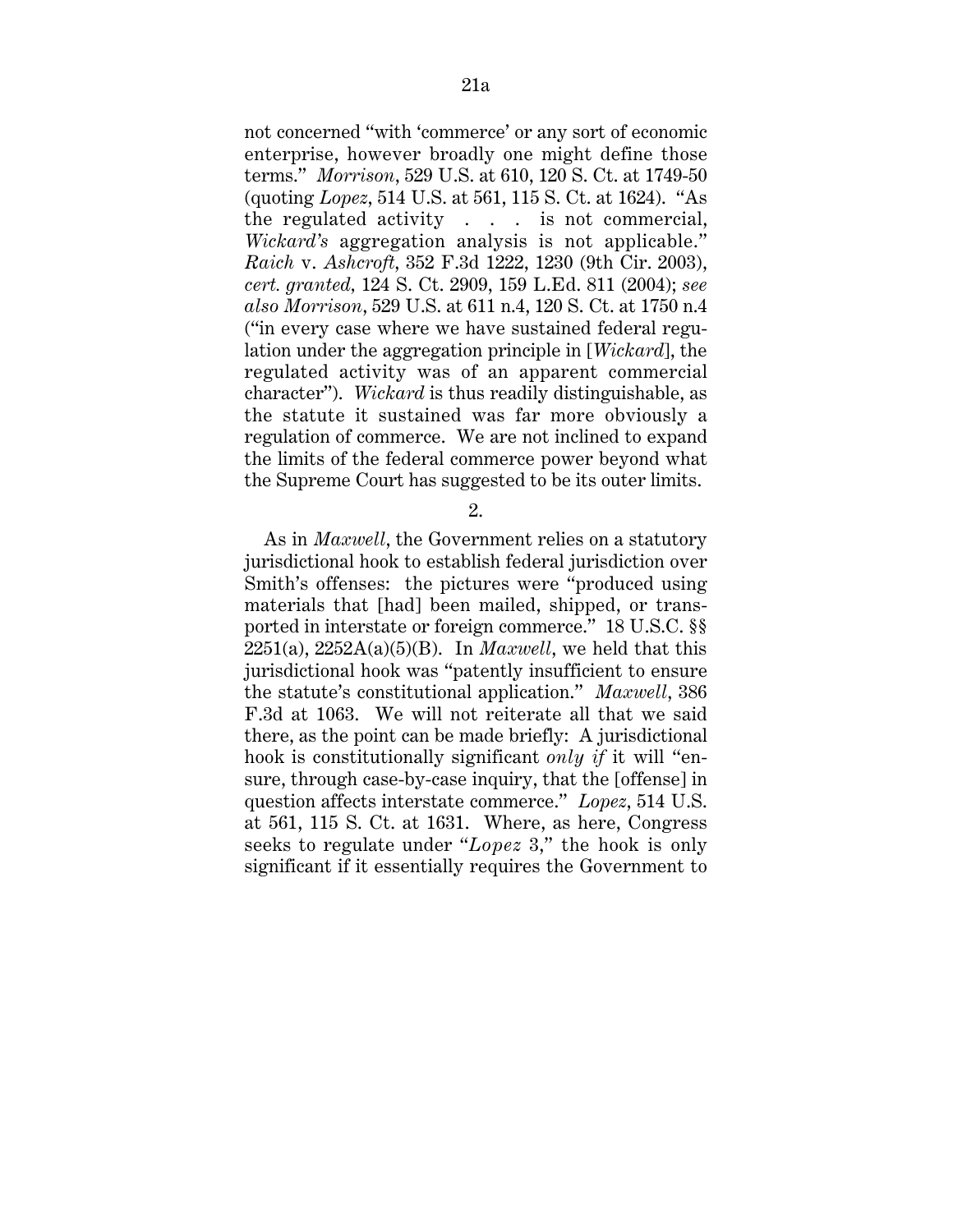prove that the offender's conduct substantially affects interstate commerce. The jurisdictional element used in both § 2251(a) and § 2252A(a)(5)(B), however, "not only fails to limit the reach of the statute[s] to any category or categories of cases that have a particular effect on interstate commerce, but, to the contrary, it encompasses virtually *every* case imaginable, so long as any modern-day photographic equipment or material has been used." *United States v. McCoy*, 323 F.3d 1114, 1124 (9th Cir. 2003) (evaluating an identical jurisdictional element in 18 U.S.C.  $\S 2252(a)(4)(B)$ ). As such, the fact that Smith's pictures were "produced using materials that [had] been mailed, shipped, or transported in interstate or foreign commerce" does not affect our constitutional analysis.9

3.

In *Maxwell*, we reviewed the legislative history of § 2252A and some related statutory provisions including 18 U.S.C. § 2251, *see Maxwell*, 386 F.3d at 1066 n.24—and "[found] nothing to persuade us that possessing child pornography produced with materials transported in interstate commerce is an activity that has a substantial effect on interstate commerce." *Id*. at 1067. "Instead, the vast majority of the findings sup-

 <sup>9</sup> We express no opinion on the statutes' other jurisdictional hooks. 18 U.S.C. § 2251(a) ("if such person knows or has reason to know that such visual depiction will be transported in interstate or foreign commerce or mailed . . . or if such visual depiction has actually been transported in interstate or foreign commerce or mailed"); 18 U.S.C. § 2252A ("Any person who knowingly possesses any book, magazine, periodical, film, videotape, computer disk, of any other material that contains an image of child pornography that has been mailed, or shipped or transported in interstate or foreign commerce. . . .").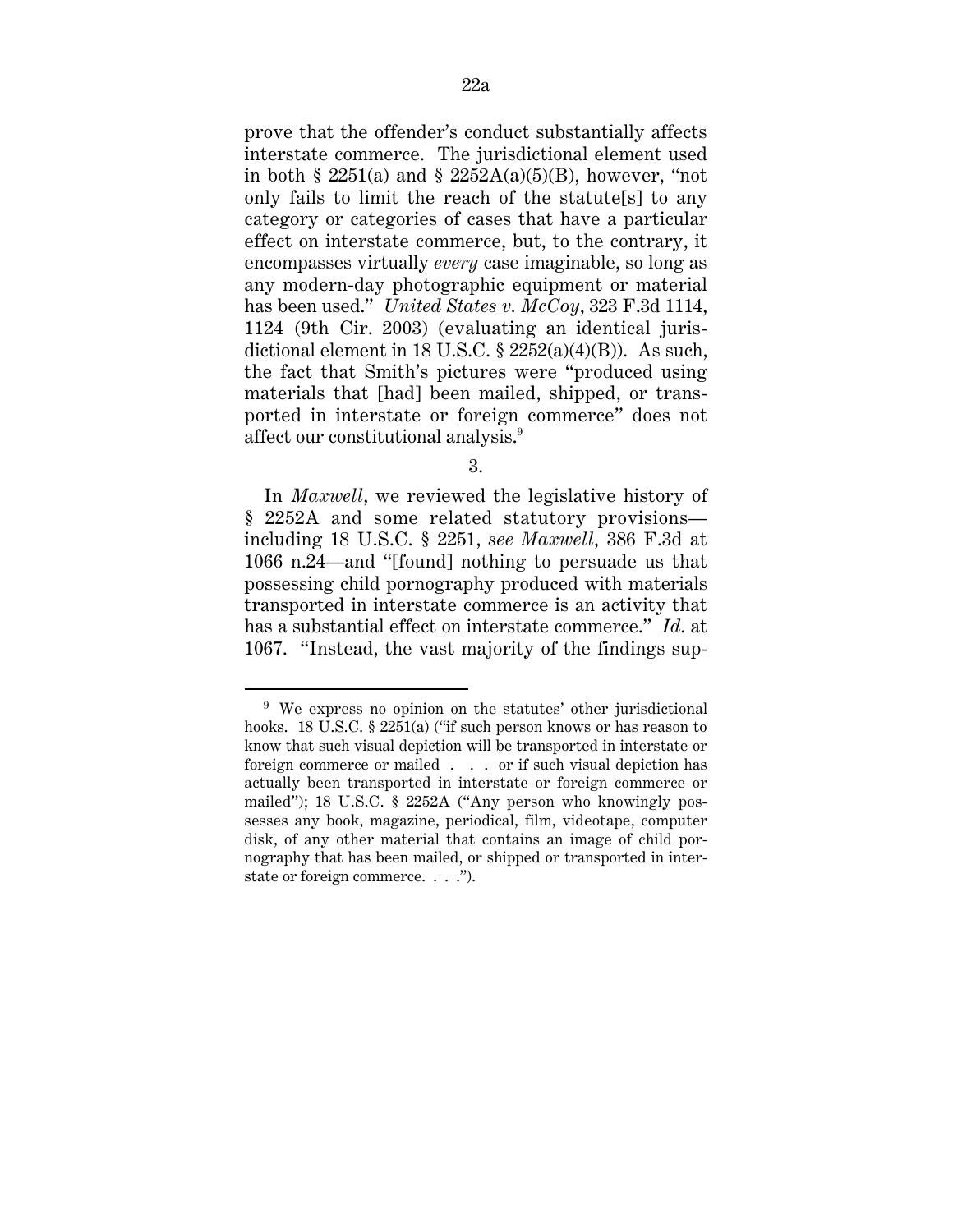port the broader proposition"—which we are certainly prepared to accept—"that child pornography (even that which is generated by computer without actual people) is bad and harmful to children." *Id*. at 1065.

A recent First Circuit opinion succinctly summarizes the additional legislative history and congressional findings relevant to 18 U.S.C. § 2251(a):

When Congress originally passed the Protection of Children Against Sexual Exploitation Act of 1977 . . . it supported the legislation with findings that "child pornography . . . has become [a] highly organized, multimillion dollar industr[y] that operate[s] on a nationwide scale . . . [and that] the sale and distribution of such pornographic materials are carried on to a substantial extent through the mails and other instrumentalities of interstate and foreign commerce."

In 1984, Congress amended the Act to, *inter alia,* eliminate the requirement that the production, receipt, transportation, or distribution of child pornography be for a "pecuniary profit." Congress did so because it found that this commercial purpose requirement created an enforcement gap: "Many of the individuals who distribute materials covered [by the statute] do so by gift or exchange without any commercial motive and thus remain outside the coverage of this provision." Noting that "[g]enerally, the domestic material is of the 'homemade' variety, while the imported material is produced by commercial dealers," Congress determined that the statutory regime must be updated to ensure effective prosecution of producers and distributors.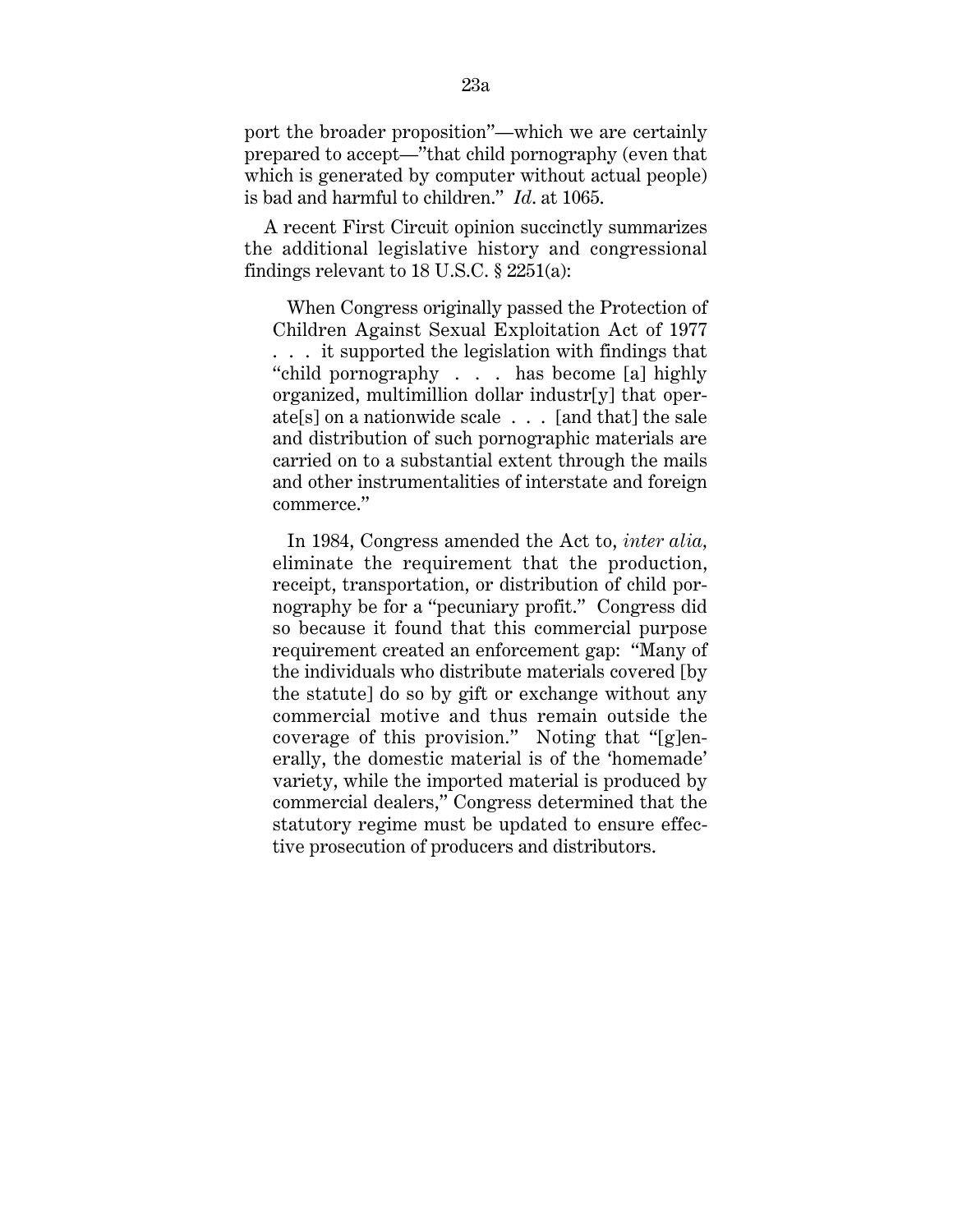Congress amended the Act again [in 1986 after] finding that "child exploitation has become a multimillion dollar industry, infiltrated and operated by elements of organized crime, and by a nationwide network of individuals openly advertising their desire to exploit children."

In 1996, Congress amended the Act to redefine child pornography. . . . In passing those amendments, Congress found that "the existence of a traffic in child pornographic images . . . inflames the desires of child molesters, pedophiles, and child pornographers who prey on children, thereby increasing the creation and distribution of child pornography. . . ." The Senate Report also explained that "prohibiting the possession and viewing of child pornography will encourage the possessors of such material to rid themselves of or destroy the material, thereby helping . . . to eliminate the market for the sexual exploitative use of children."

Finally, Congress amended the Act again in 1998, establishing jurisdiction for the production of child pornography if the "visual depiction was produced using materials that have been mailed, shipped, or transported in interstate or foreign commerce by any means," which is the provision now before us. Congress offered two reasons for this amendment. First, it wanted the new jurisdictional element of the production statute to mirror the existing jurisdictional element of the possession statutes. Second, Congress was concerned about federal law enforcement's current inability to prosecute "a number of cases where the defendant produced the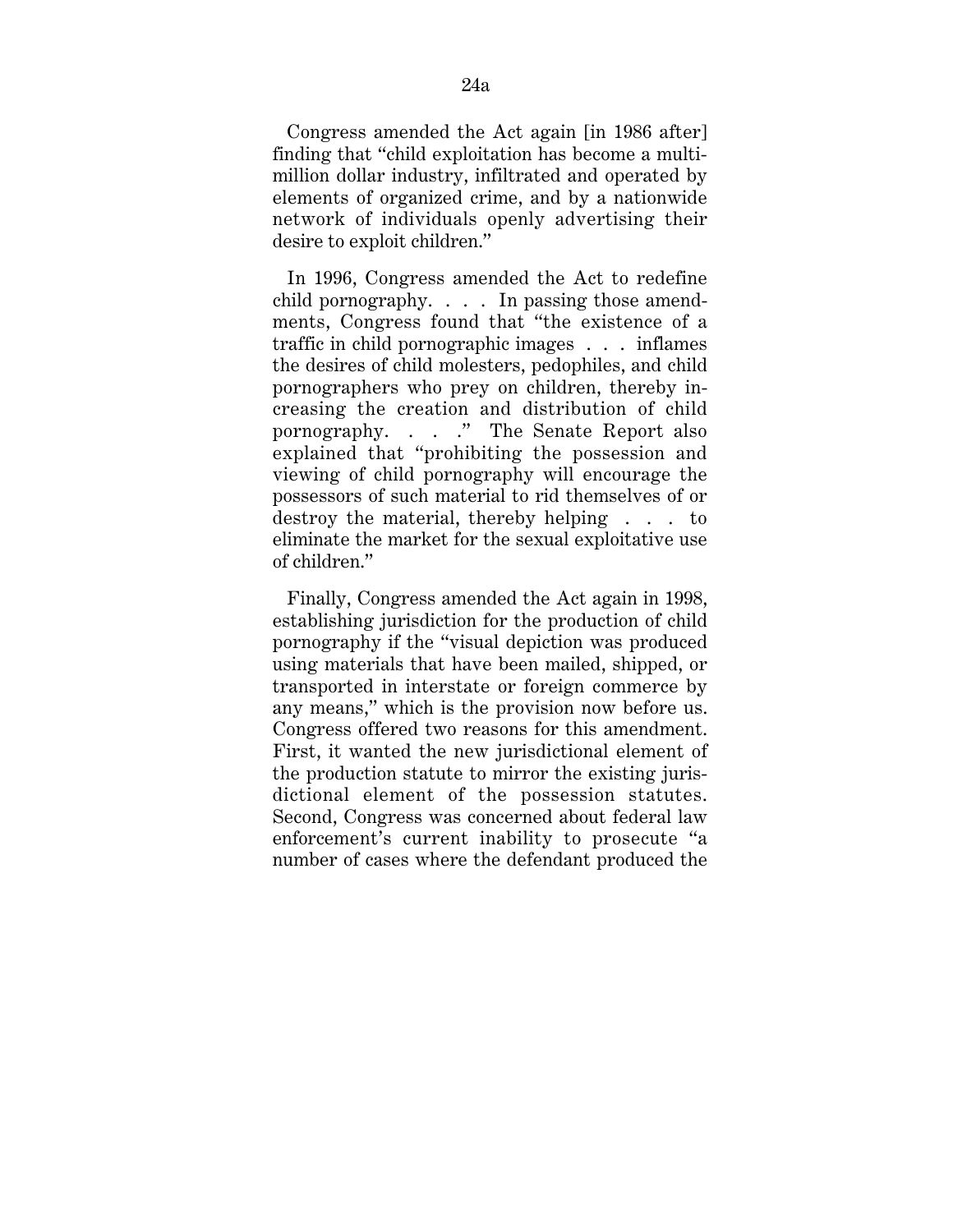child pornography but did not intend to transport the images in interstate commerce."

*United States v. Morales-de Jesus*, 372 F.3d 6, 10-12 (1st Cir. 2004) (citations and footnotes omitted). We will comment on each of these findings separately.

We have already addressed the 1977 findings in *Maxwell*. These findings "remark[ ] only on interstate child pornography and teach[ ] nothing about the effects of intrastate child pornography or noncommercial child pornography for that matter." *Maxwell*, 386 F.3d at 1066. The same can be said of the 1986 findings. That we are here concerned with noncommercial production for personal use rather than mere noncommercial possession is not significant. The substance of these findings is merely that a multimillion dollar interstate industry *exists,* not that noncommercial producer-consumers such as Smith substantially affect it. To say that such findings support federal jurisdiction in this case is the equivalent of saying that Congress can, for example, regulate backyard cookouts simply because a multibillion-dollar interstate restaurant industry exists.

The 1984 findings refer to the problem of individuals who trade, lend, or otherwise distribute child pornography without a commercial purpose. If Smith had been prosecuted for such noncommercial distribution of child pornography, then these findings might be relevant. They do not, however, establish that the noncommercial production of child pornography for the producer's own use substantially affects interstate commerce.

The 1996 findings relate solely to the "addiction theory"—*i.e.,* the theory that a person possessing intra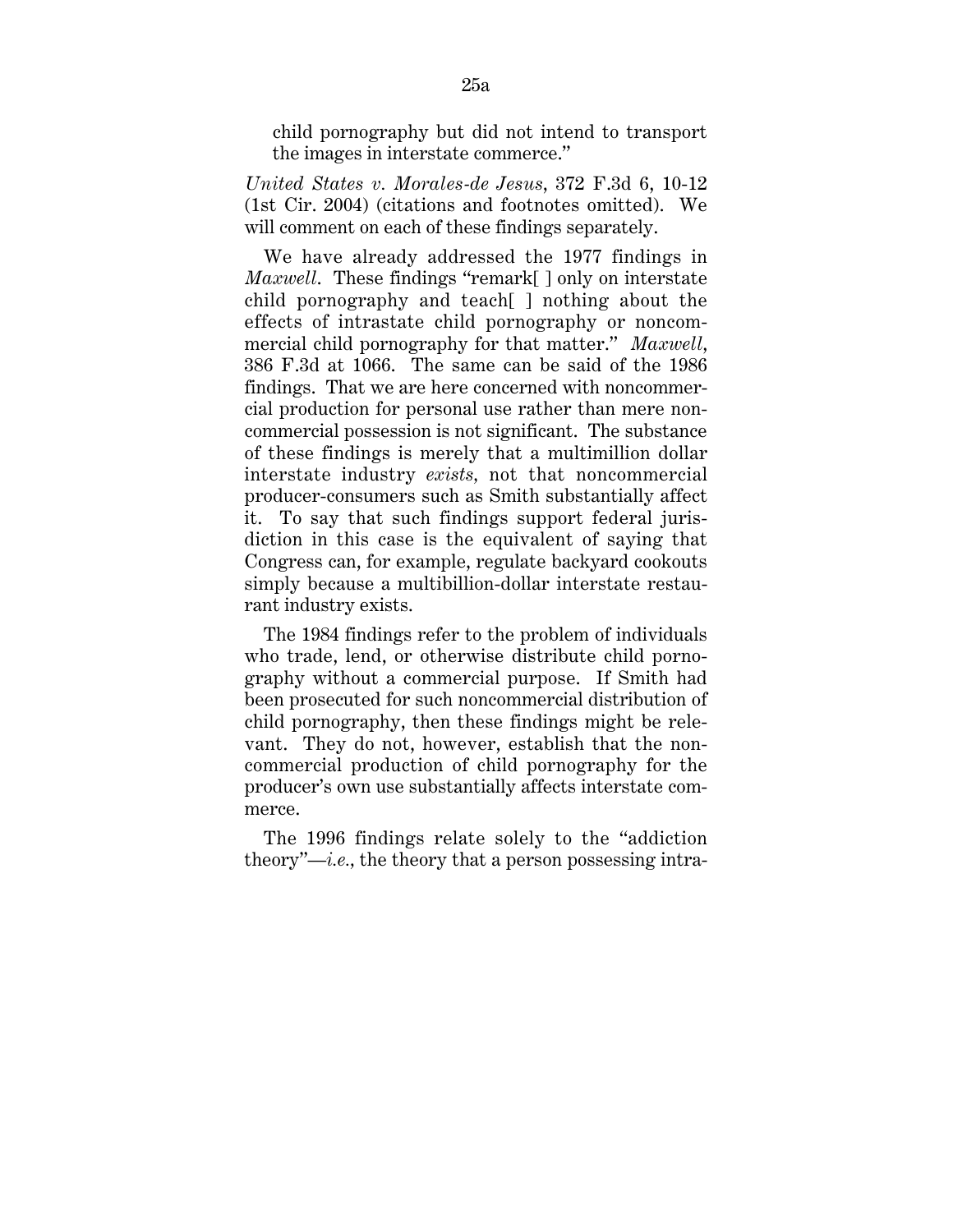state child pornography could develop an increasing appetite for more such materials that eventually affects the interstate market substantially—adopted by the Third Circuit in *United States v. Rodia*, 194 F.3d 465, 478-79 (3d Cir. 1999). We previously rejected this theory in *Maxwell*, and our reasoning applies with equal force here. The theory simply "provides too attenuated a link to interstate commerce and would require us 'to pile inference upon inference in a manner that would bid fair to convert congressional authority under the Commerce Clause to a general police power of the sort retained by the States." *Maxwell*, 386 F.3d at 1061 (quoting *Lopez*, 514 U.S. at 567, 115 S. Ct. at 1634).

Finally, Congress's rationale for amending the statute in 1998 to add the jurisdictional provision at issue does nothing to explain how producer-consumers such as Smith substantially affect interstate commerce. Indeed, in 1998 Congress merely explained that under the old version of the statute it had been unable to reach some conduct that it wished to proscribe. That Congress wanted to prosecute more child pornographers is understandable, but it has little to do with interstate commerce.

In sum, the relevant congressional findings do little to persuade us that activity such as that at issue in this case substantially affects interstate commerce. "[T]he existence of congressional findings is not sufficient, by itself, to sustain the constitutionality of Commerce Clause legislation." *Morrison*, 529 U.S. at 614, 120 S. Ct. at 1752. "[S]imply because Congress may conclude that a particular activity substantially affects interstate commerce does not necessarily make it so." *Hodel v. Va. Surface Mining & Reclamation Ass'n*, 452 U.S.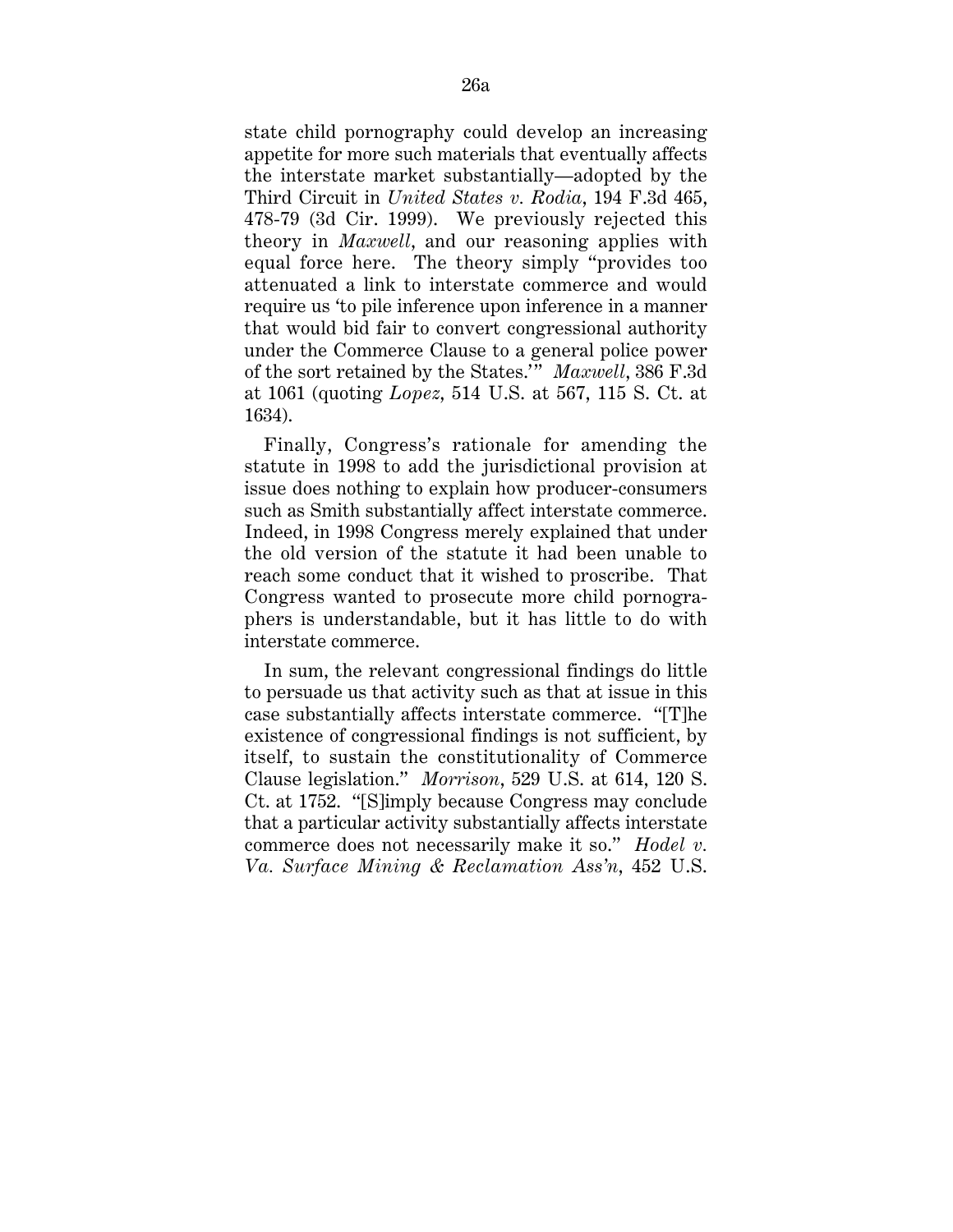264, 311, 101 S. Ct. 2389, 2391, 69 L. Ed. 2d 1 (1981) (Rehnquist, J., concurring in the judgment). The findings noted above support the proposition that intrastate *commercial* producers of child pornography affect interstate commerce. They even suggest that persons who *distribute* child pornography noncommercially affect the interstate market. They do not, however, support the proposition that purely intrastate production and possession for personal use have a similar effect.<sup>10</sup>

4.

In *Maxwell*, we concluded that any link between the defendant's conduct and a substantial effect on interstate commerce was, at best, "exceedingly attenuated." *Maxwell*, 386 F.3d at 1061. Indeed, we reasoned that "[t]he causal chain necessary to link his activity with any substantial impact on interstate commerce might be long enough to reach the outer limits of the solar

 <sup>10</sup> The First Circuit viewed these findings differently; it concluded that, "[g]iven this comprehensive backdrop, there is no question that Congress has made explicit findings about the extensive national market in child pornography and the need to diminish that national market by prohibiting the production of child pornography at the local level." *Morales-de Jesus*, 372 F.3d at 12. As explained in the text, we do not question the first part of this statement—that is, the findings support the existence of a national market in child pornography—but we fail to see any substantial connection between it and producer-consumers such as Smith. We thus part with the First Circuit on this point. *See id.* at 21 ("Morales sexually exploited a thirteen-year-old girl, coercing her into performing sex acts with him on multiple occasions, for the purpose of videotaping their encounters. As this conduct seems well within the bounds of what Congress intended—and had the authority—to proscribe under its Commerce Clause power, we reject Morales's as-applied challenge.").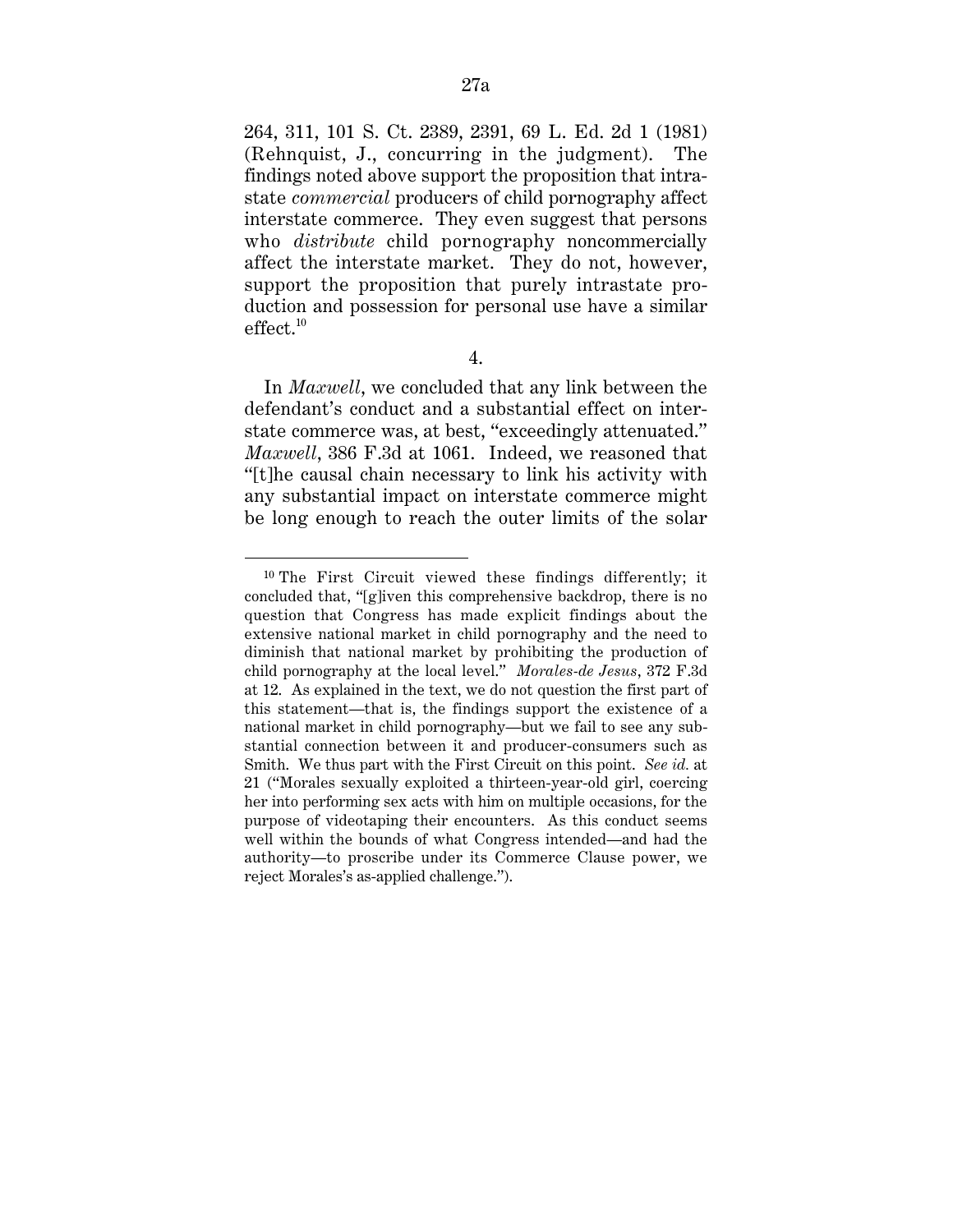system." *Id.* at 1058. We noted that some circuits had identified a more direct impact by aggregating the effect of all similar offenders. *Id*. at 1059 & n.17. But as we explained in Part III.A.1, *supra,* "this aggregate approach cannot be applied to intrastate criminal activity of a noneconomic nature." *Id*. at 1059. Therefore, "[t]he effect on . . . interstate commerce . . . must be measured in relation to the isolated conduct at issue, rather than as a nationwide aggregate, because the intrastate possession of child pornography is a criminal, noneconomic activity." *Id*. at 1061. We also rejected the argument that a more direct connection could be established via the "addiction theory" discussed in Part III.A.3, *supra*. *Id*.

With respect to the degree of attenuation between the conduct at issue and the ultimate effect, if any, on interstate commerce *Maxwell* and the present case are virtually indistinguishable. That Smith's conduct is more reprehensible simply has no bearing on its connection to interstate commerce. His production and possession was intrastate, criminal, and noneconomic. Therefore, aggregation is not appropriate. Judged in isolation, any link between Smith's conduct and a substantial effect on interstate commerce is "exceedingly attenuated." And for the same reasons given in *Maxwell* and in Part III.A.3, *supra,* the "addiction theory" is so far reaching and reliant upon inference that it cannot provide a basis for establishing a direct link to interstate commerce.

\* \* \* \* \*

In sum, we hold that Smith's conduct does not substantially affect interstate commerce. Because it is a noneconomic, purely intrastate criminal activity, we may consider only its isolated effects, not the aggregate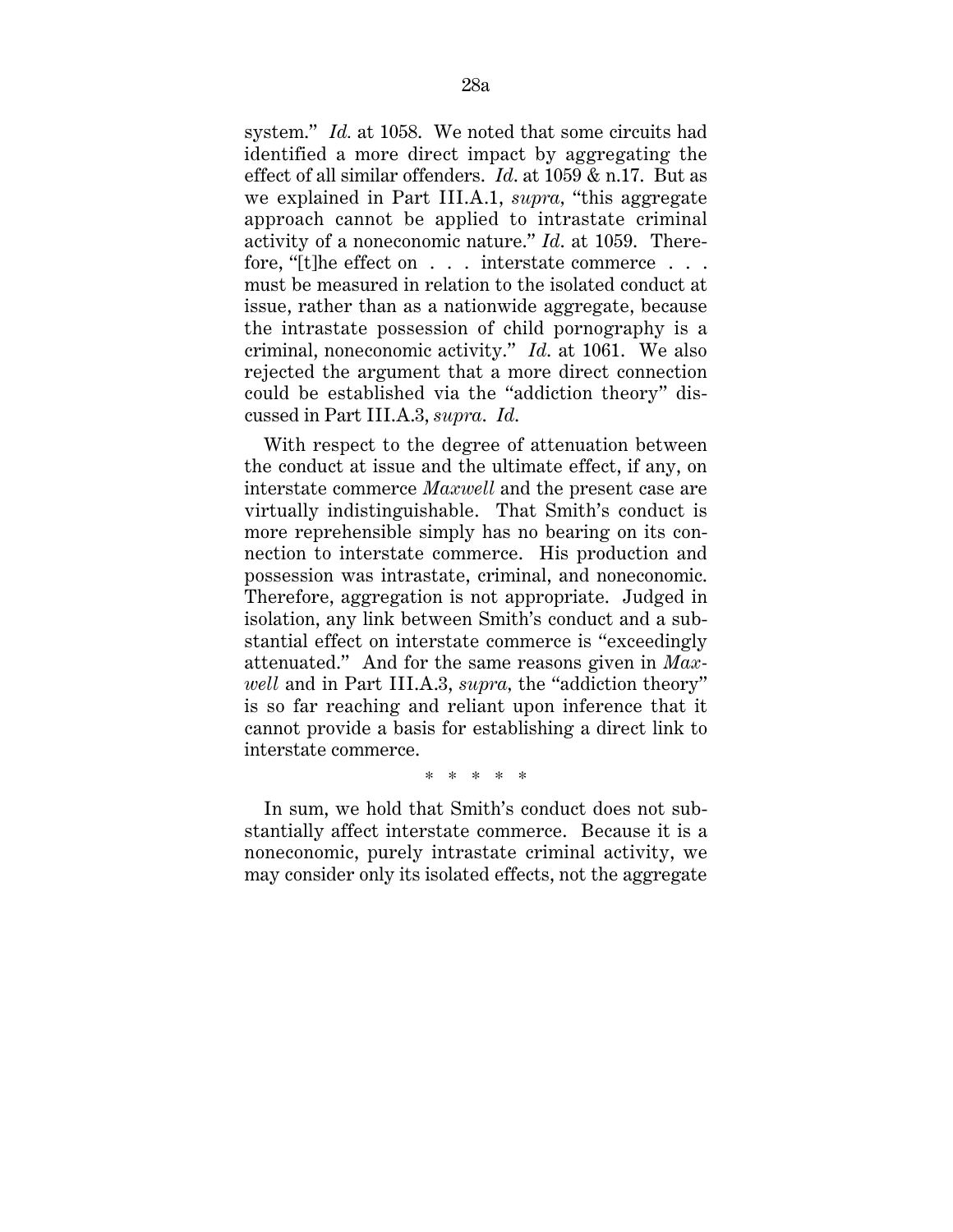effect of all such activity that occurs nationwide. The activity Smith engaged in is not "commercial" or "economic" in any sense of those terms. The jurisdictional element in § 2251(a) and § 2252(a)(5)(B) is, for Commerce Clause purposes, utterly useless given that "it encompasses virtually *every* case imaginable." *McCoy*, 323 F.3d at 1124. The relevant congressional findings, though perhaps useful in cases involving *commercial* producers or even noncommercial *distributors* or *traders,* are of little, if any, import in the case of a defendant who has produced child pornography for his own use entirely within the borders of a single state. Finally, the link between Smith's activity and a substantial effect on interstate commerce is, at best, exceedingly attenuated. In light of these factors, Congress lacks the power under the Commerce Clause to proscribe Smith's conduct, "error" occurred, and the first prong of the plain error standard is met.

The Government's attempts to distinguish *Maxwell* are unpersuasive. The Government emphasizes that *Maxwell* invalidated § 2252A(a)(5)(B) as applied and therefore cannot be automatically extended to the facts of this case. *See Maxwell*, 386 F.3d at 1052-53 & n.12. It also points out that *Maxwell* explicitly reserved decision as to whether the production of child pornography is within the power of Congress to proscribe.<sup>11</sup>

 <sup>11</sup> For example, we reserved "judgment . . . as to whether the distinct acts of producing, buying, selling, trading, warehousing, distributing, or marketing child pornography constitute economic or commercial activity." *Maxwell*, 386 F.3d at 1056 n.15. We note, however, that production—at least, that is, production for personal use—is by far the least "commercial" of these activities and has easily the most attenuated link to interstate commerce.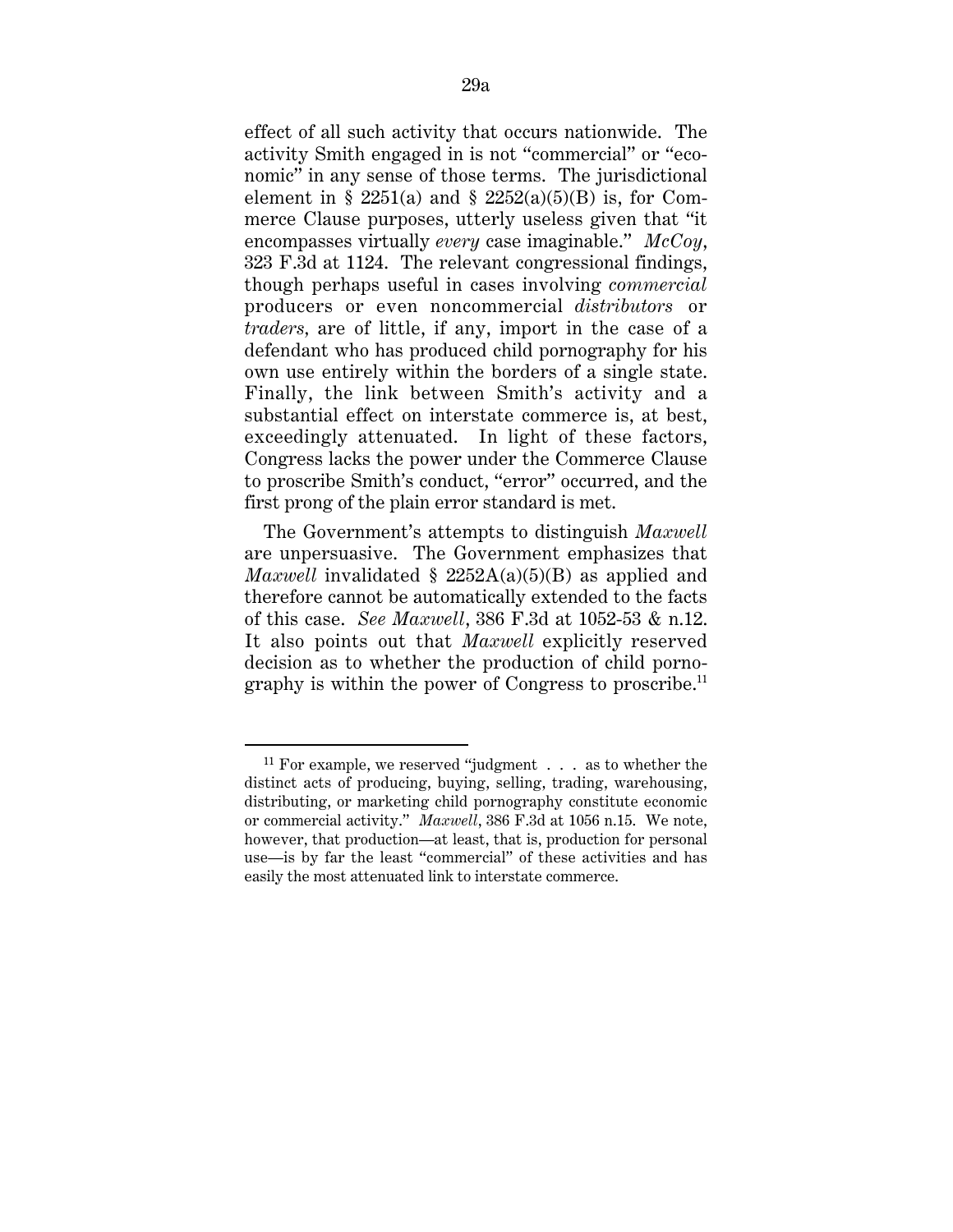This is true, but applying the reasoning of *Lopez*, *Morrison*, and *Maxwell* to this case, we discern no constitutionally significant distinctions. In reaching this conclusion, we decline the Government's invitation to infer that Smith distributed child pornography. In its supplemental letter memorandum, the Government

 $\overline{a}$ 

The Government also points to *Maxwell'*s statement that "there is simply no record evidence to suggest that Maxwell was a potential child molester or that his conduct would likely increase the creation and distribution of child pornography elsewhere, much less to the extent that such creation and distribution would have a substantial effect on interstate commerce." *Id*. at 1059. In contrast, there is evidence that Smith is, as the Government puts it, "not only a 'potential child molester,' but an accomplished one." While this fact certainly makes Smith more worthy of punishment, we do not see how it makes him more worthy of *federal* punishment, *i.e.,* how it provides a more direct link between his conduct and interstate commerce. Moreover, although Smith's conduct obviously did "increase the creation . . . of child pornography," the evidence was that this creation was for personal use. Therefore, Smith did *not* increase distribution or creation "elsewhere," which is really what this passage from *Maxwell* is about—*i.e.,* the idea that any distribution of child pornography eventually affects and increases the interstate market and leads to even more creation and distribution. And, as we have explained at length in this Part, there is no evidence that Smith's conduct, viewed in isolation, had a substantial effect on interstate commerce.

Finally, in *Maxwell* we listed a number of things that the Government had not proven, among them "that Maxwell produced the pornography." *Id.* at 1068. We also noted, however, that there was no proof that Maxwell (1) purchased pornography, (2) traded or distributed pornography, (3) affected the market supply of pornography, (4) encouraged others to seek pornography, (5) obtained the pornography itself through the internet or any other channel of interstate commerce or even (6) from another state, or (7) took or intended to take the pornography out of state for either commercial or personal use. *Id*. All of these observations, of course, apply with equal force to the instant case.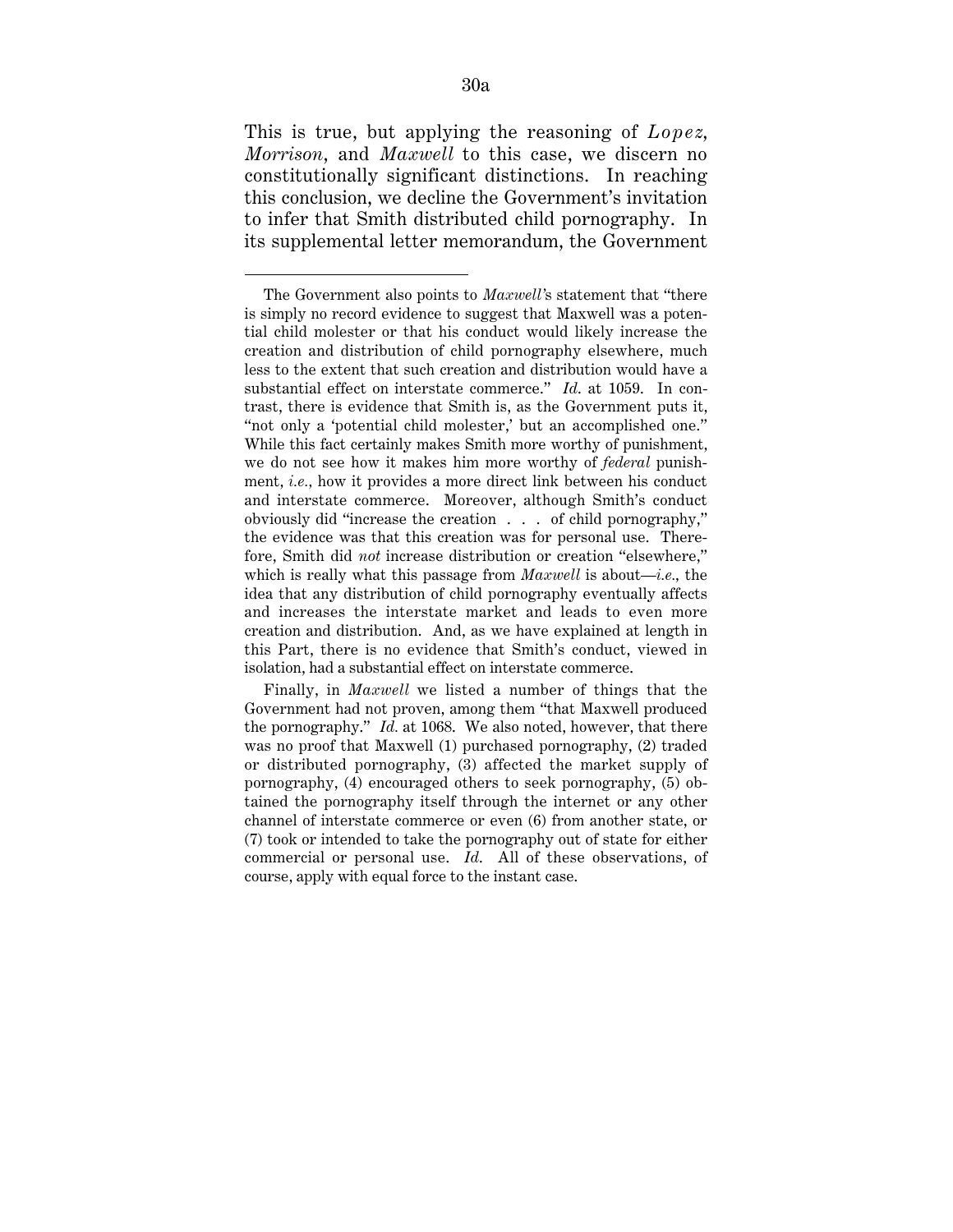notes that there was not a matching developed picture or copy for every "thumbnail print" in the lockbox. It then argues that the absence of these pictures "readily supports the inference that both the original pictures of Smith's victim and copies of several of those pictures are 'in circulation.'" However, Smith was not indicted for distributing child pornography. Nor did the jury specifically or necessarily find that he had distributed child pornography. Indeed, the fact that the missing photos were not in the seized lockbox just as "readily supports the inference" that they were somewhere in the Smith home that the officers did not search. Thus, we continue to reserve judgment as to whether proof of noncommercial distribution—as well as numerous other activities, *see Maxwell*, 386 F.3d at 1056 n.15—would be sufficient to sustain a conviction under the Commerce Clause.

B.

In this section, we address the question whether the *Maxwell* error was "plain." "Plain error is, by its terms, error which is so obvious and substantial that it should not have been permitted by the trial court even absent the defendant's timely assistance in detecting it." *United States v. Prieto*, 232 F.3d 816, 923 (11th Cir. 2000). In a case such as this, where the law was unsettled at the time of trial and has been clarified by the time of appeal, the defendant need only show that the error is plain under current law; Smith is not required to show that the error was plain at the time of trial. *See supra* note 7. Thus, we modify the ordinary standard and ask, "If Smith's prosecution were initiated *today,* would his conduct be so obviously beyond the power of Congress to proscribe that the district court should raise the issue *sua sponte* even absent a timely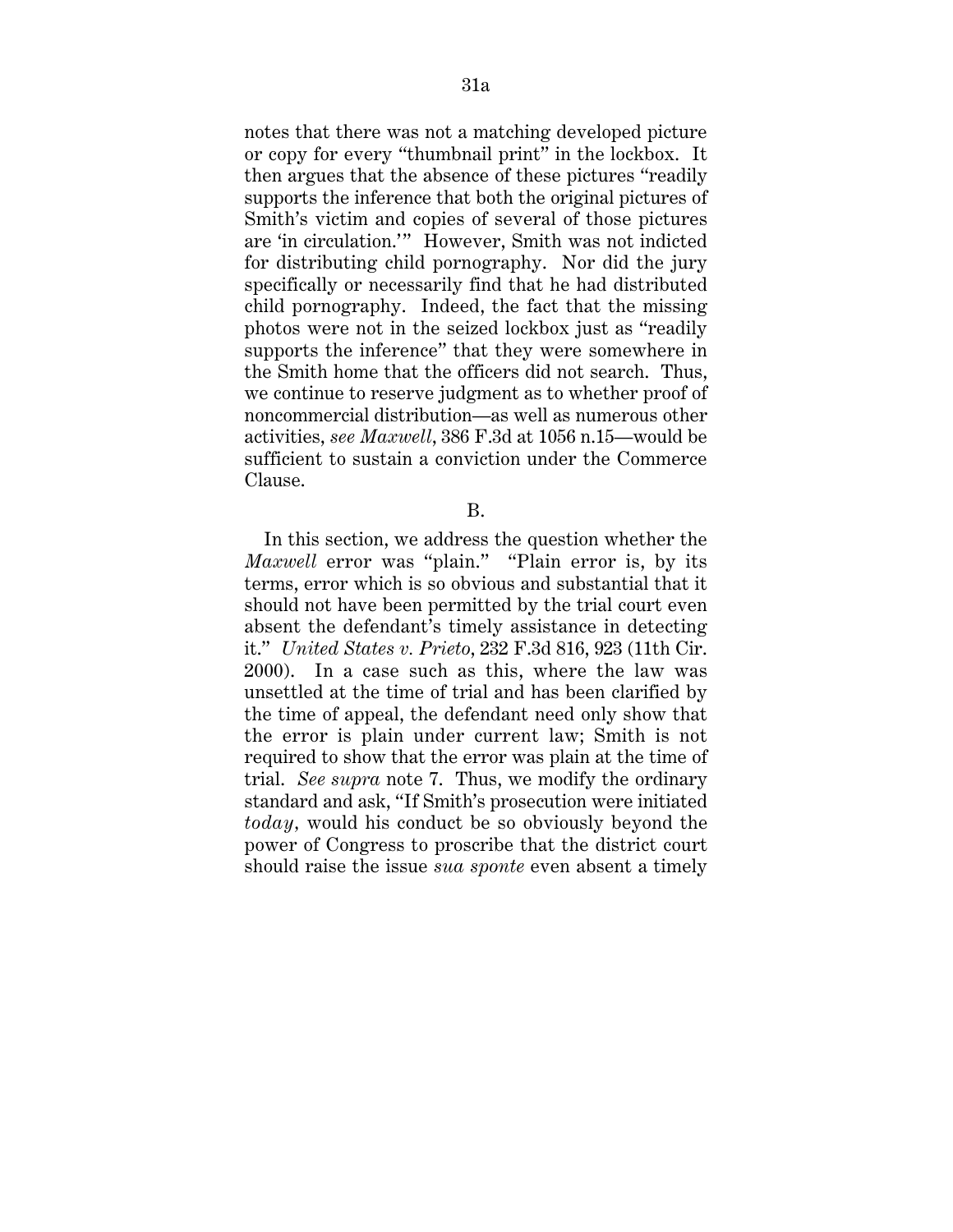objection?" In light of *Maxwell*, we answer this question in the affirmative; accordingly, we hold that the error identified in Part III.A, *supra,* was plain.

At the outset, we note that the rule in this circuit is that "where neither the Supreme Court nor this Court has ever resolved an issue, and other circuits are split on it, there can be no plain error in regard to that issue." *United States v. Aguillard*, 217 F.3d 1319, 1321 (11th Cir. 2000). The Supreme Court has never resolved this issue, and, as we acknowledged in *Maxwell*, 386 F.3d at 1068 n.25, other circuits are split on it. Therefore, the error is plain only if *Maxwell* itself made it so. We hold that it did for two reasons: First, the differences between *Maxwell* and this case are, at least for Commerce Clause purposes, truly minimal. Both prosecutions based jurisdiction on the fact that certain materials traveled in interstate commerce before the defendant used them, which *Maxwell* thoroughly discredited as a means for establishing constitutional jurisdiction. The only real difference between the two cases is that *Maxwell* involved intrastate possession for personal use, whereas the present case involves intrastate possession *and production* for personal use. Second, on each of the four *Morrison* factors, the conclusion is inescapable that *Maxwell'*s reasoning applies to Smith's case.

Significantly, in *Maxwell* we reasoned that  $§ 2252A(a)(5)(B)$  is not an "effort to control national trade by regulating intrastate activity. Instead, it attempts to regulate primary conduct directly, even within state borders." *Id.* at 1057. Distinguishing *Wickard*, we reasoned that Congress clearly has no interest in controlling "the supply of child pornography for the purpose of avoiding surpluses and shortages or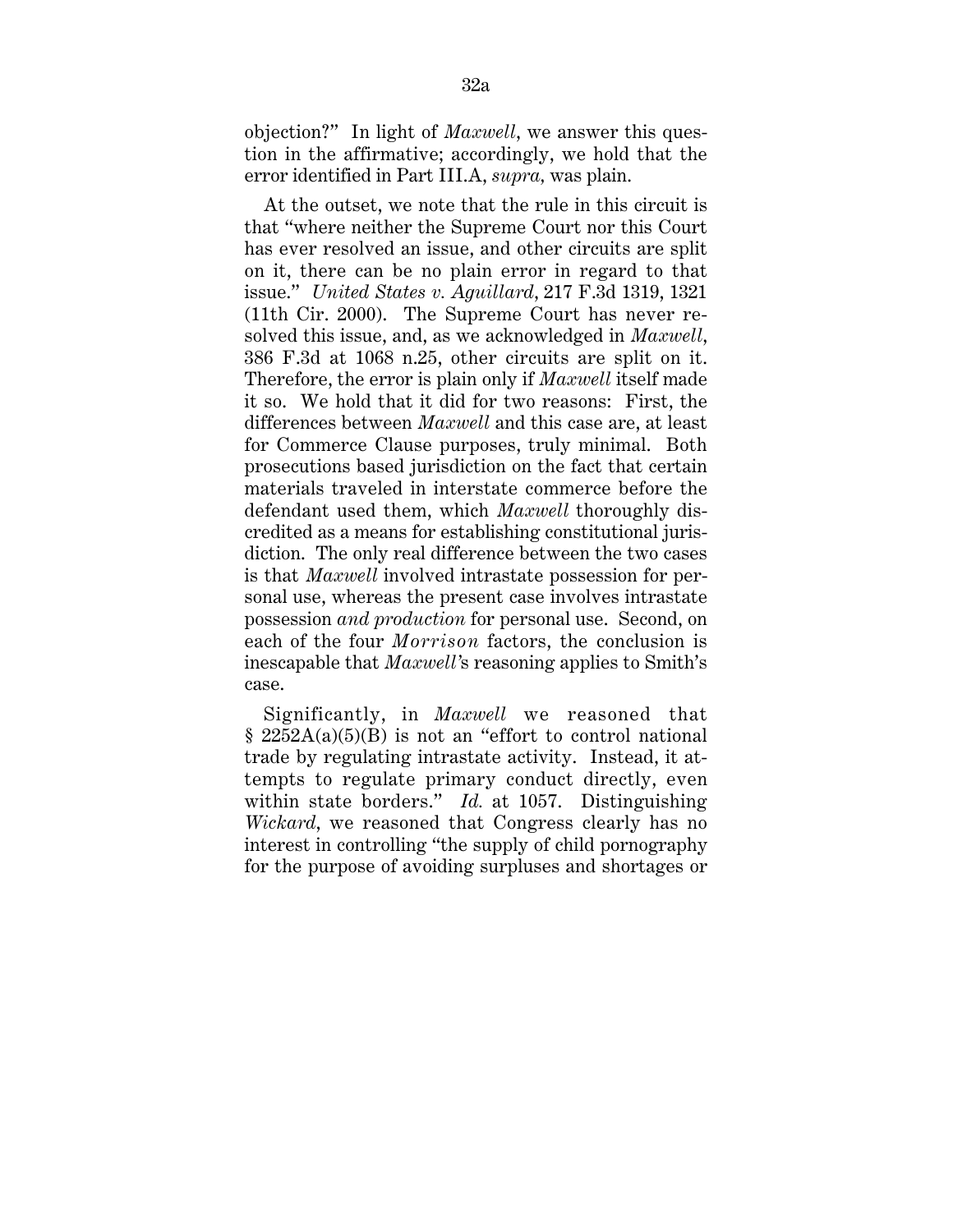for the purpose of stimulating its trade at increased prices." *Id*. We also noted that the statute's jurisdictional hook "smacks of pretext," as Congress clearly has no interest in reducing traffic in production materials such as cameras or film. *Id.* at 1058. "Thus, we conclude[d] that the regulated intrastate activity . . . [was] more similar by far to the brand of intrastate criminal conduct that is a proper subject of state regulation alone than it is to the sort of economic activity addressed in *Wickard*." *Id*. Indeed, "the noneconomic, criminal nature of Maxwell's conduct [was] central to our decision." *Id*. This reasoning applies with equal force here. In this context, intrastate production for personal use is no more a plausible subject of "market" regulation than is intrastate possession for personal use. Smith's conduct, like Maxwell's, is obviously noneconomic and criminal in nature. Accordingly, it is "plain" that *Morrison's* first factor weighs against sustaining federal regulation of it.

*Maxwell* found the same jurisdictional hook at issue in this case to be "patently insufficient" as a constitutional matter. *Id.* at 1063. Also, the *Maxwell* court reviewed most of the congressional findings that are relevant and found "nothing to persuade [it] that possessing child pornography produced with materials transported in interstate commerce is an activity that has a substantial effect on interstate commerce." *Id*. at 1067. In this case, we address intrastate production for personal use, but the problem that was evident and emphasized in *Maxwell* is evident here as well: the findings merely persuade that a lucrative child pornography industry *exists,* not that the activity at issue in this case has any sort of substantial effect on it. *See id.*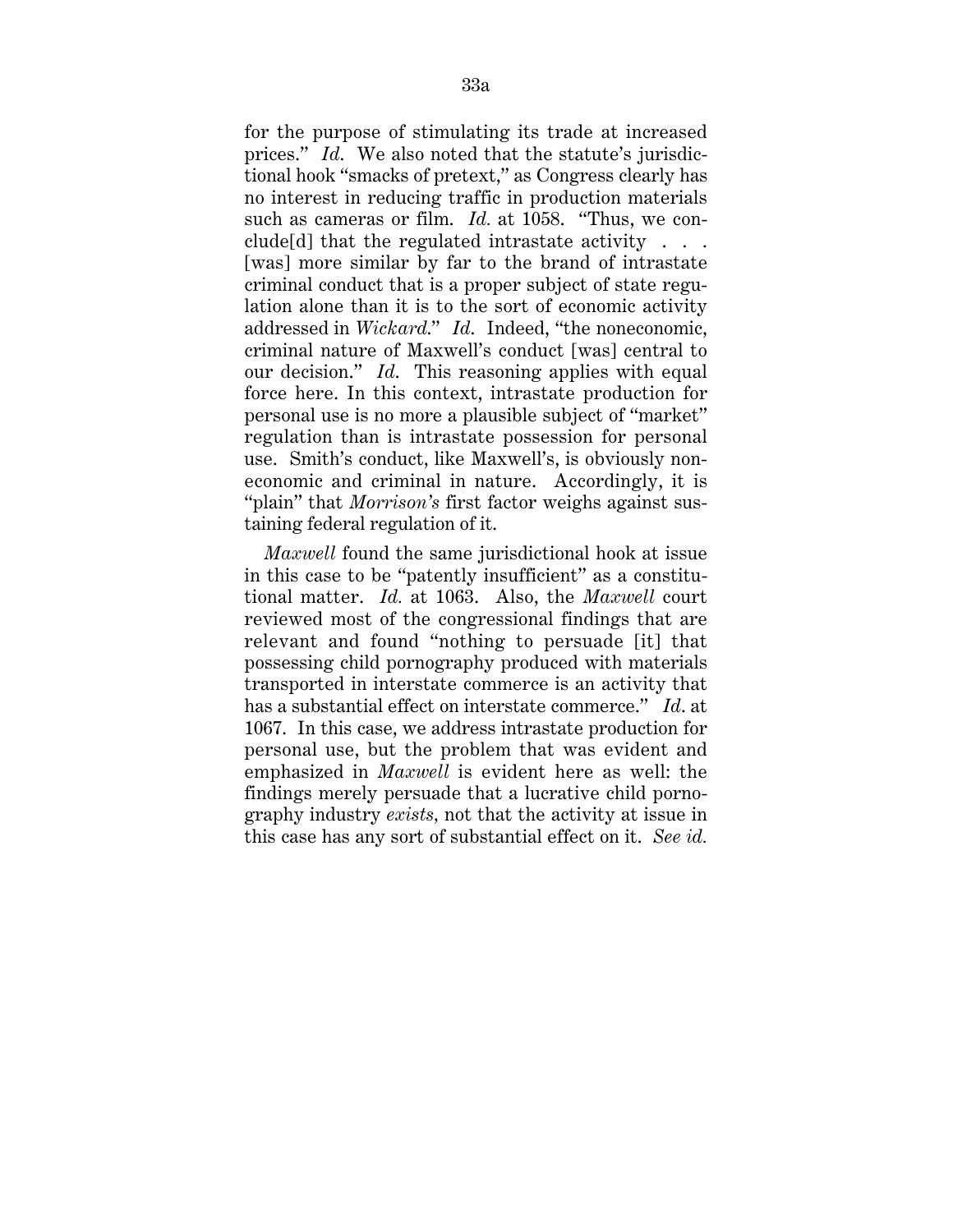at 1066. In short, it is "plain" to us that the second and third *Morrison* factors weigh against the Government.

Evaluating the final *Morrison* factor—the degree of attenuation between the charged conduct and any substantial effect on interstate commerce—the *Maxwell* court began by reasoning that the noneconomic, criminal nature of the conduct "alone necessarily attenuates the relationship . . . to some degree." *Id*. at 1058. But just how attenuated that relationship was became clear only after considering Maxwell's specific, isolated conduct. *Id*. This approach was required because the *Wickard* "aggregate approach cannot be applied to intrastate criminal activity of a noneconomic nature." *Id*. at 1059. When viewed in isolation, "[t]he causal chain necessary to link [Maxwell's] activity with any substantial impact on interstate commerce might be long enough to reach the outer limits of the solar system." *Id.* at 1058. Even if we assume that Smith's production places him one link closer to interstate commerce in the causal chain (and thus one link removed from the outer limits of the solar system), it is clear under *Maxwell* that the connection between Smith's conduct and a substantial effect is extremely remote. The only hope the Government would have under this prong would be to rely on the *Wickard* aggregation principle. But *Maxwell* squarely holds that this principle "cannot be applied to intrastate criminal activity of a noneconomic nature," which clearly includes Smith's conduct. Therefore, it is again "plain" that the fourth and final *Morrison* factor weighs heavily against the Government.

The Government suggests that this case can be distinguished (if not on the merits, then at least enough so that the error was not "plain") based on *Maxwell'*s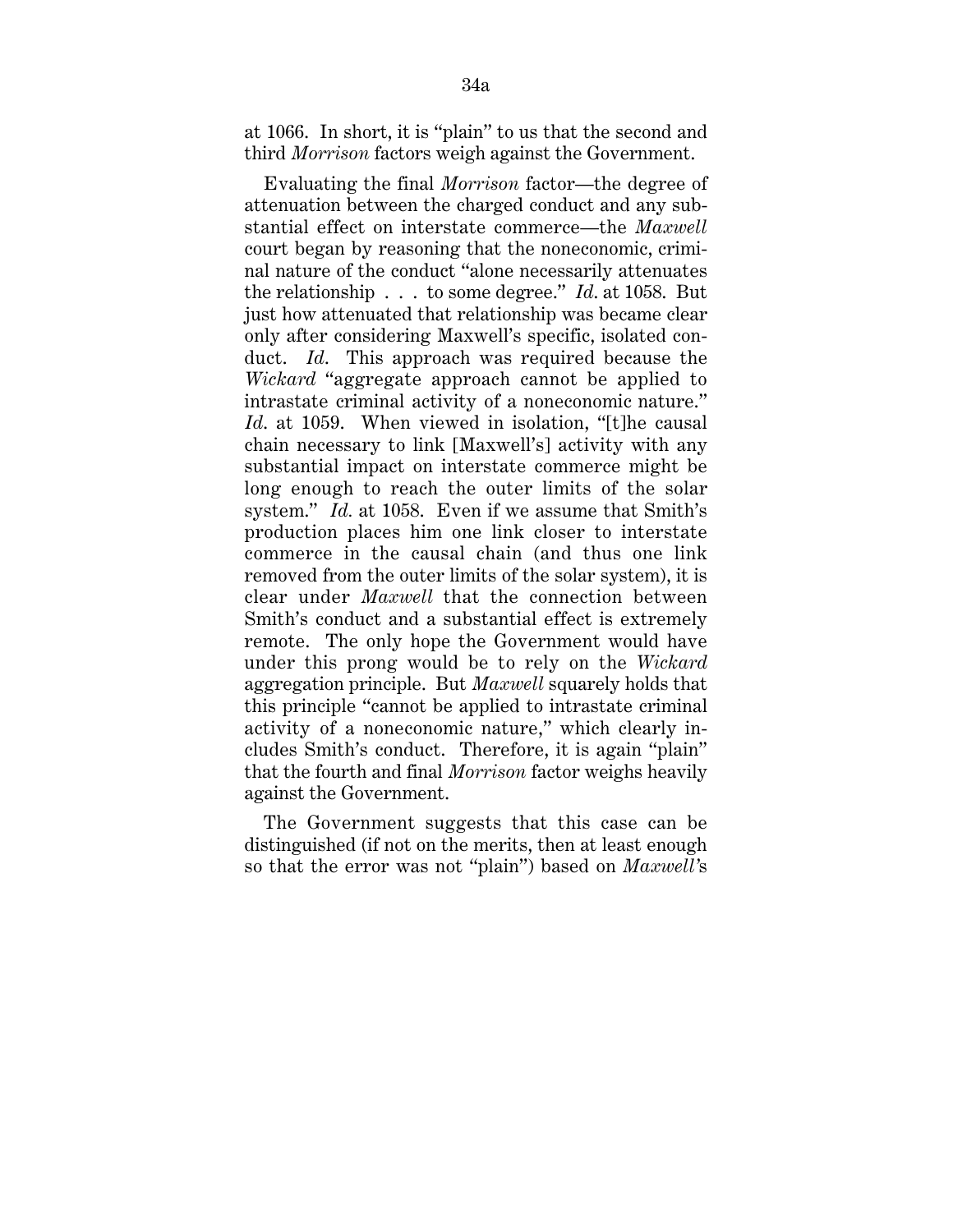passing observation that there was "simply no record evidence to suggest that Maxwell was a potential child molester or that his conduct would likely increase the creation and distribution of child pornography elsewhere." *Id.* at 1059. Read in context, *see supra* note 10, however, the primary import of this observation is that Maxwell was not contributing child pornography to the market. There is also no evidence here that Smith was contributing to the market. In any event, in light of the rest of the opinion's obvious applicability to the facts of this case, this single sentence simply is not significant.

In sum, we think that it is plain that *Maxwell*'s reasoning under all four prongs of *Morrison* applies here and that Smith's conduct is beyond the power of Congress to proscribe. If an identical prosecution were initiated in one of the district courts in this circuit today, we would expect the court to raise the issue *sua sponte* even absent an objection on the part of the defendant. It is true that *Maxwell*'s facts are not identical, and it did not specifically address § 2251(a), but we discern no distinction that makes the resolution of the question presented here anything less than clear under current law. The rule in the qualified immunity context is that "[f ]or a constitutional right to be clearly established, its contours must be sufficiently clear that a reasonable official would understand that what he is doing violates that right. *The very action in question does not have to have been found unlawful, but in light of pre-existing law the unlawfulness must be apparent.*" *Magluta v. Samples,* 375 F.3d 1269, 1283 (11th Cir. 2004) (emphasis added) (citing *Hope v. Pelzer,* 536 U.S. 730, 739, 122 S. Ct. 2508, 2515, 153 L. Ed. 2d 666 (2002)). Similarly, under Rule 52(b) it is not necessary for a previous case to have found that the very conduct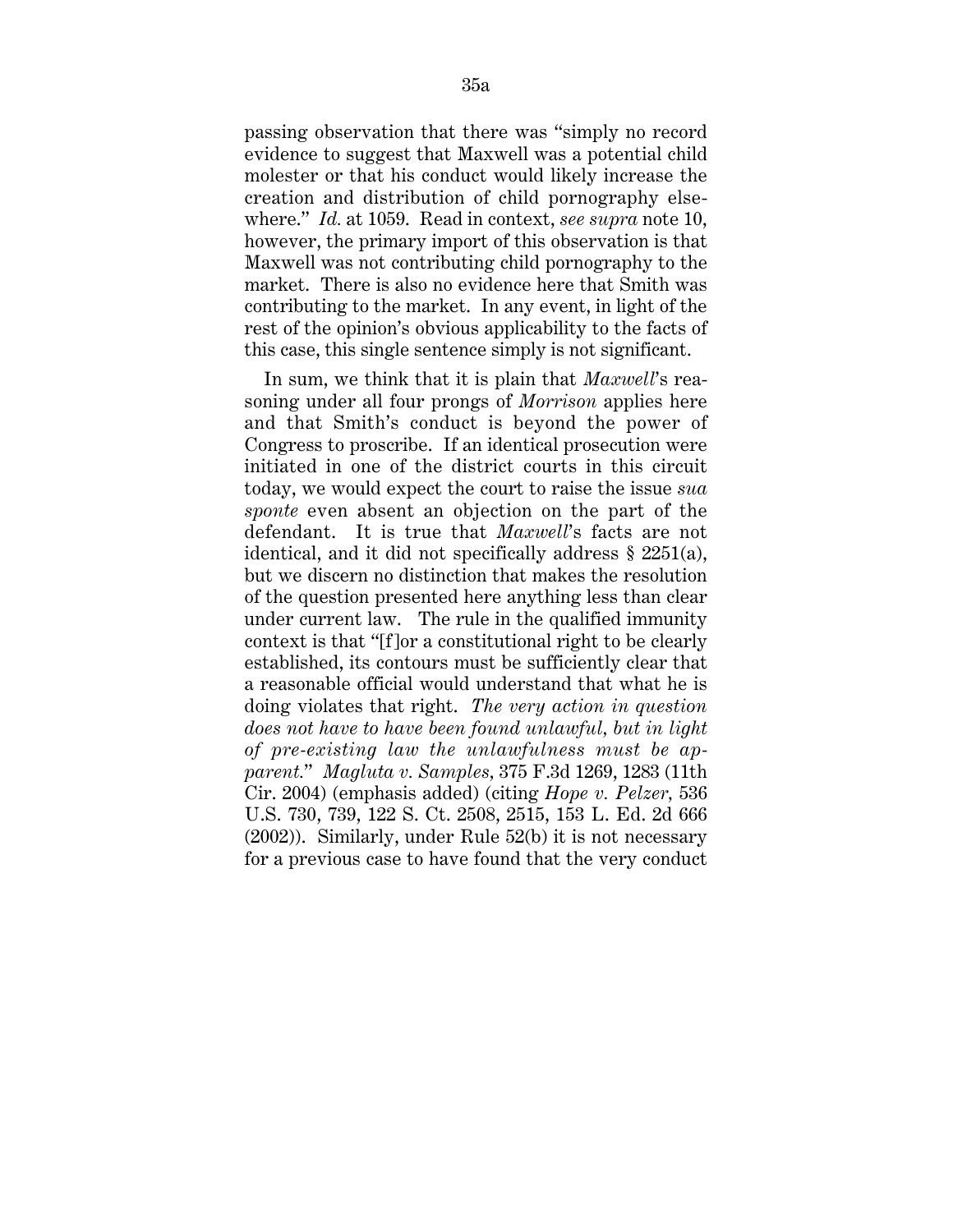in question is beyond the power of Congress to proscribe; rather, it is enough that—as is the case here the error be "'clear' or . . . 'obvious.'" *Olano*, 507 U.S. at 734, 113 S. Ct. at 1777.12

 <sup>12</sup> As in *Maxwell,* we acknowledge that other courts have reached different results in similar, though not identical, cases. *Compare McCoy,* 323 F.3d at 1126, 1133 (holding that an identical jurisdictional element in 18 U.S.C. § 2252(a)(4)(B) "provides no support for the . . . assertion of federal jurisdiction" and that Congress cannot proscribe "simple intrastate possession of a visual depiction (or depictions) that has not been mailed, shipped, or transported interstate and is not intended for interstate distribution or for economic or commercial use, including the exchange of the prohibited material for other prohibited material"), *United States v. Corp*, 236 F.3d 325, 333 (6th Cir. 2001) (holding that the identical jurisdictional element in  $\S$  2252(a)(4)(B) was insufficient to establish federal jurisdiction and that Congress cannot proscribe intrastate, noncommercial possession of child pornography—at least to the extent that the proscription reaches a twenty-threeyear-old defendant's possession of photos of himself engaged in consensual sex with a seventeen-year-old), *United States v. Jeronimo-Bautista,* 319 F. Supp. 2d 1272, 1277-83 (D. Utah 2004) (holding § 2251(a) unconstitutional as applied to the purely local crime of a defendant who took pictures of, and participated in, the sexual assault of a minor), *and United States v. Matthews,* 300 F. Supp. 2d 1220, 1237-38 (N.D. Ala. 2004) (holding § 2251(a) and § 2252A(a)(5)(B) unconstitutional as applied to intrastate production and possession of child pornography that has not traveled in interstate commerce and is not intended for interstate or economic distribution of any kind), *with United States v. Holston*, 343 F.3d 83, 90-91 (2d Cir. 2003) (upholding § 2251(a) as applied to intrastate, noncommercial production of child pornography), *United States v. Kallestad,* 236 F.3d 225, 227-31 (5th Cir. 2000) (upholding a conviction for intrastate, noncommercial possession of child pornography under § 2252(a)(4)(B)), *United States v. Angle,* 234 F.3d 326, 335-38 (7th Cir. 2000) (upholding a conviction for intrastate, noncommercial possession of child pornography under § 2252(a)(4)(B) where the defendant was also convicted of ordering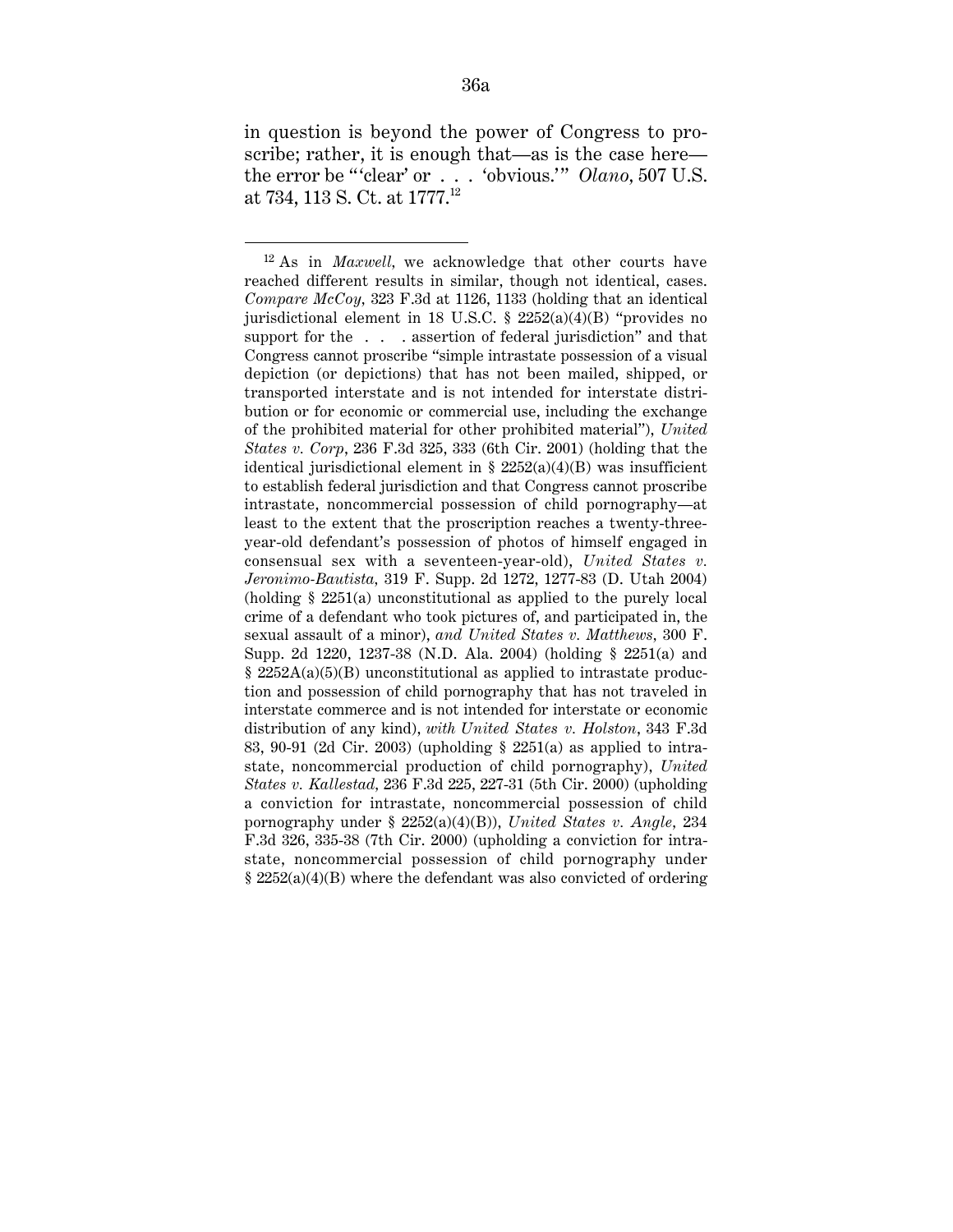child pornography via email and soliciting a minor to engage in sexually explicit activity via telephone and the internet), *Rodia,* 194 F.3d at 470-82 (concluding that the identical jurisdictional element in  $\S 2252(a)(4)(B)$  was essentially useless but nonetheless upholding a conviction for intrastate noncommercial possession of child pornography), *and United States v. Bausch,* 140 F.3d 739, 740-41 (8th Cir. 1998) (upholding a conviction for intrastate noncommercial possession of child pornography solely on the basis of § 2252(a)(4)(B)'s identical jurisdictional element). In *Maxwell,* we explicitly rejected the reasoning of a number of those cases upholding similar convictions. *See Maxwell,* 386 F.3d at 1059 & n.17, 1061, 1066, 1068 n.25. Therefore, even though some of these opinions addressed production of child pornography rather than mere possession, they remain unpersuasive because they did so by committing some combination of the following errors: characterizing plainly noncommercial activity as "commercial," applying the inapplicable *Wickard* aggregation principle, emphasizing inapposite congressional findings, and relying on a patently deficient jurisdictional element. We place far more significance on the fact that a district court within this circuit—even without the benefit of *Maxwell*—recently had little difficulty concluding that §§ 2251(a) and  $2252(a)(5)(B)$  were unconstitutional as applied to essentially indistinguishable facts. *Matthews,* 300 F. Supp. 2d at 1227-1238.

Two circuits have suggested that a defendant who is "clearly involved in exactly the type of child-exploitive and abusive behavior that Congress sought to prohibit" is more likely to be subject to federal jurisdiction. *United States v. Andrews,* 383 F.3d 374, 378 (6th Cir. 2004) (distinguishing *Corp, supra,* on this basis); *accord Morales-de Jesus,* 372 F.3d at 20-21. The reasoning of these opinions seems to be as follows: First, as long as it is actually regulating interstate commerce, Congress is free to legislate for "moral" or "social" reasons. *See Heart of Atlanta Motel, Inc. v. United States,* 379 U.S. 241, 257, 85 S. Ct. 348, 357-58, 13 L. Ed. 2d 258 (1964). This principle is well-established. Second, the child pornography statutes were intended to protect children from sexual exploitation; Congress obviously has no interest in regulating the market for child pornography in the ordinary sense. So far, so good. Third, because the real purpose of the statutes is to protect children from exploitation, they can be constitutionally

 $\overline{a}$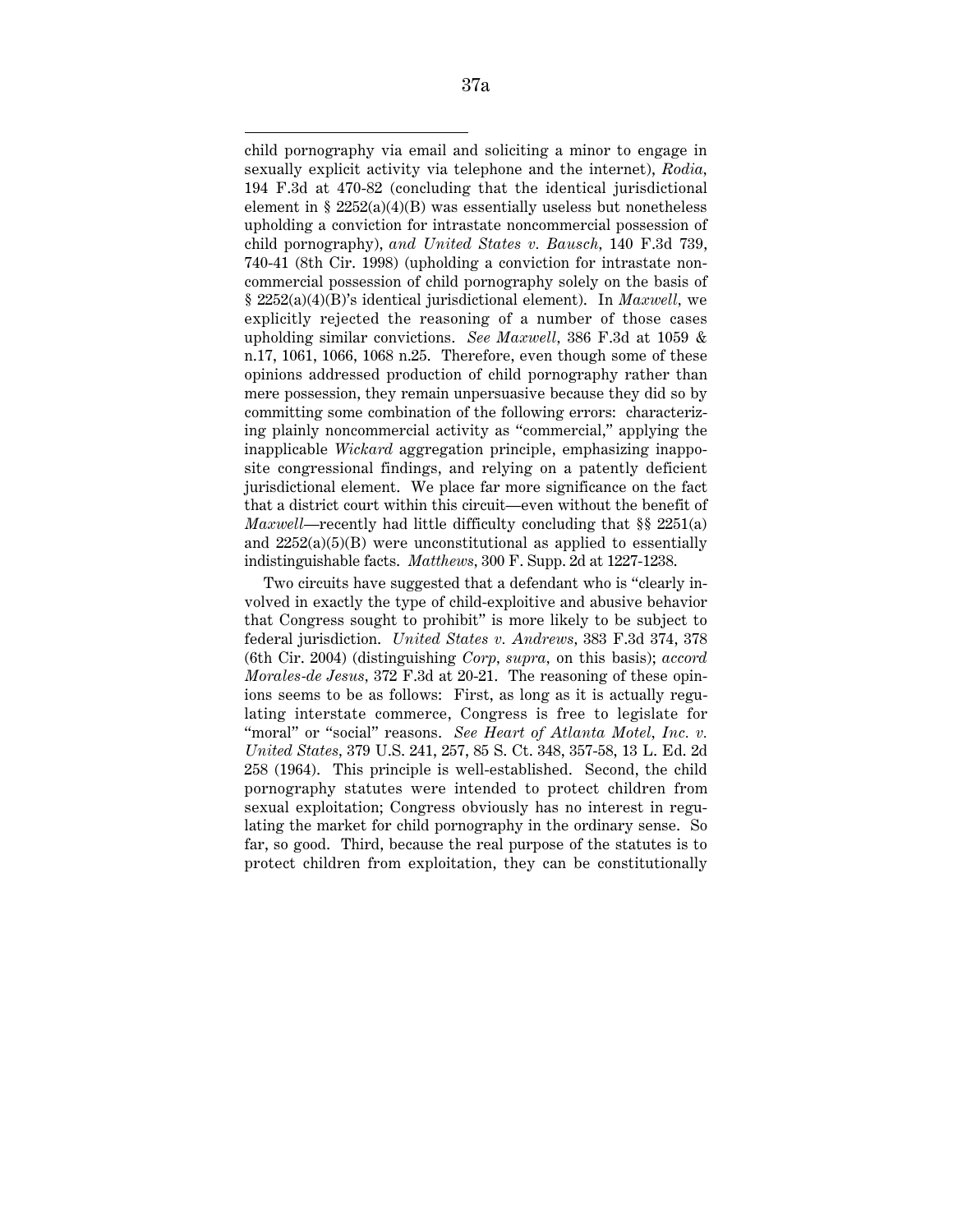Under Rule 52(b), we have the discretion to correct a plain error only if it "affects substantial rights." In general, this "means that the error must have been prejudicial: It must have affected the outcome of the district court proceedings." *Olano,* 507 U.S. at 734, 113 S. Ct. at 1778. We have no difficulty concluding that Smith's "substantial rights" were affected: the court sentenced him to 188 months in prison and 60 months of supervised release, whereas *Maxwell* requires that his indictment be dismissed.

D.

Rule 52(b) is discretionary: "A plain error that affects substantial rights *may* be considered even though it was not brought to the court's attention." Fed. R. Crim. P. 52(b) (emphasis added). The Supreme Court has held that our discretion should be utilized "to correct only 'particularly egregious errors,' those errors that 'seriously affect the fairness, integrity or public reputation of judicial proceedings." United States v.

applied to any case in which the defendant himself has exploited children. It is this suggestion that is novel and unsupported by precedent. Federal moral or social legislation under the Commerce Clause is constitutional *if, and only if, it is a regulation of commerce.* When Congress has chosen address a moral wrong through commercial regulation, it lacks the power to then insist that the regulation be applied wherever the wrong is found. This point should be obvious: it is the substantial effect on interstate commerce, not the moral wrong, that supports federal jurisdiction. *Cf. Matthews,* 300 F. Supp. 2d at 1235 ("[T]he government would have the court substitute an issue of unquestioned national concern, child pornography, for the constitutional requirement that the government demonstrate that the video tape produced and possessed wholly within one state had a 'substantial' effect on interstate commerce. This the court cannot do.").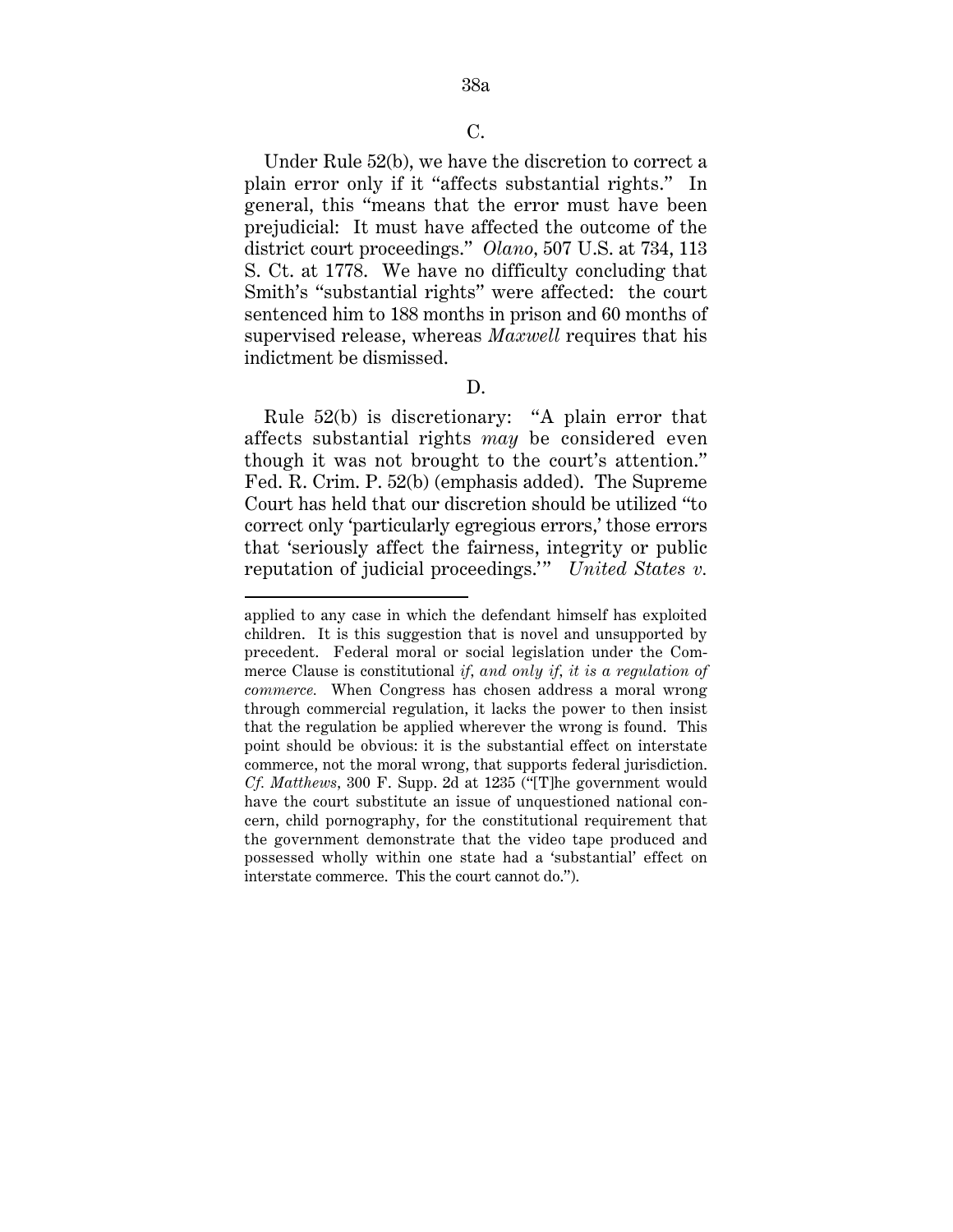*Young,* 470 U.S. 1, 15, 105 S. Ct. 1038, 1046, 84 L. Ed. 2d 1 (1985) (quoting *United States v. Frady,* 456 U.S. 152, 163, 102 S. Ct. 1584, 1592, 71 L. Ed. 2d 816 (1982), and *United States v. Atkinson*, 297 U.S. 157, 160, 56 S. Ct. 391, 392, 80 L.Ed. 555 (1936)). An error may satisfy this standard "independent of the defendant's innocence. Conversely, a plain error affecting substantial rights does not, without more, satisfy the . . . standard, for otherwise the discretion afforded by Rule 52(b) would be illusory." *Olano,* 507 U.S. at 736-37, 113 S. Ct. at 1779.

The conduct for which Smith was convicted is clearly punishable. The only problem is that it is not punishable *federally.* Thus, there is some sense in which affirming should not undermine public confidence in the criminal justice system or constitute a miscarriage of justice. In *United States v. Walker,* 59 F.3d 1196 (11th Cir. 1995), we exercised our discretion under Rule 52(b) to reverse a conviction in light of *Lopez,* stating that we could "think of no plainer error than to allow a conviction to stand under a statute which Congress was without power to enact." *Id.* at 1198 (citing *Olano* for the proposition that an "appellate court should conduct plain error review under Rule 52(b) 'in those cases where a miscarriage of justice would otherwise result'"). *Walker* is arguably distinguishable in that it invalidated a statute as facially unconstitutional rather than as applied; $^{13}$  also, we vacated only one of Walker's

<sup>&</sup>lt;sup>13</sup> This distinction is possibly relevant to the question whether a district court has subject matter jurisdiction over a case. *Compare Walker,* 59 F.3d at 1198 ("In essence, the statute was void *ab initio,* and consequently, the district court below lacked subject matter jurisdiction with respect to that charge."), *with United States v. Viscome,* 144 F.3d 1365, 1370 (11th Cir. 1998), *and*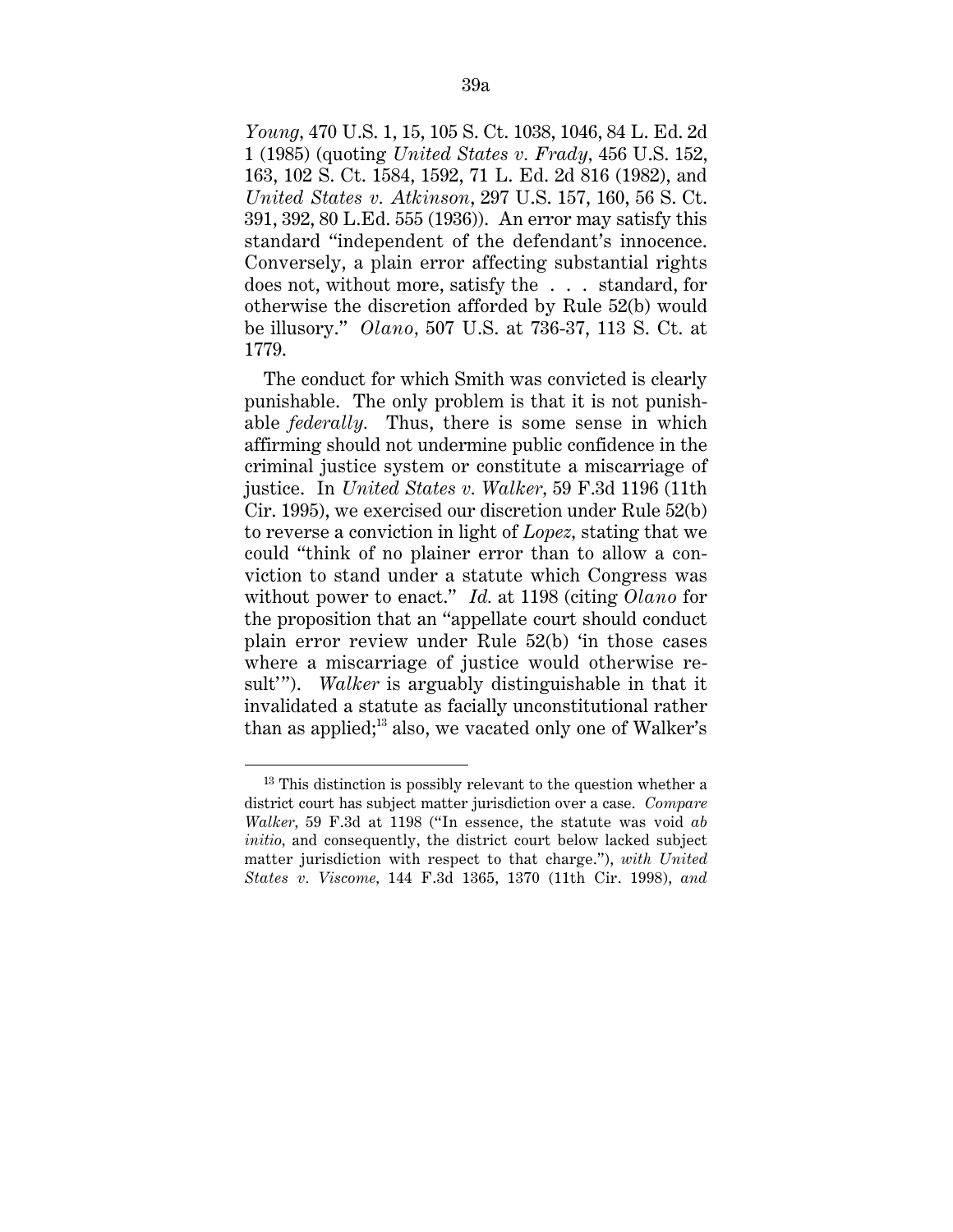convictions, leaving him with a substantial sentence to serve on his remaining drug- and firearm-related convictions. *Id.* We have found relatively little additional caselaw on this issue. *Compare United States v. Suarez,* 263 F.3d 468, 489 (6th Cir. 2001) (Boggs, J., dissenting) ("Allowing [the defendant to remain in prison], while largely believing that his prosecution . . . was beyond the power of Congress, would certainly seem to call into question the fairness of the judicial process."), *and United States v. Knowles,* 29 F.3d 947, 951-52 (5th Cir. 1994) ("[O]ur failure to address [the defendant's Commerce Clause challenge] would seriously affect the fairness, integrity, and public reputation of judicial proceedings."), *with United States v. Feliciano,* 223 F.3d 102, 125-26 (2d Cir. 2000) (stating that "the fourth prong of the *Olano* plain error inquiry is not satisfied" where the defendant was well aware "that he was committing a very serious felony" and the only issue was "whether he should have been tried in federal or state court").

Tempting as it may be to say that affirming Smith's conviction would not harm the integrity or public reputation of the criminal justice system, we think that it would. The real issue at this point in the case is whether Smith should remain in federal prison for committing acts that the Federal Government lacks the constitutional power to criminalize simply because we think his punishment is deserved. Ultimately, we think

 $\overline{a}$ 

*Alikhani v. United States,* 200 F.3d 732, 735 (11th Cir. 2000) ("An effect on interstate commerce may be required for Congress to have authority under the Commerce Clause to forbid certain conduct. But . . . that does not imply that a district court faced with an insufficient interstate-commerce nexus loses subject-matter jurisdiction of the case." (citation omitted)).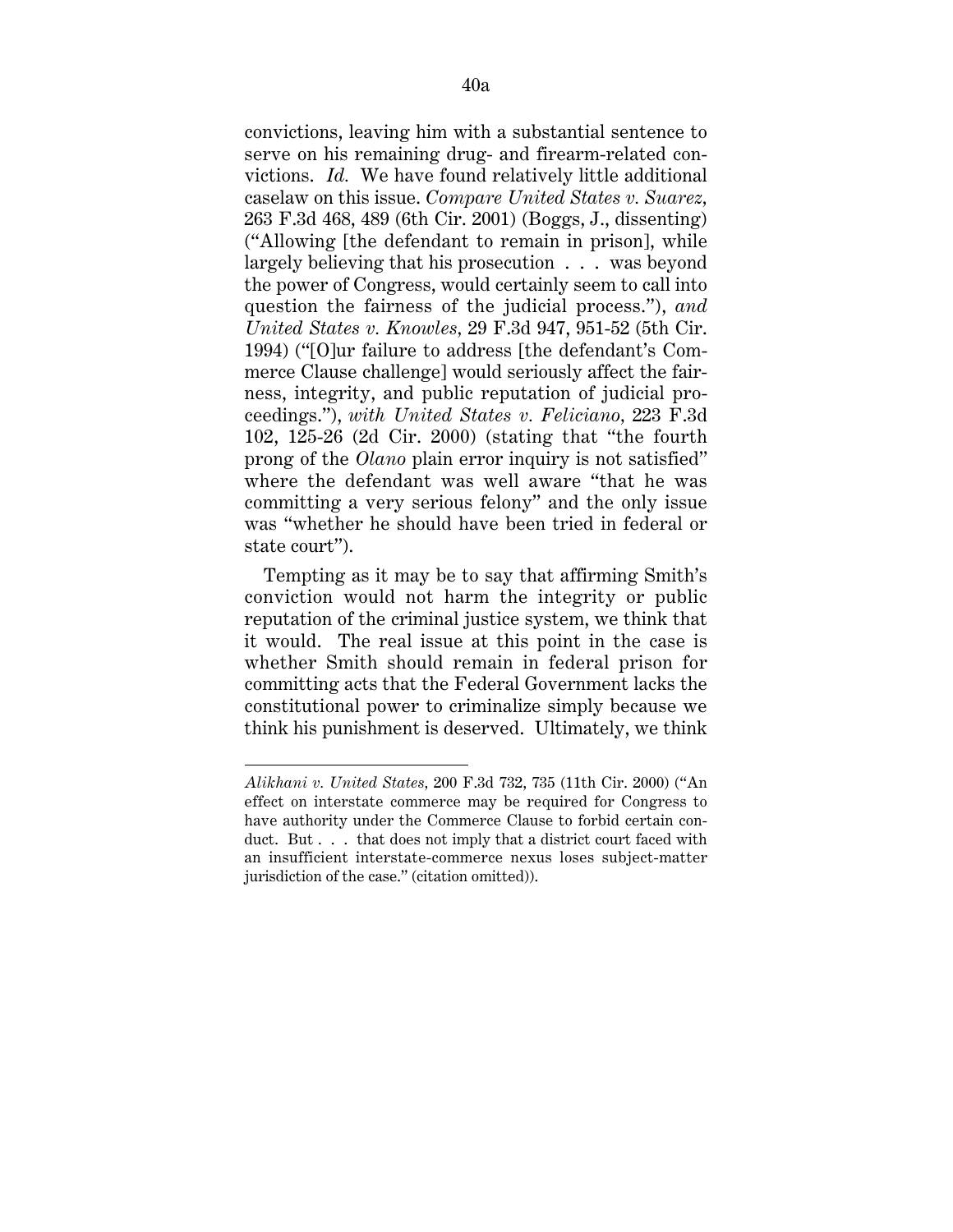that it would undermine public confidence in the judicial system to so blatantly brush aside the limits our Constitution places on the Federal Government, especially after we have so recently enforced those same limits in an essentially indistinguishable case. As we explained in *Maxwell,*

Our Nation's Founders were not naive about the risk of an all-encompassing central power, nor, it seems, did they ignore the possibility that the legislature might be tempted to overstep its bounds to legislate ideals favored by its constituencies. Federalism is no academic shibboleth. It is neither an inane legalism, nor an anachronous vestige of a bygone colonial era. The federalist system places a vital check on the power of the central government to trespass on our freedom. Federalism ensures a role for the governments of the states and affords the voting public a more resonant voice in the debate over many legislative issues of principally local concern.

*Id.* at 1069 (citations omitted). That constitutional limitations on governmental power designed to protect individual freedoms will sometimes benefit evildoers should come as no surprise. "[E]very guarantee enshrined in the Constitution, our basic charter and the guarantor of our most precious liberties, is by it endowed with an independent vitality and value, and this Court is not free to curtail those constitutional guarantees even to punish the most obviously guilty." *Stone v. Powell,* 428 U.S. 465, 524, 96 S. Ct. 3037, 3066, 49 L. Ed. 2d 1067 (1976) (Brennan, J., dissenting).

In sum, we hold that the fourth prong of *Olano* is satisfied, and we accordingly exercise our discretion to